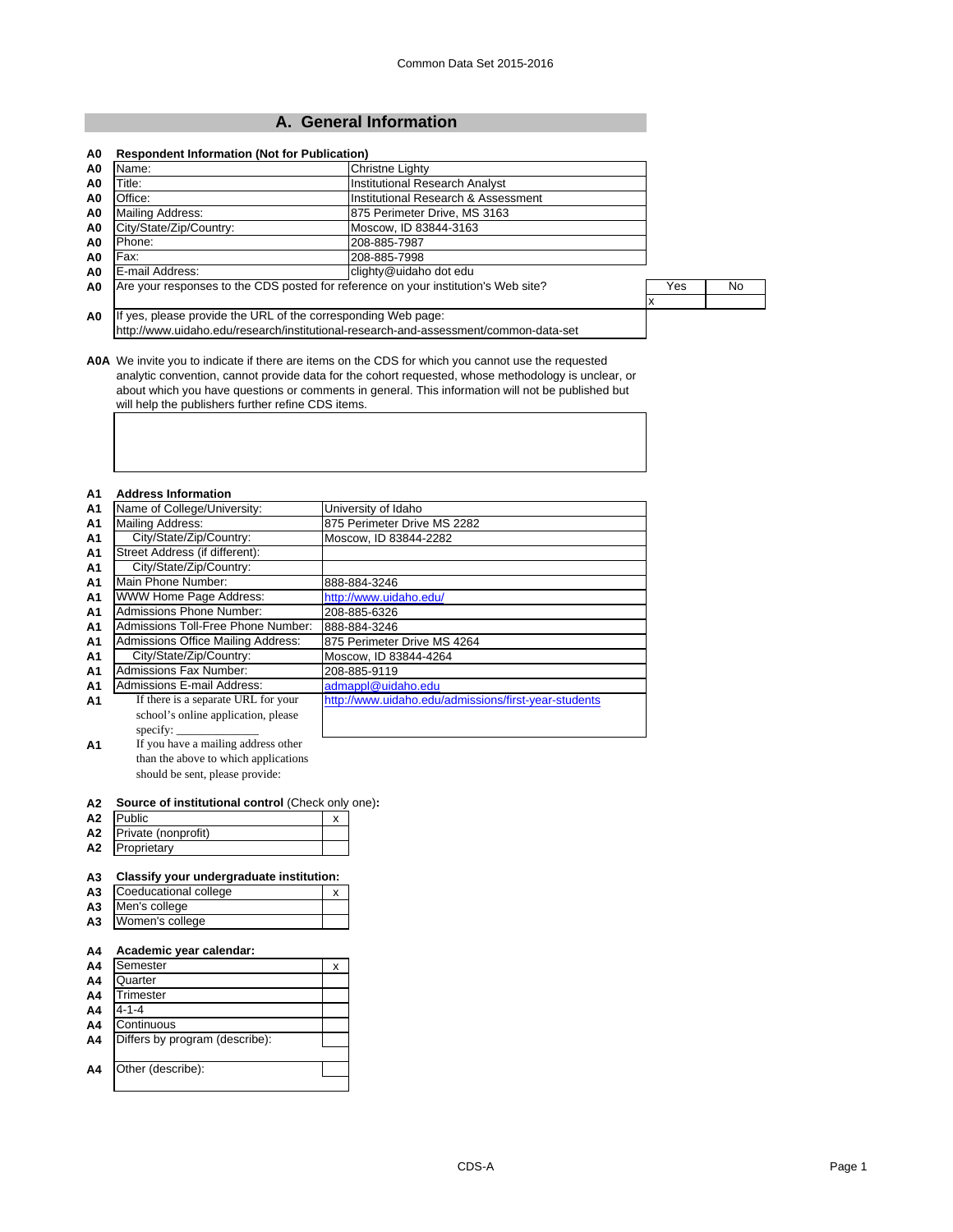| A <sub>5</sub> | Degrees offered by your institution: |   |  |
|----------------|--------------------------------------|---|--|
| A <sub>5</sub> | Certificate                          | x |  |
| A5             | Diploma                              |   |  |
| A5             | Associate                            |   |  |
| A5             | Transfer Associate                   |   |  |
| A5             | <b>Terminal Associate</b>            |   |  |
| A5             | Bachelor's                           | x |  |
| A5             | Postbachelor's certificate           | x |  |
| A5             | Master's                             | x |  |
| A5             | Post-master's certificate            | x |  |
| A <sub>5</sub> | Doctoral degree                      |   |  |
|                | research/scholarship                 | x |  |
| A <sub>5</sub> | Doctoral degree -                    |   |  |
|                | professional practice                | x |  |
| A5             | Doctoral degree -- other             |   |  |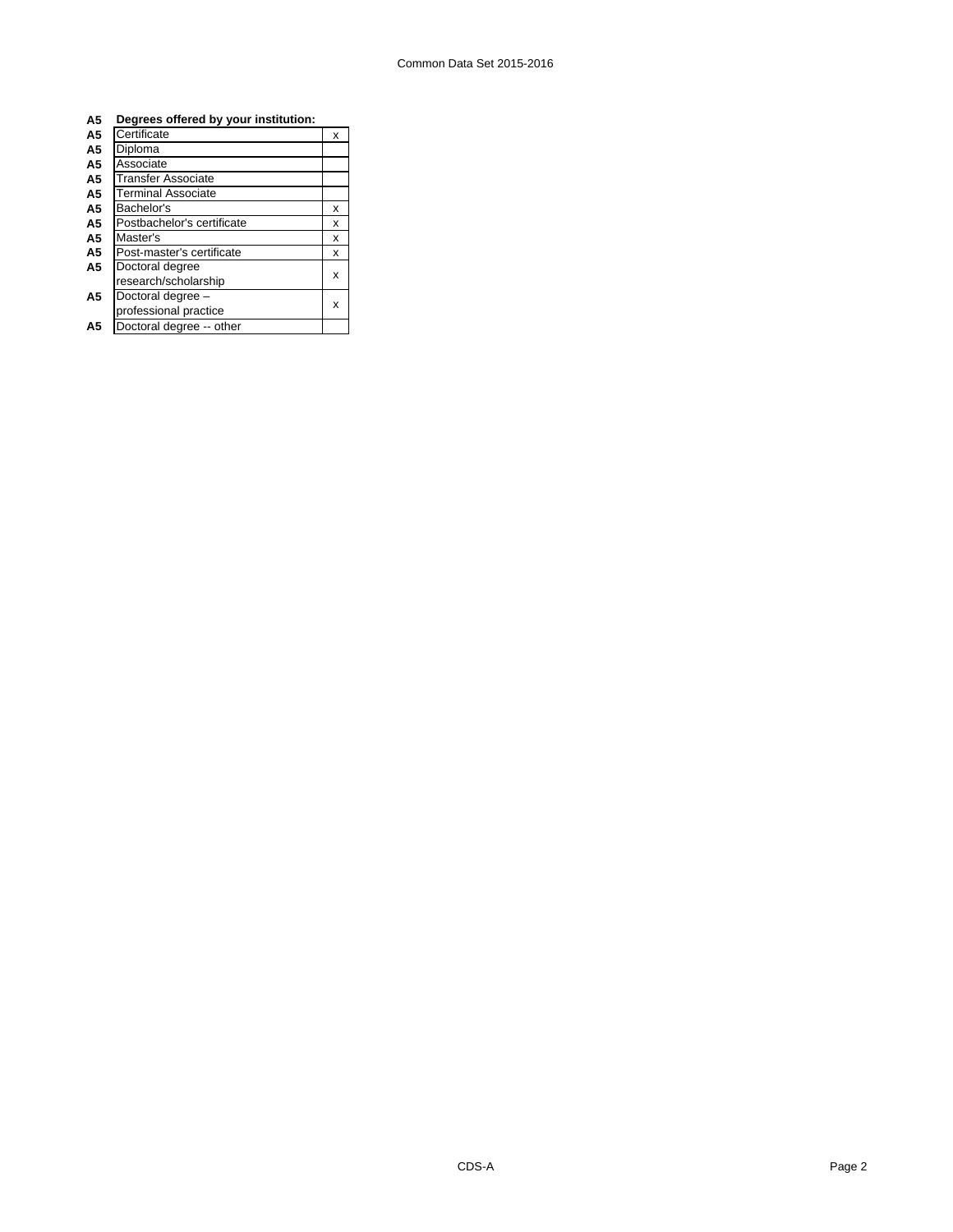# **B. ENROLLMENT AND PERSISTENCE**

**B1 Institutional Enrollment - Men and Women Provide numbers of students for each of the following categories as of the institution's official fall reporting date or as of October 15, 2015. Note: Report students formerly designated as "first professional" in the graduate cells.**

| <b>B1</b> |                                   |       | <b>FULL-TIME</b> | <b>PART-TIME</b> |                 |
|-----------|-----------------------------------|-------|------------------|------------------|-----------------|
| <b>B1</b> |                                   | Men   | Women            | Men              | Women           |
| <b>B1</b> | <b>Undergraduates</b>             |       |                  |                  |                 |
| <b>B1</b> | Degree-seeking, first-time        |       |                  |                  |                 |
|           | freshmen                          | 783   | 774              | 19               | 12 <sup>2</sup> |
| <b>B1</b> | Other first-year, degree-seeking  | 272   | 210              | 34               | 52              |
| <b>B1</b> | All other degree-seeking          | 2,816 | 2,418            | 261              | 175             |
| <b>B1</b> | Total degree-seeking              | 3,871 | 3,402            | 314              | 239             |
| <b>B1</b> | All other undergraduates enrolled |       |                  |                  |                 |
|           | in credit courses                 | 72    | 55               | 481              | 682             |
| <b>B1</b> | Total undergraduates              | 3,943 | 3,457            | 795              | 921             |
| <b>B1</b> | Graduate                          |       |                  |                  |                 |
| <b>B1</b> | Degree-seeking, first-time        | 275   | 209              | 77               | 62              |
| <b>B1</b> | All other degree-seeking          | 448   | 354              | 388              | 284             |
| <b>B1</b> | All other graduates enrolled in   |       |                  |                  |                 |
|           | credit courses                    | 4     | 1                | 65               | 89              |
| <b>B1</b> | Total graduate                    | 727   | 564              | 530              | 435             |
| <b>B1</b> | Total all undergraduates          |       |                  |                  | 9,116           |
| <b>B1</b> | Total all graduate                |       |                  |                  | 2,256           |
| <b>B1</b> | <b>GRAND TOTAL ALL STUDENTS</b>   |       |                  |                  | 11,372          |

**B2 Enrollment by Racial/Ethnic Category. Provide numbers of undergraduate students for each of the following categories as of the institution's official fall reporting date or as of October 15, 2015. Include international students only in the category "Nonresident aliens." Complete the "Total Undergraduates" column only if you cannot provide data for the first two columns. Report as your institution reports to IPEDS: persons who are Hispanic should be reported only on the Hispanic line, not under any race, and persons who are non-Hispanic multi-racial should be reported only under "Two or more races."** 

| <b>B2</b> |                                                 | Degree-Seeking<br>First-Time<br><b>First Year</b> | Degree-Seeking<br>Undergraduates<br>(include first-time<br>first-year) | Total<br>Undergraduates<br>(both degree- and<br>non-degree-seeking) |
|-----------|-------------------------------------------------|---------------------------------------------------|------------------------------------------------------------------------|---------------------------------------------------------------------|
| <b>B2</b> | Nonresident aliens                              | 54                                                | 277                                                                    | 522                                                                 |
| <b>B2</b> | Hispanic/Latino                                 | 189                                               | 548                                                                    | 891                                                                 |
| <b>B2</b> | Black or African American, non-Hispanic         | 22                                                | 85                                                                     | 121                                                                 |
| <b>B2</b> | White, non-Hispanic                             | 1,203                                             | 4,330                                                                  | 6,684                                                               |
| <b>B2</b> | American Indian or Alaska Native, non-Hispanic  | 8                                                 | 37                                                                     | 55                                                                  |
| <b>B2</b> | Asian, non-Hispanic                             | 23                                                | 75                                                                     | 123                                                                 |
| <b>B2</b> | Native Hawaiian or other Pacific Islander, non- |                                                   |                                                                        |                                                                     |
|           | Hispanic                                        | 3                                                 | 14                                                                     | 21                                                                  |
| <b>B2</b> | Two or more races, non-Hispanic                 | 64                                                | 219                                                                    | 335                                                                 |
| <b>B2</b> | Race and/or ethnicity unknown                   | 22                                                | 85                                                                     | 364                                                                 |
| <b>B2</b> | <b>TOTAL</b>                                    | 1,588                                             | 5,670                                                                  | 9.116                                                               |

#### **Persistence**

#### **B3 Number of degrees awarded from July 1, 2014 to June 30, 2015**

| <b>B3</b> | Certificate/diploma             | 42   |
|-----------|---------------------------------|------|
| <b>B3</b> | Associate degrees               |      |
| <b>B3</b> | Bachelor's degrees              | 2015 |
| <b>B3</b> | Postbachelor's certificates     | 62   |
| <b>B3</b> | Master's degrees                | 524  |
| <b>B3</b> | Post-Master's certificates      | 41   |
| <b>B3</b> | Doctoral degrees -              |      |
|           | research/scholarship            | 80   |
| <b>B3</b> | Doctoral degrees - professional |      |
|           | practice                        | 97   |
| Β3        | Doctoral degrees - other        |      |
|           |                                 |      |

# **Graduation Rates**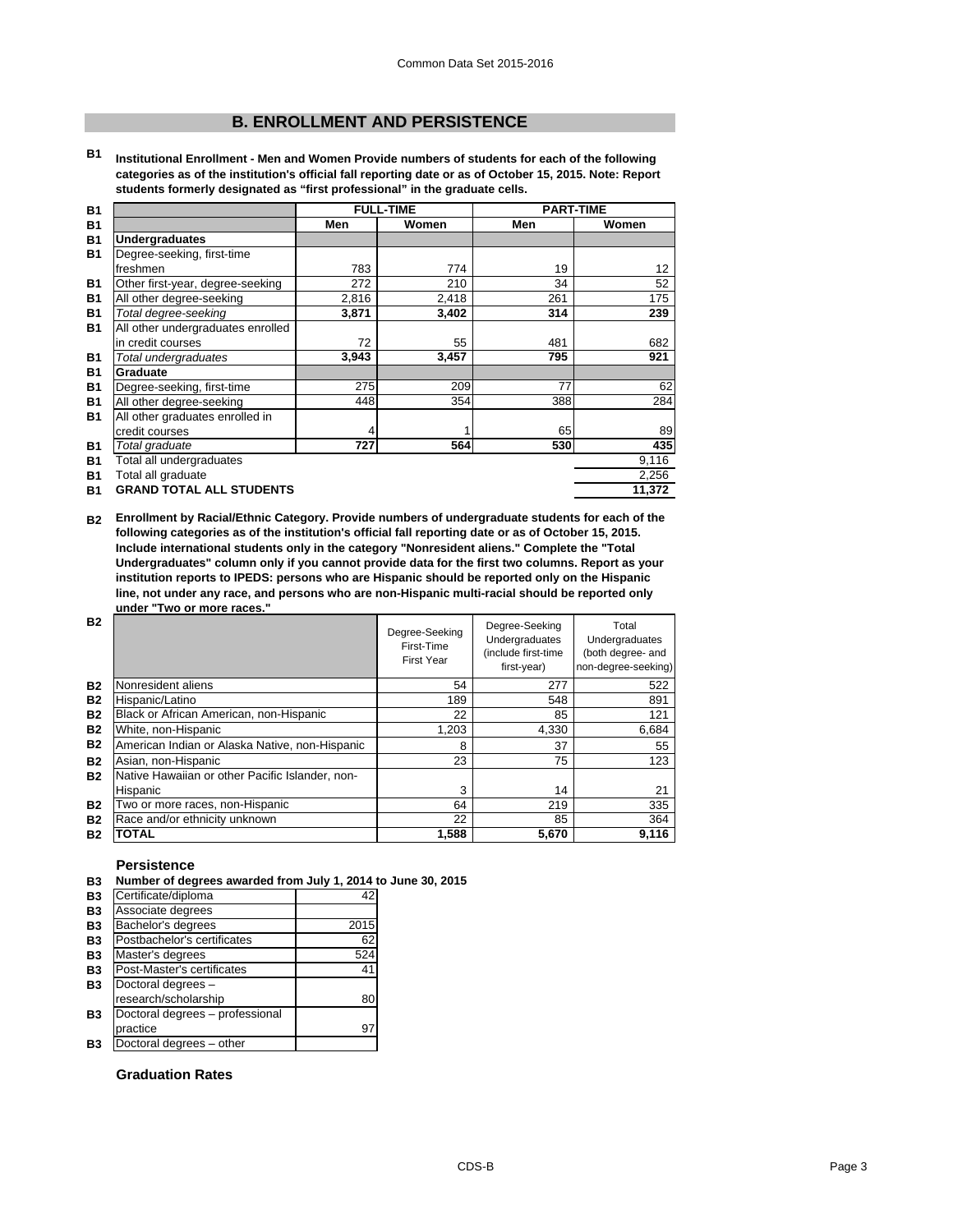The items in this section correspond to data elements collected by the IPEDS Web-based Data Collection System's Graduation Rate Survey (GRS). For complete instructions and definitions of data elements, see the IPEDS GRS instructions and glossary on the 2015 Web-based survey.

## **For Bachelor's or Equivalent Programs**

Please provide data for the Fall 2009 cohort if available. If Fall 2009 cohort data are not available, provide data for the Fall 2008 cohort.

#### *Fall 2009 Cohort*

Report for the cohort of full-time first-time bachelor's (or equivalent) degree-seeking undergraduate students who entered in Fall 2009. Include in the cohort those who entered your institution during the summer term preceding Fall 2009.

| <b>B4</b>  | Initial 2009 cohort of first-time, full-time bachelor's (or equivalent) degree-seeking<br>undergraduate students; total all students:                                                                                                                                           | 1.757 |
|------------|---------------------------------------------------------------------------------------------------------------------------------------------------------------------------------------------------------------------------------------------------------------------------------|-------|
| <b>B5</b>  | Of the initial 2009 cohort, how many did not persist and did not graduate for the<br>following reasons: death, permanent disability, service in the armed forces, foreign aid<br>service of the federal government, or official church missions; total allowable<br>exclusions: |       |
| <b>B6</b>  | Final 2009 cohort, after adjusting for allowable exclusions: (subtract question B5 from<br>question B4)                                                                                                                                                                         | 1,757 |
| <b>B7</b>  | Of the initial 2009 cohort, how many completed the program in four years or less (by<br>August 31, 2013):                                                                                                                                                                       | 512   |
| <b>B8</b>  | Of the initial 2009 cohort, how many completed the program in more than four years<br>but in five years or less (after August 31, 2013 and by August 31, 2014):                                                                                                                 | 431   |
| <b>B</b> 9 | Of the initial 2009 cohort, how many completed the program in more than five years but<br>in six years or less (after August 31, 2014 and by August 31, 2015):                                                                                                                  | 64    |
|            | <b>B10</b> Total graduating within six years (sum of questions B7, B8, and B9):                                                                                                                                                                                                 | 1,007 |
| <b>B11</b> | Six-year graduation rate for 2009 cohort (question B10 divided by question B6):                                                                                                                                                                                                 | 57%   |

#### *Fall 2008 Cohort*

Report for the cohort of full-time first-time bachelor's (or equivalent) degree-seeking undergraduate students who entered in Fall 2008. Include in the cohort those who entered your institution during the summer term preceding Fall 2008.

| <b>B4</b>  | Initial 2008 cohort of first-time, full-time bachelor's (or equivalent) degree-seeking<br>undergraduate students; total all students:                                                                                                                                           |          |
|------------|---------------------------------------------------------------------------------------------------------------------------------------------------------------------------------------------------------------------------------------------------------------------------------|----------|
| <b>B5</b>  | Of the initial 2008 cohort, how many did not persist and did not graduate for the<br>following reasons: death, permanent disability, service in the armed forces, foreign aid<br>service of the federal government, or official church missions; total allowable<br>exclusions: |          |
| B6         | [Final 2008 cohort, after adjusting for allowable exclusions: (subtract question B5 from<br>question B4)                                                                                                                                                                        | 0        |
| <b>B7</b>  | Of the initial 2008 cohort, how many completed the program in four years or less (by<br>August 31, 2012):                                                                                                                                                                       |          |
| <b>B8</b>  | Of the initial 2008 cohort, how many completed the program in more than four years<br>but in five years or less (after August 31, 2012 and by August 31, 2013):                                                                                                                 |          |
| <b>B9</b>  | Of the initial 2008 cohort, how many completed the program in more than five years but<br>in six years or less (after August 31, 2013 and by August 31, 2014):                                                                                                                  |          |
|            | <b>B10</b> Total graduating within six years (sum of questions B7, B8, and B9):                                                                                                                                                                                                 | $\Omega$ |
| <b>B11</b> | Six-year graduation rate for 2008 cohort (question B10 divided by question B6):                                                                                                                                                                                                 | #DIV/0!  |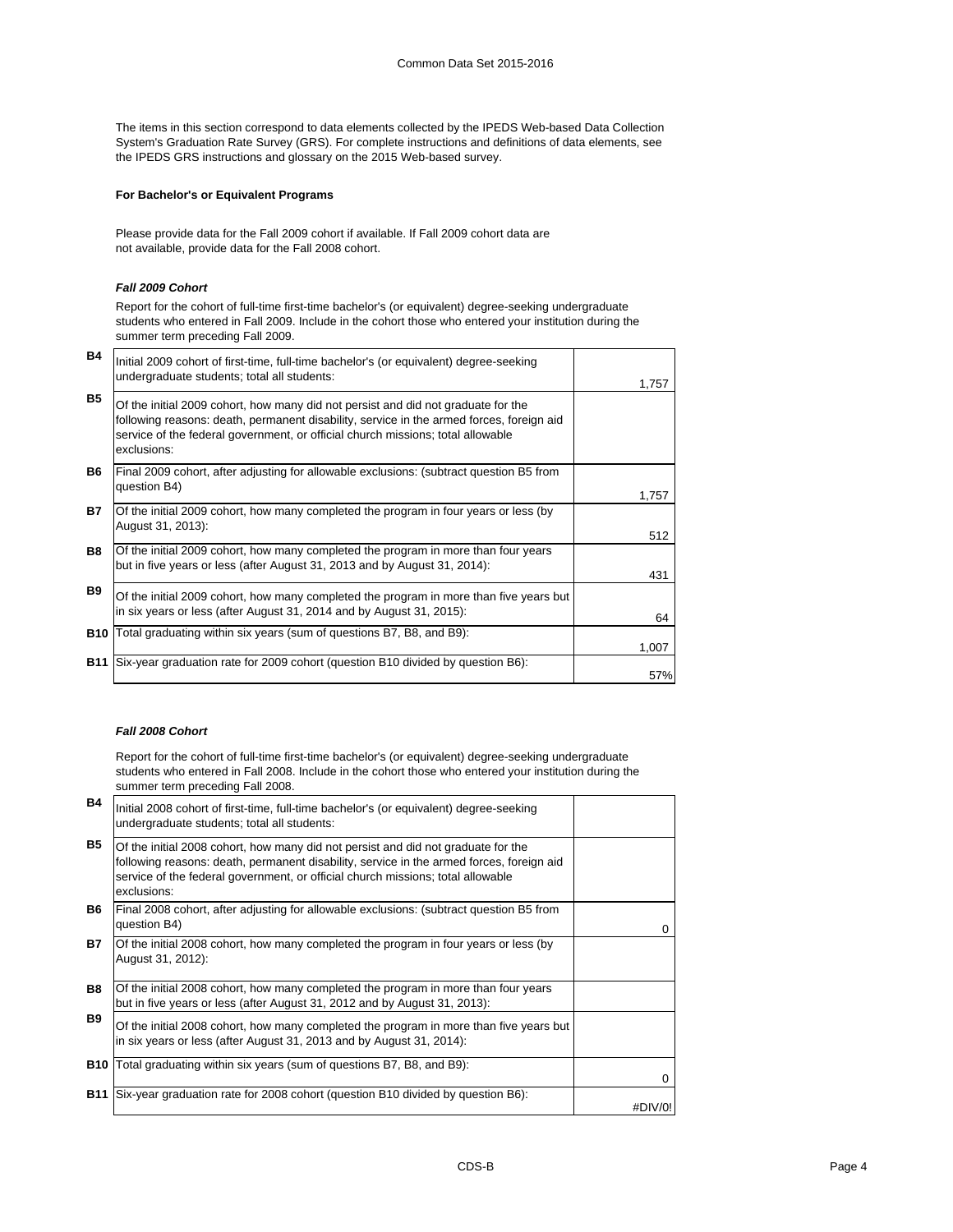## **For Two-Year Institutions**

Please provide data for the 2012 cohort if available. If 2012 cohort data are not available, provide data for the 2011 cohort.

*2012 Cohort*

|            | <b>B12</b> Initial 2012 cohort, total of first-time, full-time degree/certificate-seeking students:                                                                                                                                                                                        |  |
|------------|--------------------------------------------------------------------------------------------------------------------------------------------------------------------------------------------------------------------------------------------------------------------------------------------|--|
|            | <b>B13</b> Of the initial 2012 cohort, how many did not persist and did not graduate for the<br>following reasons: death, permanent disability, service in the armed forces, foreign aid<br>service of the federal government, or official church missions; total allowable<br>exclusions: |  |
|            | <b>B14</b> Final 2012 cohort, after adjusting for allowable exclusions (Subtract question B13 from<br>question B12):                                                                                                                                                                       |  |
|            | <b>B15</b> Completers of programs of less than two years duration (total):                                                                                                                                                                                                                 |  |
|            | <b>B16</b> Completers of programs of less than two years within 150 percent of normal time:                                                                                                                                                                                                |  |
| <b>B17</b> | Completers of programs of at least two but less than four years (total):                                                                                                                                                                                                                   |  |
|            | <b>B18</b> Completers of programs of at least two but less than four-years within 150 percent of<br>normal time:                                                                                                                                                                           |  |
|            | <b>B19</b> Total transfers-out (within three years) to other institutions:                                                                                                                                                                                                                 |  |
| <b>B20</b> | Total transfers to two-year institutions:                                                                                                                                                                                                                                                  |  |
| <b>B21</b> | Total transfers to four-year institutions:                                                                                                                                                                                                                                                 |  |

#### *2011 Cohort*

| <b>B12</b> Initial 2011 cohort, total of first-time, full-time degree/certificate-seeking students:                                                                                                                                                                                        |  |
|--------------------------------------------------------------------------------------------------------------------------------------------------------------------------------------------------------------------------------------------------------------------------------------------|--|
| <b>B13</b> Of the initial 2011 cohort, how many did not persist and did not graduate for the<br>following reasons: death, permanent disability, service in the armed forces, foreign aid<br>service of the federal government, or official church missions; total allowable<br>exclusions: |  |
| <b>B14</b> Final 2011 cohort, after adjusting for allowable exclusions (Subtract question B13 from<br>question B12):                                                                                                                                                                       |  |
| <b>B15</b> Completers of programs of less than two years duration (total):                                                                                                                                                                                                                 |  |
| <b>B16</b> Completers of programs of less than two years within 150 percent of normal time:                                                                                                                                                                                                |  |
| <b>B17</b> Completers of programs of at least two but less than four years (total):                                                                                                                                                                                                        |  |
| <b>B18</b> Completers of programs of at least two but less than four-years within 150 percent of                                                                                                                                                                                           |  |
| normal time:                                                                                                                                                                                                                                                                               |  |
| <b>B19</b> Total transfers-out (within three years) to other institutions:                                                                                                                                                                                                                 |  |
| <b>B20</b> Total transfers to two-year institutions:                                                                                                                                                                                                                                       |  |
| <b>B21</b> Total transfers to four-year institutions:                                                                                                                                                                                                                                      |  |

#### **Retention Rates**

Report for the cohort of all full-time, first-time bachelor's (or equivalent) degree-seeking undergraduate students who entered in Fall 2014 (or the preceding summer term). The initial cohort may be adjusted for students who departed for the following reasons: death, permanent disability, service in the armed forces, foreign aid service of the federal government or official church missions. No other adjustments to the initial cohort should be made.

| <b>B22</b> For the cohort of all full-time bachelor's (or equivalent) degree-seeking undergraduate |        |
|----------------------------------------------------------------------------------------------------|--------|
| students who entered your institution as freshmen in Fall 2014 (or the preceding                   |        |
| summer term), what percentage was enrolled at your institution as of the date your                 |        |
| linstitution calculates its official enrollment in Fall 2015?                                      | 80.10% |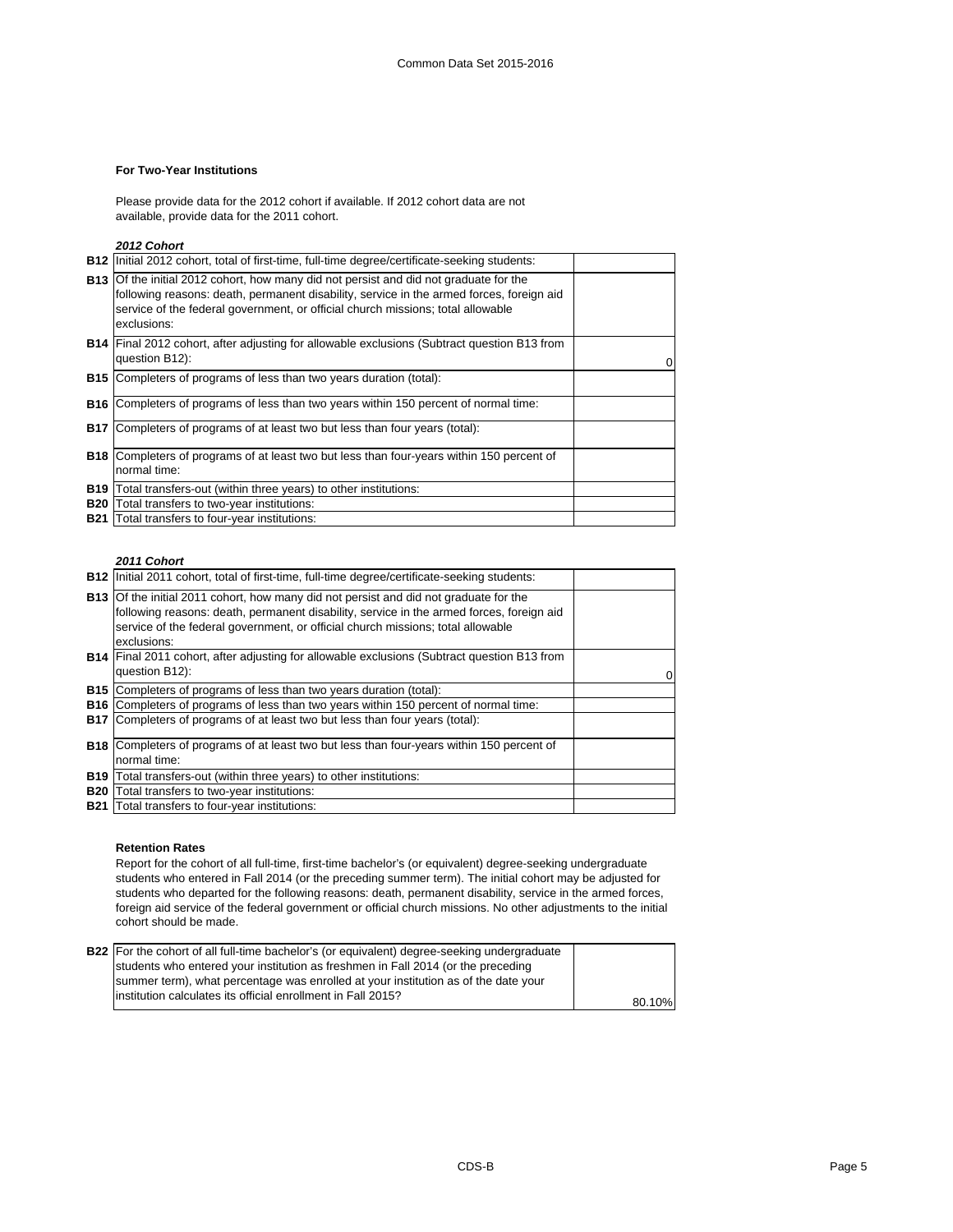# **C. FIRST-TIME, FIRST-YEAR (FRESHMAN) ADMISSION**

#### **Applications**

**C1 First-time, first-year, (freshmen) students: Provide the number of degree-seeking, first-time, firstyear students who applied, were admitted, and enrolled (full- or part-time) in Fall 2015. Include early decision, early action, and students who began studies during summer in this cohort. Applicants should include only those students who fulfilled the requirements for consideration for admission (i.e., who completed actionable applications) and who have been notified of one of the following actions: admission, nonadmission, placement on waiting list, or application withdrawn (by applicant or institution). Admitted applicants should include wait-listed students who were** 

| C <sub>1</sub> | Total first-time, first-year (freshman) men who applied               | 3,126 |
|----------------|-----------------------------------------------------------------------|-------|
| C <sub>1</sub> | Total first-time, first-year (freshman) women who applied             | 3,086 |
|                |                                                                       |       |
| C <sub>1</sub> | Total first-time, first-year (freshman) men who were admitted         | 2,137 |
| C <sub>1</sub> | Total first-time, first-year (freshman) women who were admitted       | 2,339 |
|                |                                                                       |       |
| C <sub>1</sub> | Total full-time, first-time, first-year (freshman) men who enrolled   | 783   |
| C <sub>1</sub> | Total part-time, first-time, first-year (freshman) men who enrolled   | 19    |
|                |                                                                       |       |
| C <sub>1</sub> | Total full-time, first-time, first-year (freshman) women who enrolled | 774   |
| C <sub>1</sub> | Total part-time, first-time, first-year (freshman) women who enrolled | 12    |

Total 1588 FT: 1557

#### **C2 Freshman wait-listed students (students who met admission requirements but whose final admission was contingent on space availability)**

|                |                                                                            | Yes | No |
|----------------|----------------------------------------------------------------------------|-----|----|
|                | C <sub>2</sub> Do you have a policy of placing students on a waiting list? |     |    |
| C <sub>2</sub> | If yes, please answer the questions below for Fall 2015 admissions:        |     |    |
|                | 00 - Museum of analified explicants offered a place an unitive list        |     |    |

- **C2 C2** Number of qualified applicants offered a place on waiting list Number accepting a place on the waiting list
- **C2** Number of wait-listed students admitted
- **C2** Is your waiting list ranked?
- **C2** If yes, do you release that information to students?
- **C2** Do you release that information to school counselors?

## **Admission Requirements**

## **C3 High school completion requirement**

#### **C4 Does your institution require or recommend a general college-preparatory program for degreeseeking students?**

|    | C4 Require                    |  |
|----|-------------------------------|--|
|    | C4 Recommend                  |  |
| C4 | Neither require nor recommend |  |
|    |                               |  |

#### **C5 Distribution of high school units required and/or recommended.** Specify the distribution of academic high school course units required and/or recommended of all or most degree-seeking students using Carnegie units (one unit equals one year of study or its equivalent). If you use a different system for calculating units, please convert.

| C <sub>5</sub> |                                     | <b>Units</b> | <b>Units</b> |
|----------------|-------------------------------------|--------------|--------------|
|                |                                     | Required     | Recommended  |
| C <sub>5</sub> | Total academic units                | 15           |              |
| C <sub>5</sub> | English                             | 4            |              |
| C <sub>5</sub> | <b>Mathematics</b>                  | 3            |              |
| C <sub>5</sub> | Science                             | 3            |              |
| C5             | Of these, units that must be<br>lab |              |              |
| C <sub>5</sub> | Foreign language                    |              |              |
| C <sub>5</sub> | Social studies                      | 2.5          |              |
| C <sub>5</sub> | History                             |              |              |
| C5             | Academic electives                  | 1.5          |              |
| C <sub>5</sub> | <b>Computer Science</b>             |              |              |
| C5             | <b>Visual/Performing Arts</b>       |              |              |
| C <sub>5</sub> | Other (specify)                     |              |              |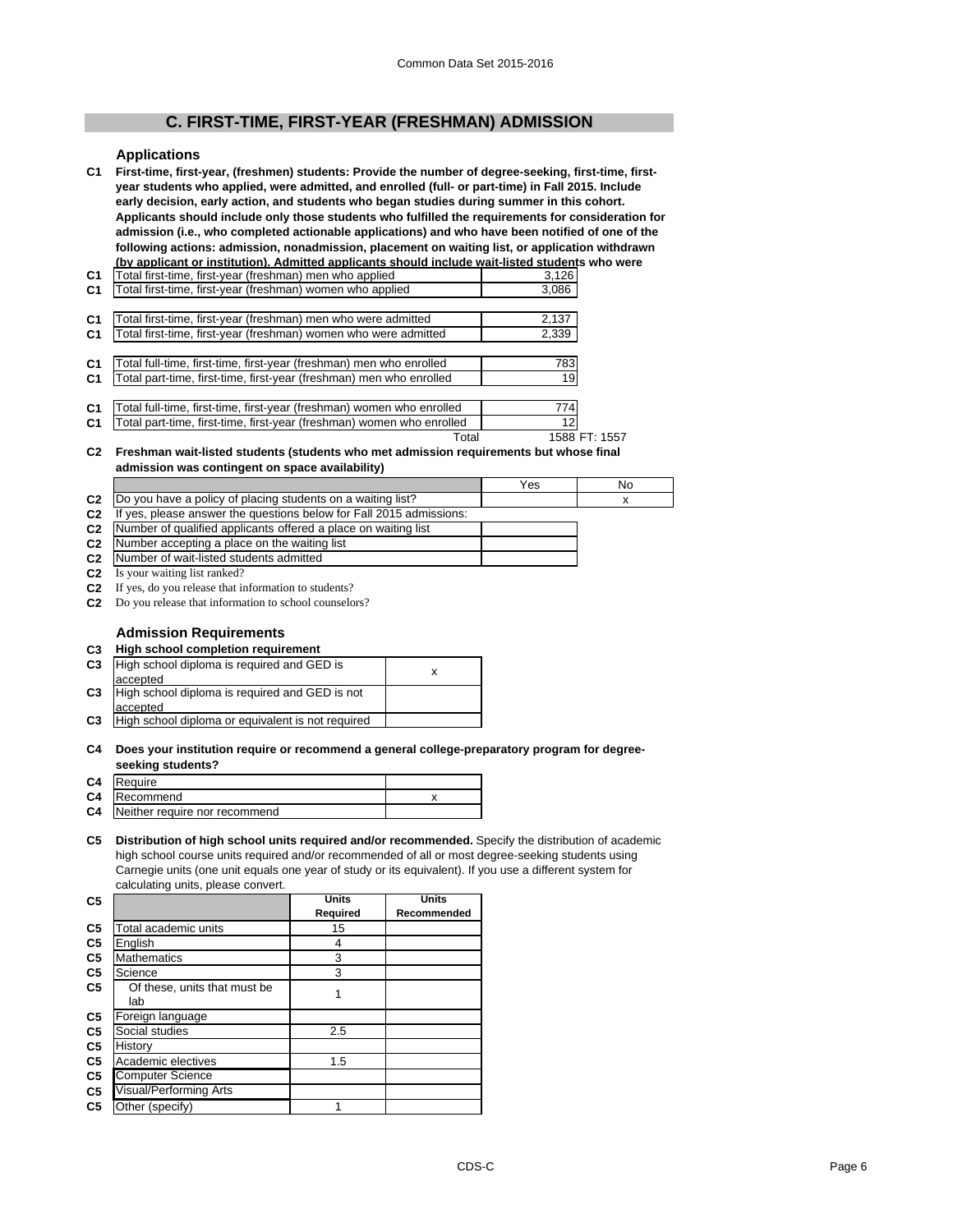## **Basis for Selection**

**C6** Do you have an open admission policy, under which virtually all secondary school graduates or students with GED equivalency diplomas are admitted without regard to academic record, test scores, or other qualifications? If so, check which applies: No

| C6             | Open admission policy as described above for all students         |  |
|----------------|-------------------------------------------------------------------|--|
| C6             | Open admission policy as described above for most students, but-- |  |
| C <sub>6</sub> | selective admission for out-of-state students                     |  |
| C6             | selective admission to some programs                              |  |
| C6             | other (explain)                                                   |  |
|                |                                                                   |  |

**C7 Relative importance of each of the following academic and nonacademic factors in first-time, firstyear, degree-seeking (freshman) admission decisions.**

| C7 |                                     | <b>Very Important</b> | Important | <b>Considered</b> | <b>Not Considered</b> |
|----|-------------------------------------|-----------------------|-----------|-------------------|-----------------------|
| C7 | Academic                            |                       |           |                   |                       |
| C7 | Rigor of secondary school<br>record |                       |           |                   | X                     |
| C7 | Class rank                          |                       |           |                   | X                     |
| C7 | Academic GPA                        | X                     |           |                   |                       |
| C7 | Standardized test scores            | X                     |           |                   |                       |
| C7 | <b>Application Essay</b>            |                       |           |                   | X                     |
| C7 | Recommendation(s)                   |                       |           |                   | x                     |
| C7 | Nonacademic                         |                       |           |                   |                       |
| C7 | Interview                           |                       |           |                   | X                     |
| C7 | <b>Extracurricular activities</b>   |                       |           |                   | X                     |
| C7 | Talent/ability                      |                       |           |                   | X                     |
| C7 | Character/personal qualities        |                       |           |                   | X                     |
| C7 | First generation                    |                       |           |                   | X                     |
| C7 | Alumni/ae relation                  |                       |           |                   | X                     |
| C7 | Geographical residence              |                       |           |                   | $\mathsf{x}$          |
| C7 | State residency                     |                       |           |                   | X                     |
| C7 | Religious<br>affiliation/commitment |                       |           |                   | X                     |
| C7 | Racial/ethnic status                |                       |           |                   | x                     |
| C7 | Volunteer work                      |                       |           |                   | X                     |
| C7 | Work experience                     |                       |           |                   | X                     |
| C7 | Level of applicant's interest       |                       |           |                   |                       |

# **SAT and ACT Policies**

## **C8 Entrance exams**

|                                                                            | Yes | No |
|----------------------------------------------------------------------------|-----|----|
| <b>C8A</b> Does your institution make use of SAT, ACT, or SAT Subject Test |     |    |
| scores in admission decisions for first-time, first-year, degree-seeking   |     |    |
| applicants?                                                                |     |    |
|                                                                            |     |    |

**C8A** If yes, place check marks in the appropriate boxes below to reflect your institution's policies for use in admission for Fall 2017.

| C8A |                                         |         | <b>ADMISSION</b> |                         |                    |                 |  |
|-----|-----------------------------------------|---------|------------------|-------------------------|--------------------|-----------------|--|
| C8A |                                         | Require | Recommend        | <b>Require for Some</b> | <b>Consider if</b> | <b>Not Used</b> |  |
|     |                                         |         |                  |                         | <b>Submitted</b>   |                 |  |
|     | C8A SAT or ACT                          |         |                  |                         |                    |                 |  |
|     | C8A ACT only                            |         |                  |                         |                    |                 |  |
|     | C8A SAT only                            |         |                  |                         |                    |                 |  |
|     | <b>C8A</b> SAT and SAT Subject Tests or |         |                  |                         |                    |                 |  |
|     | <b>ACT</b>                              |         |                  | ΙX                      |                    |                 |  |
|     | <b>C8A SAT Subject Tests only</b>       |         |                  |                         |                    |                 |  |

**C8B** If your institution will make use of the ACT in admission decisions for first-time, first-year, degree-seeking applicants for Fall 2017, please indicate which ONE of the following applies: (regardless of whether the writing score will be used in the admissions process): ÷.

**C8B** ACT with writing required

**C8B** ACT with writing recommended

**C8B** ACT with or without writing accepted **ACT Reserves Reserves Reserves Reserves Reserves Reserves Reserves Reserves Reserves Reserves Reserves Reserves Reserves Reserves Reserves Reserve**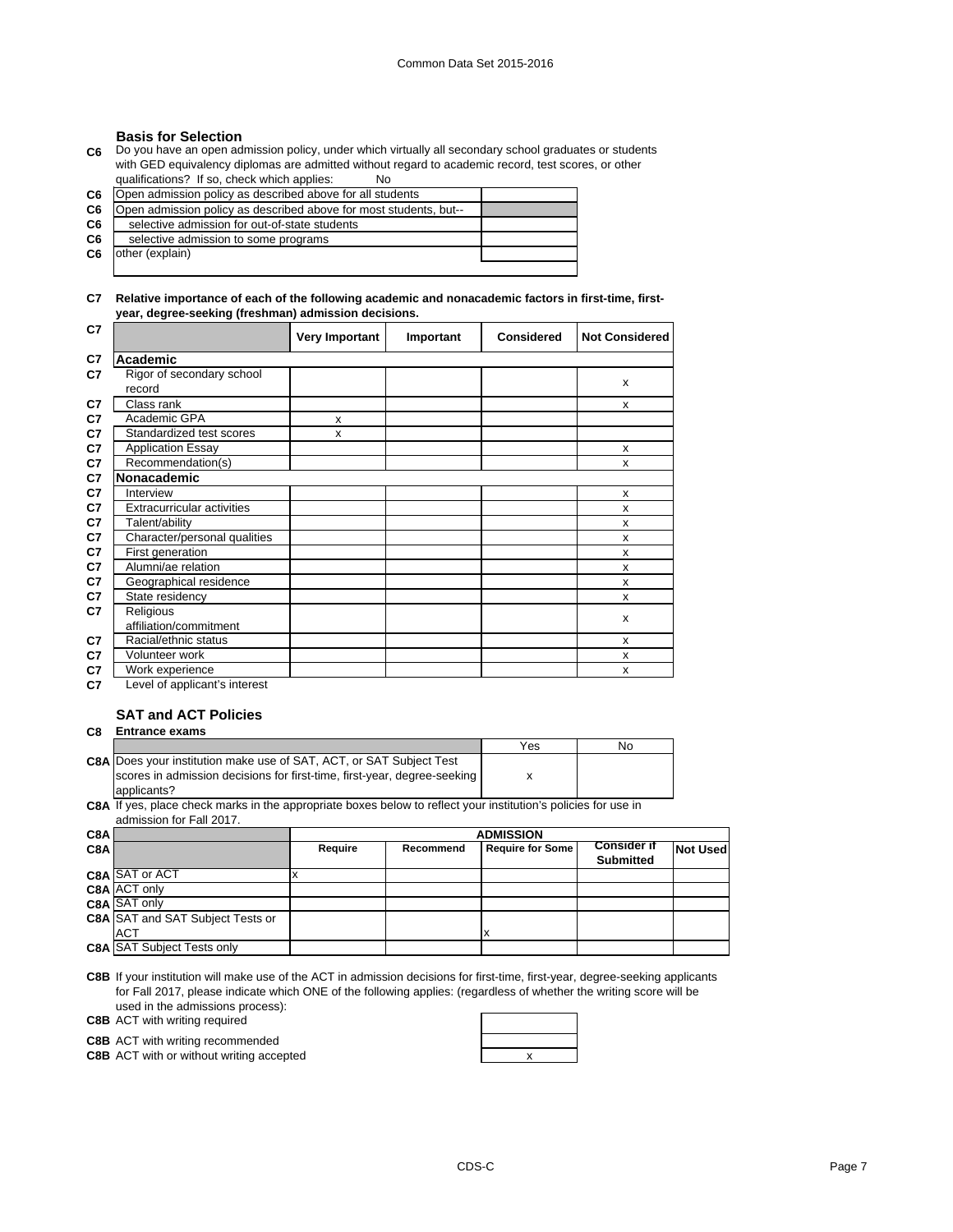- **C8B** If your institution will make use of the SAT in admission decisions for first-time, first-year, degree-seeking applicants for Fall 2017 please indicate which ONE of the following applies (regardless of whether the Essay score will be used in the admissions process:
- **C8B** SAT with Essay component required

**C8B** SAT with Essay component recommended

| <b>C8B</b> SAT with or without Essay component accepted |  |
|---------------------------------------------------------|--|

**C8C** Please indicate how your institution will use the SAT or ACT writing component; check all that apply:

| C8C |                                            | <b>SAT</b> essay | <b>ACT</b> essay |
|-----|--------------------------------------------|------------------|------------------|
|     | <b>C8C</b> For admission                   |                  |                  |
|     | <b>C8C</b> For placement                   |                  |                  |
|     | <b>C8C</b> For advising                    |                  |                  |
|     | C8C In place of an application essay       |                  |                  |
|     | <b>C8C</b> As a validity check on the      |                  |                  |
|     | application essay                          |                  |                  |
|     | C8C No college policy as of now            |                  |                  |
|     | C <sub>8</sub> C Not using essay component |                  |                  |

**C8D In addition**, does your institution use applicants' test scores for academic advising? **C8D** Yes

| <b>C8E</b> Latest date by which SAT or ACT scores must be received for fall- |  |
|------------------------------------------------------------------------------|--|
| C8E Latest date by which SAT Subject Test scores must be received for        |  |
| Ifall-term admission                                                         |  |

**C8F C8F** If necessary, use this space to clarify your test policies (e.g., if tests are recommended for some students,

**C8G** Please indicate which tests your institution uses for placement (e.g., state tests):

| C8G SAT                          |          |  |
|----------------------------------|----------|--|
| C8G ACT                          |          |  |
| <b>C8G</b> SAT Subject Tests     |          |  |
| C8G AP                           |          |  |
|                                  |          |  |
| <b>C8G</b> Institutional Exam    |          |  |
| <b>C8G</b> State Exam (specify): |          |  |
|                                  | C8G CLEP |  |

#### **Freshman Profile**

Provide percentages for ALL enrolled, degree-seeking, full-time and part-time, first-time, first-year (freshman) students enrolled in Fall 2015, including students who began studies during summer, international students/nonresident aliens, and students admitted under special arrangements.

**C9 Percent and number of first-time, first-year (freshman) students enrolled in Fall 2015 who submitted national standardized (SAT/ACT) test scores. Include information for ALL enrolled, degree-seeking, first-time, first-year (freshman) students who submitted test scores. Do not include partial test scores (e.g., mathematics scores but not critical reading for a category of students) or combine other standardized test results (such as TOEFL) in this item. Do not convert SAT scores to ACT scores and vice versa. The 25th percentile is the score that 25 percent scored at or below; the 75th percentile score is the one that 25 percent scored at or above.**

| C9             | Percent submitting SAT scores | 85% Number submitting SAT scores |                 |               | 1346          |
|----------------|-------------------------------|----------------------------------|-----------------|---------------|---------------|
| C <sub>9</sub> | Percent submitting ACT scores | 51% Number submitting ACT scores |                 | 817           |               |
|                |                               | mean                             |                 | Median        |               |
| C <sub>9</sub> |                               | 25th Percentile                  | 75th Percentile | SAT comb 1058 | SAT Comb 1050 |
| C <sub>9</sub> | <b>SAT Critical Reading</b>   | 470                              | 590             | 530           |               |
| C <sub>9</sub> | <b>SAT Math</b>               | 470                              | 580             | 527           | 520           |
|                | <b>SAT Writing</b>            | 440                              | 560             | 500           |               |
|                | <b>SAT Essay</b>              | 6                                | 8               | 7.4           |               |
| C <sub>9</sub> | <b>ACT Composite</b>          | 20                               | 26              | 23.6          | 23            |
| C9             | <b>ACT Math</b>               | 20                               | 27              | 23.2          |               |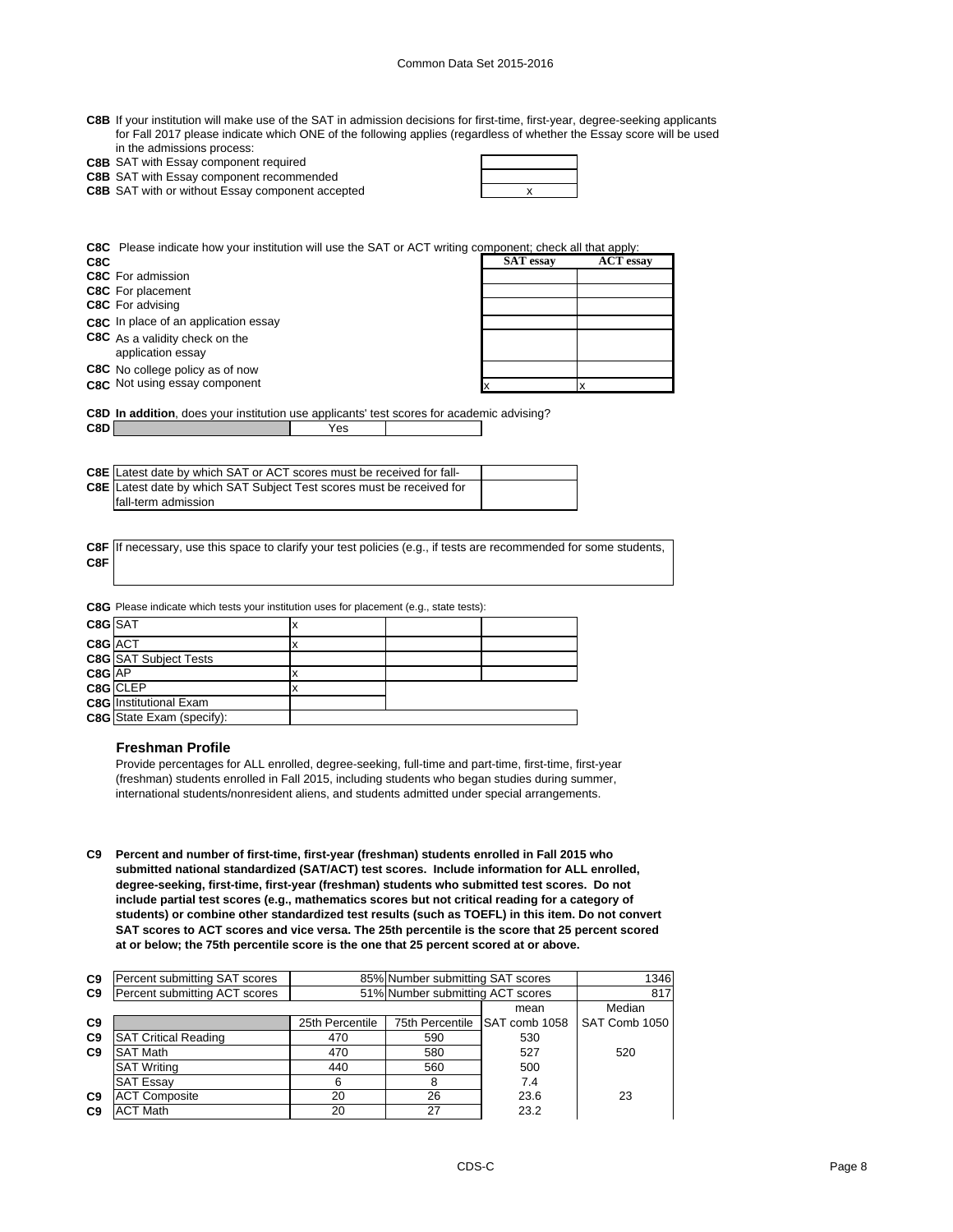|                |  | ״ |    |
|----------------|--|---|----|
| C <sub>9</sub> |  |   | __ |
| C <sub>9</sub> |  |   | .  |

**C9** Percent of first-time, first-year (freshman) students with scores in each range:

| C <sub>9</sub> |                         | <b>SAT Critical</b>  |                    |                    |
|----------------|-------------------------|----------------------|--------------------|--------------------|
|                |                         | Reading              | <b>SAT Math</b>    | <b>SAT Writing</b> |
| C <sub>9</sub> | 700-800                 | 5%                   | 4%                 | 2%                 |
| C <sub>9</sub> | 600-699                 | 17%                  | 18%                | 13%                |
| C <sub>9</sub> | 500-599                 | 42%                  | 42%                | 36%                |
| C <sub>9</sub> | 400-499                 | 31%                  | 30%                | 38%                |
| C <sub>9</sub> | 300-399                 | 5%                   | 6%                 | 11%                |
| C <sub>9</sub> | 200-299                 | 0%                   | $0\%$              | 0%                 |
|                | Totals should = $100\%$ | 100%                 | 100%               | 100%               |
| C <sub>9</sub> |                         | <b>ACT Composite</b> | <b>ACT English</b> | <b>ACT Math</b>    |
| C9             | 30-36                   | 11%                  | 16%                | 8%                 |
| C <sub>9</sub> | 24-29                   | 38%                  | 31%                | 42%                |
| C <sub>9</sub> | 18-23                   | 42%                  | 38%                | 36%                |
| C <sub>9</sub> | $12 - 17$               | 9%                   | 14%                | 14%                |
| C <sub>9</sub> | $6 - 11$                | 0%                   | 1%                 | 0%                 |
| C <sub>9</sub> | Below <sub>6</sub>      | $0\%$                | $0\%$              | 0%                 |
|                | Totals should = $100\%$ | 100%                 | 100%               | 100%               |

**C10** Percent of all degree-seeking, first-time, first-year (freshman) students who had high school class rank within each of the following ranges (report information for those students from whom you collected high school rank information).

| <b>C10</b> Percent in top tenth of high school graduating class                                  | 17% |                           |
|--------------------------------------------------------------------------------------------------|-----|---------------------------|
| <b>C10</b> Percent in top quarter of high school graduating class                                | 42% |                           |
| C10 Percent in top half of high school graduating class                                          |     | 74% Top half $+$          |
| C <sub>10</sub> Percent in bottom half of high school graduating class                           |     | $26\%$ bottom half = 100% |
| C10 Percent in bottom quarter of high school graduating class                                    | 7%  |                           |
| <b>C10</b> Percent of total first-time, first-year (freshmen) students who submitted high school |     |                           |
| class rank:                                                                                      |     | 56%                       |

**C11** Percentage of all enrolled, degree-seeking, first-time, first-year (freshman) students who had high school grade-point averages within each of the following ranges (using 4.0 scale). Report information only for those students from whom you collected high school GPA.

| C11 Percent who had GPA of 3.75 and higher    | 27.90%   |
|-----------------------------------------------|----------|
| C11 Percent who had GPA between 3.50 and 3.74 | 20.08%   |
| C11 Percent who had GPA between 3.25 and 3.49 | 16.94%   |
| C11 Percent who had GPA between 3.00 and 3.24 | 15.84%   |
| C11 Percent who had GPA between 2.50 and 2.99 | 16.61%   |
| C11 Percent who had GPA between 2.0 and 2.49  | 2.57%    |
| C11 Percent who had GPA between 1.0 and 1.99  | 0.06%    |
| C11 Percent who had GPA below 1.0             | $0.00\%$ |
| Totals should = 100%                          | 100.00%  |
|                                               |          |

| C12 Average high school GPA of all degree-seeking, first-time, first-year<br>(freshman) students who submitted GPA: | 3.40   |
|---------------------------------------------------------------------------------------------------------------------|--------|
| C12 Percent of total first-time, first-year (freshman) students who<br>submitted high school GPA:                   | 98.00% |

# **Admission Policies**

# **C13 Application Fee**

| C <sub>13</sub> |                                                             | Yes     | No |
|-----------------|-------------------------------------------------------------|---------|----|
|                 | C13 Does your institution have an<br>application fee?       |         |    |
|                 | C13 Amount of application fee:                              | \$60.00 |    |
| C <sub>13</sub> |                                                             | Yes     | No |
|                 | C13 Can it be waived for applicants<br>with financial need? |         |    |

**C13** If you have an application fee and an on-line application option,

**C13** Same fee:  $\overline{x}$ 

| C13 Free:    |  |
|--------------|--|
| C13 Reduced: |  |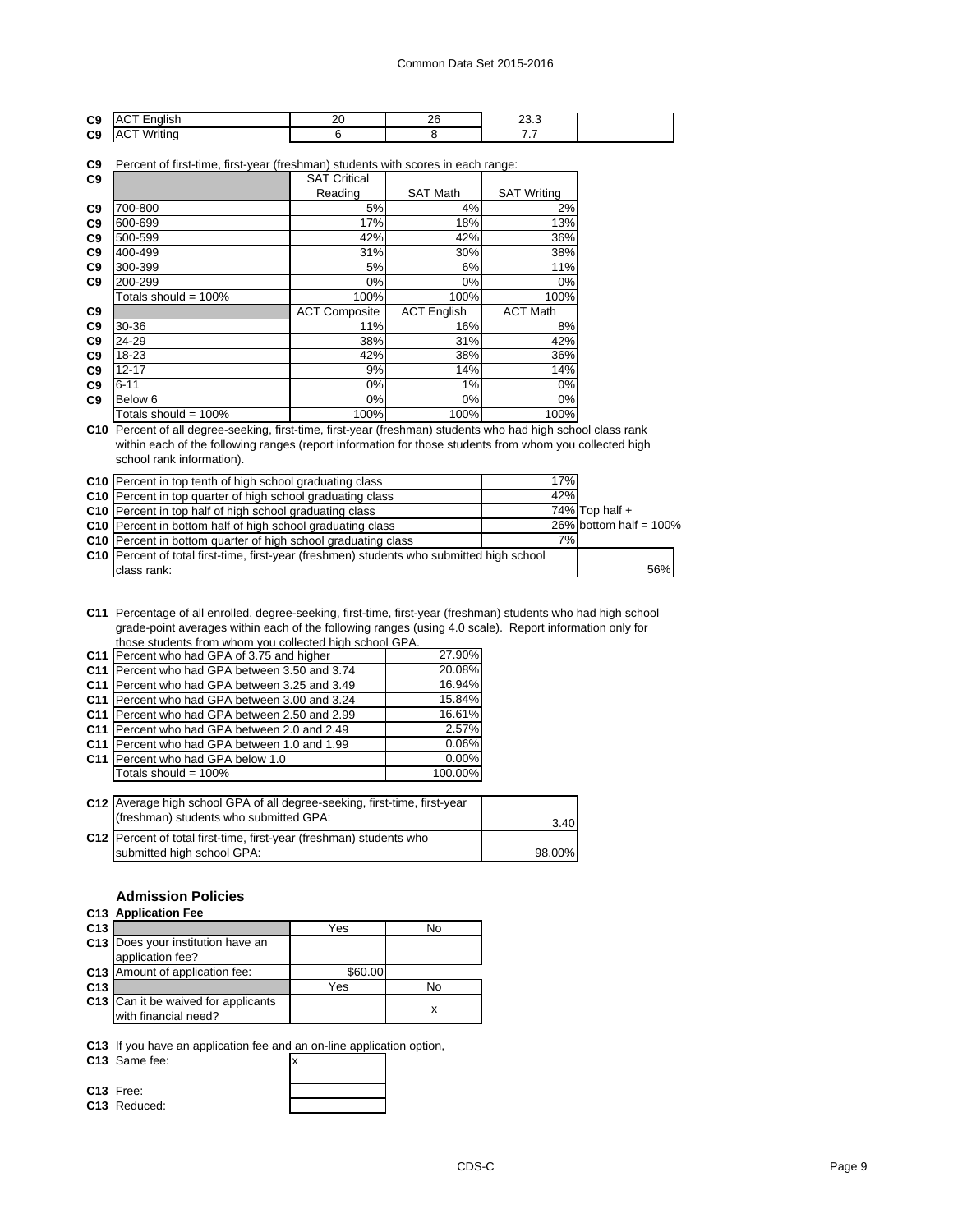| C13             |                                                                       | Yes  | No  |     |    |
|-----------------|-----------------------------------------------------------------------|------|-----|-----|----|
|                 | C13 Can on-line application fee be                                    |      |     |     |    |
|                 | waived for applicants with                                            |      | x   |     |    |
|                 | financial need?                                                       |      |     |     |    |
|                 |                                                                       |      |     |     |    |
|                 | C14 Application closing date                                          |      |     |     |    |
| C14             |                                                                       | Yes  | No  |     |    |
|                 | C14 Does your institution have an                                     |      |     |     |    |
|                 | application closing date?                                             | x    |     |     |    |
|                 | C14 Application closing date (fall):                                  | 8/1  |     |     |    |
|                 | C14 Priority date:                                                    | 2/15 |     |     |    |
|                 |                                                                       |      |     |     |    |
| C <sub>15</sub> |                                                                       |      |     | Yes | No |
|                 | C15 Are first-time, first-year students accepted for terms other than |      |     | x   |    |
|                 | (date):<br>$C16$ By (date):<br>C <sub>16</sub> Other:                 | x    |     |     |    |
|                 | C17 Reply policy for admitted applicants (fill in one only)           |      |     |     |    |
|                 | C17 Must reply by (date):                                             |      |     |     |    |
|                 | C <sub>17</sub> No set date:                                          | x    |     |     |    |
|                 | C17 Must reply by May 1 or within                                     |      |     |     |    |
|                 | weeks if notified                                                     |      |     |     |    |
|                 | thereafter                                                            |      |     |     |    |
|                 | C17 Other:                                                            |      |     |     |    |
|                 |                                                                       |      |     |     |    |
|                 | C17   Deadline for housing deposit (MM/DD):                           |      | 9/6 |     |    |
|                 | C17 Amount of housing deposit:                                        |      | 200 |     |    |
|                 | C17 Refundable if student does not enroll?                            |      |     |     |    |
| C <sub>17</sub> | Yes, in full                                                          |      |     |     |    |

| C <sub>17</sub> | Yes, in part |  |
|-----------------|--------------|--|
| C17             | No.          |  |
|                 |              |  |

# **C18 Deferred admission**

| C <sub>18</sub> |                                                                              | Yes | No |
|-----------------|------------------------------------------------------------------------------|-----|----|
|                 | <b>C18</b> Does your institution allow students to postpone enrollment after |     |    |
|                 | ladmission?                                                                  |     |    |
|                 | <b>C18</b> If yes, maximum period of postponement:                           |     |    |

## **C19 Early admission of high school students**

| C <sub>19</sub> |                                                                              | Yes | No |
|-----------------|------------------------------------------------------------------------------|-----|----|
|                 | C19 Does your institution allow high school students to enroll as full-time. |     |    |
|                 | first-time, first-year (freshman) students one year or more before high      |     |    |
|                 | school graduation?                                                           |     |    |

Question removed from CDS.

**C20 Common Application Question removed from CDS.** (Initiated during 2006-2007 cycle)

## **Early Decision and Early Action Plans**

**C21 Early Decision**

| x |
|---|
|   |
|   |
|   |
|   |
|   |
|   |
|   |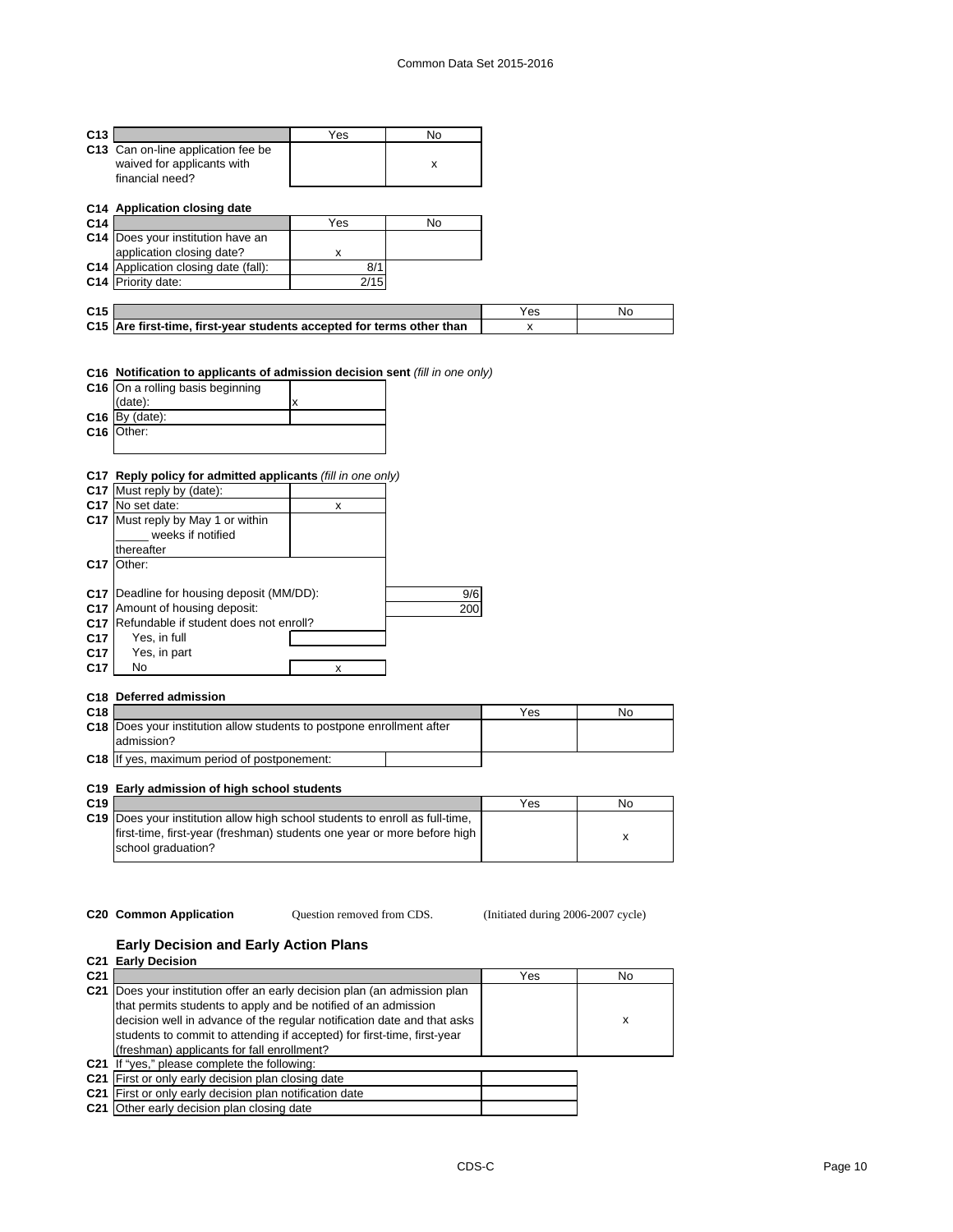| <b>C21</b> Other early decision plan notification date                        |  |
|-------------------------------------------------------------------------------|--|
| C21 For the Fall 2015 entering class:                                         |  |
| C21 Number of early decision applications received by your institution        |  |
| <b>C21</b> Number of applicants admitted under early decision plan            |  |
| <b>C21</b> Please provide significant details about your early decision plan: |  |
|                                                                               |  |
|                                                                               |  |
| C <sub>22</sub> Farly action                                                  |  |

|                 | <b>UZZ LAIIV AULIUII</b>                                                                                                                                                                                          |     |    |
|-----------------|-------------------------------------------------------------------------------------------------------------------------------------------------------------------------------------------------------------------|-----|----|
| C <sub>22</sub> |                                                                                                                                                                                                                   | Yes | No |
|                 | C22 Do you have a nonbinding early action plan whereby students are<br>notified of an admission decision well in advance of the regular<br>notification date but do not have to commit to attending your college? |     | х  |
|                 | C22 If "yes," please complete the following:                                                                                                                                                                      |     |    |
|                 | C <sub>22</sub> Early action closing date                                                                                                                                                                         |     |    |
|                 | C22 Early action notification date                                                                                                                                                                                |     |    |
|                 |                                                                                                                                                                                                                   |     |    |

**C22** Is your early action plan a "restrictive" plan under which you limit students from applying to other early plans?

| C <sub>22</sub> | Yes | No |
|-----------------|-----|----|
| C <sub>22</sub> |     |    |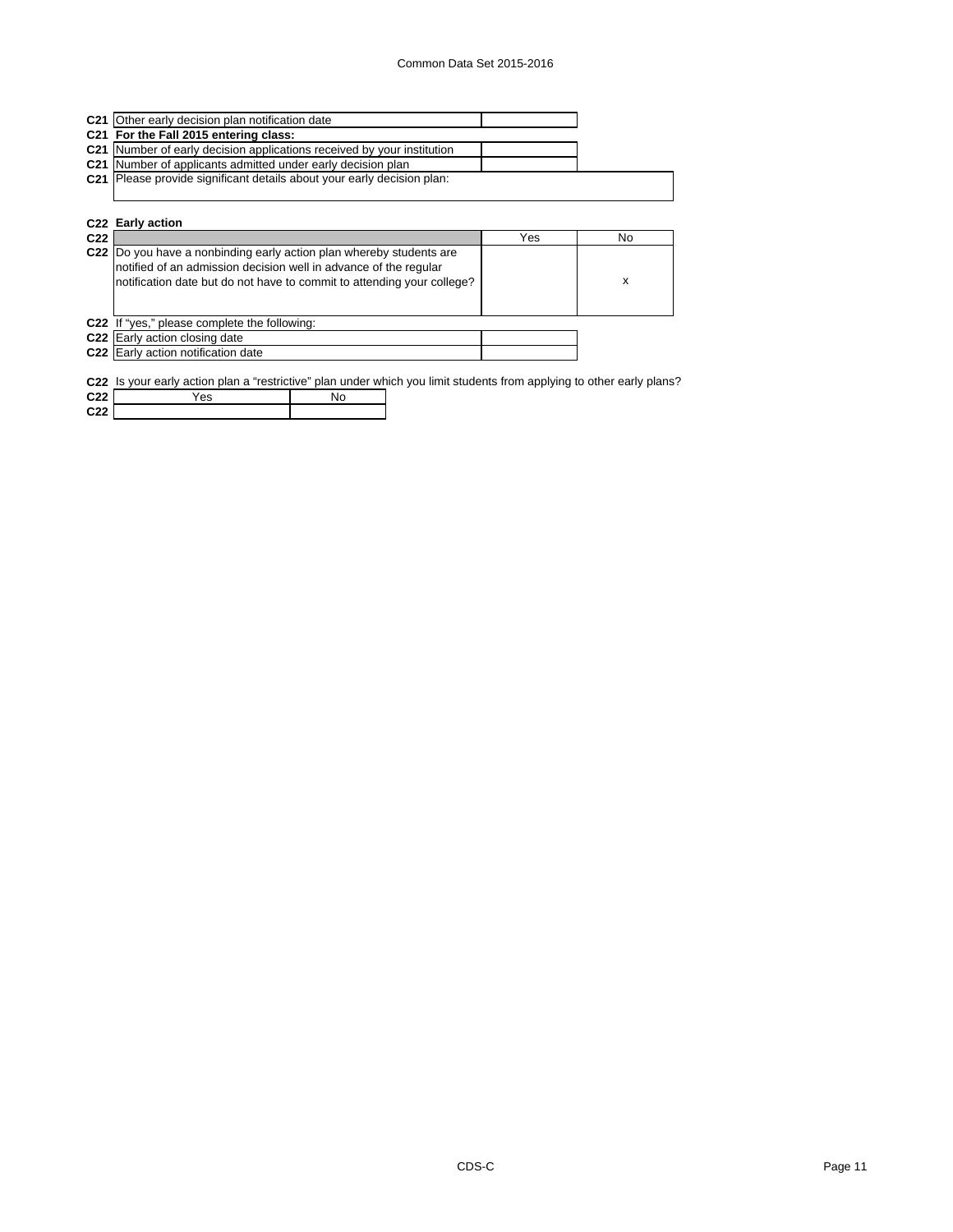# **D. TRANSFER ADMISSION**

## **Fall Applicants**

| D <sub>1</sub> |                                                         | Yes | No |
|----------------|---------------------------------------------------------|-----|----|
| D <sub>1</sub> | Does your institution enroll transfer students? (If no, |     |    |
|                | please skip to Section E)                               |     |    |
| D <sub>1</sub> | If yes, may transfer students earn advanced standing    |     |    |
|                | credit by transferring credits earned from course work  |     |    |
|                | completed at other colleges/universities?               |     |    |

**D2** Provide the number of students who applied, were admitted, and enrolled as degree-seeking transfer students in Fall 2015.

| D <sub>2</sub> |       | Applicants | Admitted   | Enrolled   |
|----------------|-------|------------|------------|------------|
|                |       |            | Applicants | Applicants |
| D <sub>2</sub> | Men   | 826        | 526        | 306        |
| D <sub>2</sub> | Women | 638        | 478        | 262        |
| D <sub>2</sub> | otal  | 1.464      | 1,004      | 568        |

## **Application for Admission**

| D <sub>3</sub> | Indicate terms for which transfers may enroll: |  |
|----------------|------------------------------------------------|--|
|                |                                                |  |

| D <sub>3</sub> | <b>Fall</b> | ⊠                       |
|----------------|-------------|-------------------------|
| D <sub>3</sub> | Winter      |                         |
| D <sub>3</sub> | Spring      | $\overline{\mathbf{x}}$ |
| D <sub>3</sub> | Summer      | ⊠                       |

| D <sub>4</sub> |                                                                                                                         | Yes                    | No |
|----------------|-------------------------------------------------------------------------------------------------------------------------|------------------------|----|
| D <sub>4</sub> | Must a transfer applicant have a minimum number of<br>credits completed or else must apply as an entering<br>Ifreshman? |                        |    |
| D4             | If yes, what is the minimum number of credits and the unit<br>of measure?                                               | 14 semester<br>credits |    |

#### **D5** Indicate all items required of transfer students to apply for admission:

| D5             |                          | Required of All | Recommended<br>of All | Recommended<br>of Some | Required of Some | Not Required |
|----------------|--------------------------|-----------------|-----------------------|------------------------|------------------|--------------|
| D <sub>5</sub> | High school transcript   |                 | x                     |                        |                  |              |
| D <sub>5</sub> | College transcript(s)    | x               |                       |                        |                  |              |
| D <sub>5</sub> | Essay or personal        |                 |                       |                        |                  |              |
|                | statement                |                 |                       |                        |                  | X            |
| D <sub>5</sub> | Interview                |                 |                       |                        |                  | x            |
| D5             | Standardized test scores |                 | x                     |                        |                  |              |
| D <sub>5</sub> | Statement of good        |                 |                       |                        |                  |              |
|                | standing from prior      |                 |                       |                        |                  | x            |
|                | institution(s)           |                 |                       |                        |                  |              |
|                |                          |                 |                       |                        |                  |              |

- **D6** If a minimum high school grade point average is required of transfer applicants, specify (on a 4.0 scale):
- **D7** 2.00 If a minimum college grade point average is required of transfer applicants, specify (on a 4.0 scale):
- **D8** List any other application requirements specific to transfer applicants: College of Engineering minimum GPA for out-of-state transfer students is 2.8

**D9** List application priority, closing, notification, and candidate reply dates for transfer students. If applications are reviewed on a continuous or rolling basis, place a check mark in the "Rolling admission" column.

| D <sub>9</sub>  |                                                                                       | <b>Priority Date</b> | <b>Closing Date</b> | <b>Notification Date</b> | <b>Reply Date</b> | Rolling<br><b>Admission</b> |
|-----------------|---------------------------------------------------------------------------------------|----------------------|---------------------|--------------------------|-------------------|-----------------------------|
| D <sub>9</sub>  | Fall                                                                                  |                      |                     |                          |                   |                             |
| D <sub>9</sub>  | Winter                                                                                |                      |                     |                          |                   |                             |
| D <sub>9</sub>  | Spring                                                                                |                      |                     |                          |                   |                             |
| D <sub>9</sub>  | Summer                                                                                |                      |                     |                          |                   |                             |
|                 |                                                                                       |                      |                     |                          |                   |                             |
| D <sub>10</sub> |                                                                                       |                      |                     | Yes                      | No                |                             |
|                 | <b>D10</b> Does an open admission policy, if reported, apply to<br>transfer students? |                      |                     |                          | x                 |                             |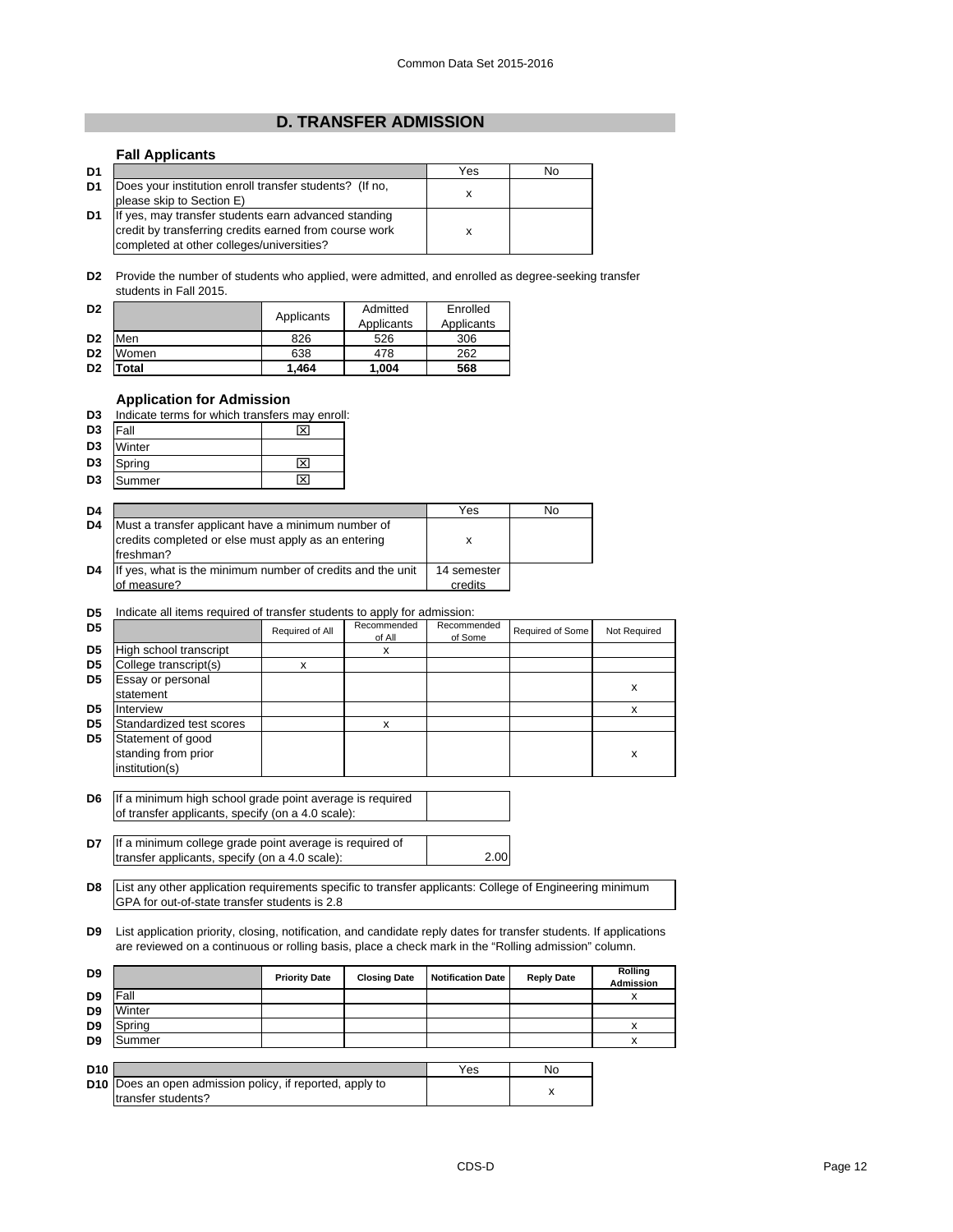| <b>D11</b> Describe additional requirements for transfer admission, if applicable: |
|------------------------------------------------------------------------------------|
|                                                                                    |

|                 | <b>Transfer Credit Policies</b>                                                                                       |        |           |
|-----------------|-----------------------------------------------------------------------------------------------------------------------|--------|-----------|
|                 | <b>D12</b> Report the lowest grade earned for any course that may be<br>transferred for credit:                       | D      |           |
| D <sub>13</sub> |                                                                                                                       | Number | Unit Type |
|                 | <b>D13</b> Maximum number of credits or courses that may be<br>transferred from a two-year institution:               | 70     |           |
| D <sub>14</sub> |                                                                                                                       | Number | Unit Type |
|                 | D14 Maximum number of credits or courses that may be<br>transferred from a four-year institution:                     | 70     |           |
|                 | D15 Minimum number of credits that transfers must complete at                                                         |        |           |
|                 | your institution to earn an associate degree:                                                                         |        |           |
|                 | <b>D16</b> Minimum number of credits that transfers must complete at<br>your institution to earn a bachelor's degree: | 32.00  |           |
|                 | <b>D17</b> Describe other transfer credit policies:                                                                   |        |           |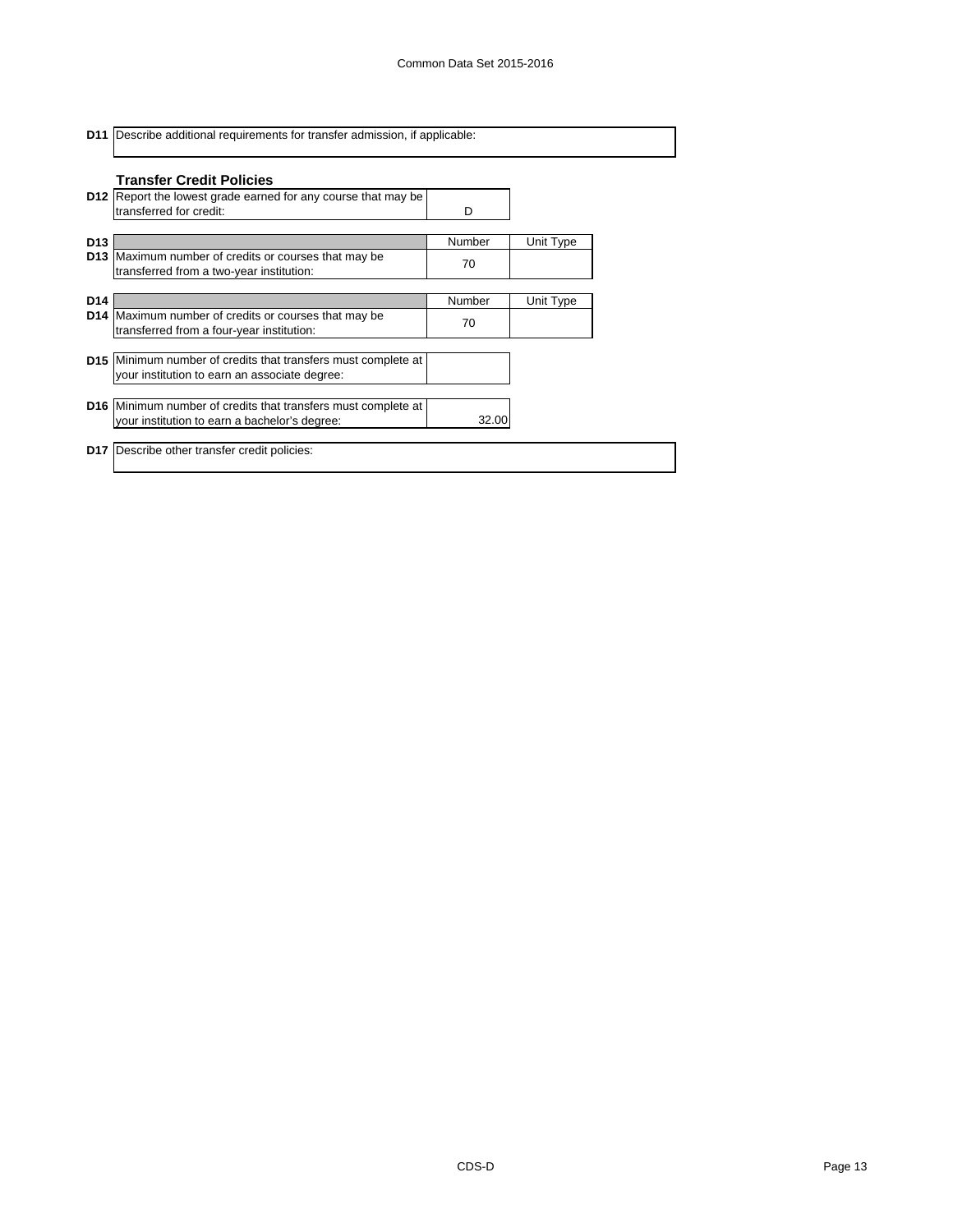# **E. ACADEMIC OFFERINGS AND POLICIES**

#### **E1 Special study options:** Identify those programs available at your institution. Refer to the glossary for definitions.

|                | TOI GENTINOUS.                      |   |
|----------------|-------------------------------------|---|
| E <sub>1</sub> | Accelerated program                 | X |
| E <sub>1</sub> | Cooperative education program       | x |
| E1             | Cross-registration                  | x |
| E <sub>1</sub> | Distance learning                   | x |
| E <sub>1</sub> | Double major                        | x |
| E1             | Dual enrollment                     | x |
| E1             | English as a Second Language (ESL)  | X |
| E <sub>1</sub> | Exchange student program (domestic) | X |
| E <sub>1</sub> | External degree program             |   |
| E <sub>1</sub> | Honors Program                      | X |
| E <sub>1</sub> | Independent study                   | x |
| E <sub>1</sub> | Internships                         | X |
| E <sub>1</sub> | Liberal arts/career combination     |   |
| E <sub>1</sub> | Student-designed major              |   |
| E <sub>1</sub> | Study abroad                        | X |
| E <sub>1</sub> | Teacher certification program       | X |
| E1             | Weekend college                     |   |
| E1             | Other (specify):                    |   |
|                |                                     |   |

**E2 This question has been removed from the Common Data Set.**

#### **E3 Areas in which all or most students are required to complete some course work prior to graduation:**

|                | work prior to draduation:         |   |
|----------------|-----------------------------------|---|
| E <sub>3</sub> | Arts/fine arts                    | ᄉ |
| E <sub>3</sub> | Computer literacy                 |   |
| E <sub>3</sub> | English (including composition)   | x |
| E <sub>3</sub> | Foreign languages                 |   |
| E <sub>3</sub> | History                           |   |
| E <sub>3</sub> | <b>Humanities</b>                 | х |
| E <sub>3</sub> | <b>Mathematics</b>                | x |
| E <sub>3</sub> | Philosophy                        |   |
| E <sub>3</sub> | Sciences (biological or physical) | х |
| E <sub>3</sub> | Social science                    | x |
| E <sub>3</sub> | Other (describe):                 |   |
|                |                                   |   |

**Library Collections: The CDS Publishers will collect library data again when a new Academic Libraries Survey is in place.**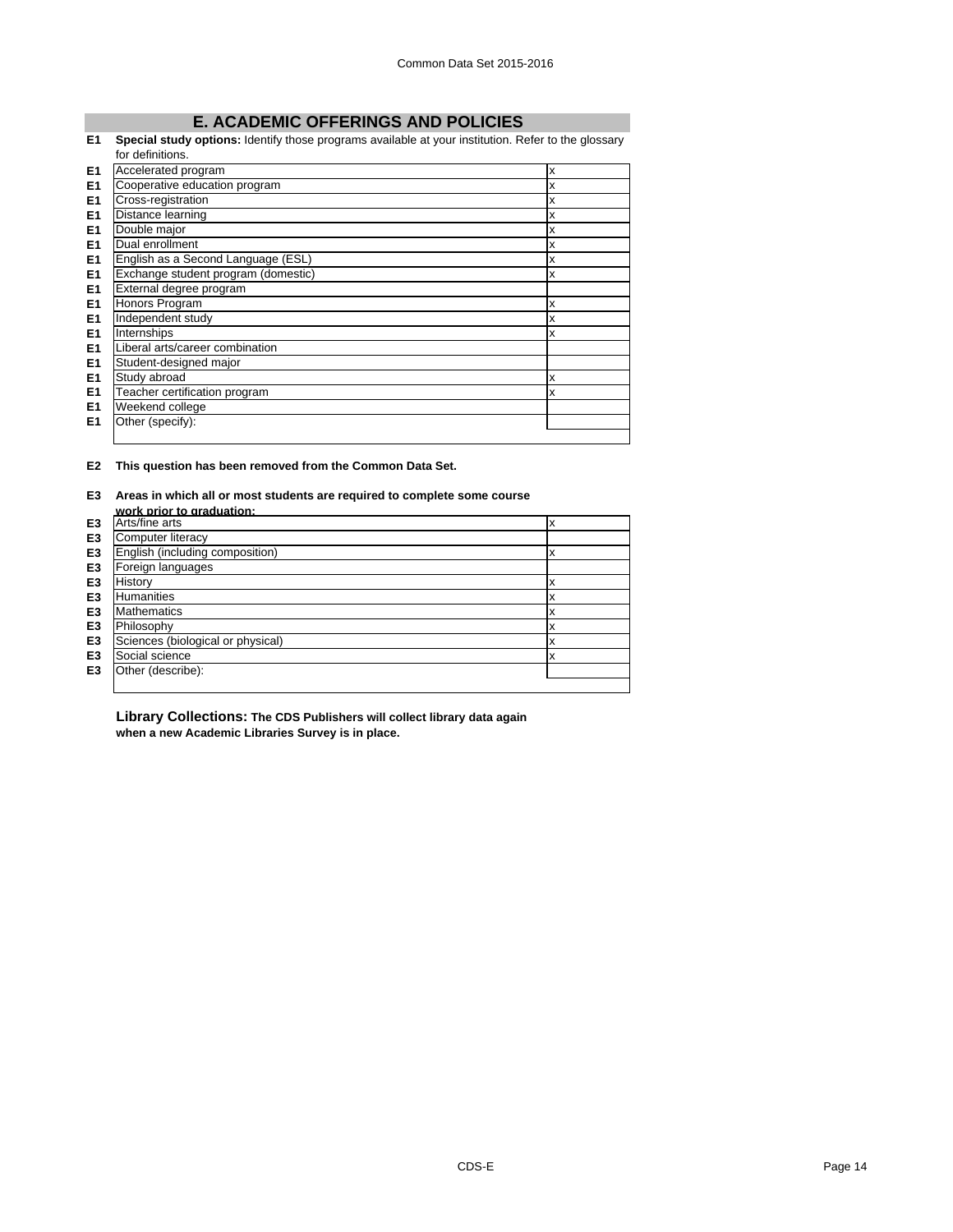# **F. STUDENT LIFE**

**F1** Percentages of first-time, first-year (freshman) degree-seeking students and degree-seeking undergraduates enrolled in Fall 2015 who fit the following categories:

| F <sub>1</sub> |                                                     | First-time, first-year |                |
|----------------|-----------------------------------------------------|------------------------|----------------|
|                |                                                     | (freshman)             | Undergraduates |
|                |                                                     | students               |                |
| F <sub>1</sub> | Percent who are from out of state (exclude          |                        |                |
|                | international/nonresident aliens from the numerator |                        |                |
|                | and denominator)                                    | 24%                    | 22%            |
| F <sub>1</sub> | Percent of men who join fraternities                | 13%                    | 12%            |
| F <sub>1</sub> | Percent of women who join sororities                | 11%                    | 10%            |
| F <sub>1</sub> | Percent who live in college-owned, -operated, or -  |                        |                |
|                | affiliated housing                                  | 84%                    | 42%            |
| F <sub>1</sub> | Percent who live off campus or commute              | 16%                    | 58%            |
| F <sub>1</sub> | Percent of students age 25 and older                | $0\%$                  | 12%            |
| F <sub>1</sub> | Average age of full-time students                   | 18                     | 21             |
| F <sub>1</sub> | Average age of all students (full- and part-time)   | 20                     | 22             |

**F2 Activities offered** Identify those programs available at your institution.

| F <sub>2</sub> | <b>Campus Ministries</b>     | x |
|----------------|------------------------------|---|
| F <sub>2</sub> | Choral groups                | X |
| F <sub>2</sub> | Concert band                 | X |
| F <sub>2</sub> | Dance                        | x |
| F <sub>2</sub> | Drama/theater                | x |
| F <sub>2</sub> | <b>International Student</b> |   |
|                | Organization                 | X |
| F <sub>2</sub> | Jazz band                    | x |
| F <sub>2</sub> | Literary magazine            | x |
| F <sub>2</sub> | Marching band                | x |
| F <sub>2</sub> | Model UN                     | x |
| F <sub>2</sub> | Music ensembles              | x |
| F <sub>2</sub> | <b>Musical theater</b>       | x |
| F <sub>2</sub> | Opera                        | X |
| F <sub>2</sub> | Pep band                     | x |
| F <sub>2</sub> | Radio station                | x |
| F <sub>2</sub> | Student government           | X |
| F <sub>2</sub> | Student newspaper            | x |
| F <sub>2</sub> | Student-run film society     | X |
| F <sub>2</sub> | Symphony orchestra           | x |
| F <sub>2</sub> | <b>Television station</b>    | x |
| F <sub>2</sub> | Yearbook                     |   |

**F3 ROTC** (program offered in cooperation with Reserve Officers' Training Corps)

| F <sub>3</sub> |                                      | On Campus | At Cooperating<br>Institution | Name of Cooperating<br>Institution |
|----------------|--------------------------------------|-----------|-------------------------------|------------------------------------|
|                | <b>F3</b> Army ROTC is offered:      |           |                               |                                    |
|                | <b>F3</b> Naval ROTC is offered:     |           |                               |                                    |
|                | <b>F3</b> Air Force ROTC is offered: |           |                               |                                    |

**F4 Housing:** Check all types of college-owned, -operated, or -affiliated housing available for undergraduates at your institution.

| F4 | Coed dorms                                    | x |
|----|-----------------------------------------------|---|
| F4 | Men's dorms                                   | x |
| F4 | Women's dorms                                 | x |
| F4 | Apartments for married students               | x |
| F4 | Apartments for single students                | x |
| F4 | Special housing for disabled<br>students      | x |
| F4 | Special housing for international<br>students | x |
| F4 | Fraternity/sorority housing                   | x |
| F4 | Cooperative housing                           | x |
| F4 | Theme housing                                 | X |
| F4 | Wellness housing                              |   |
| F4 | Other housing options (specify):              |   |
|    |                                               |   |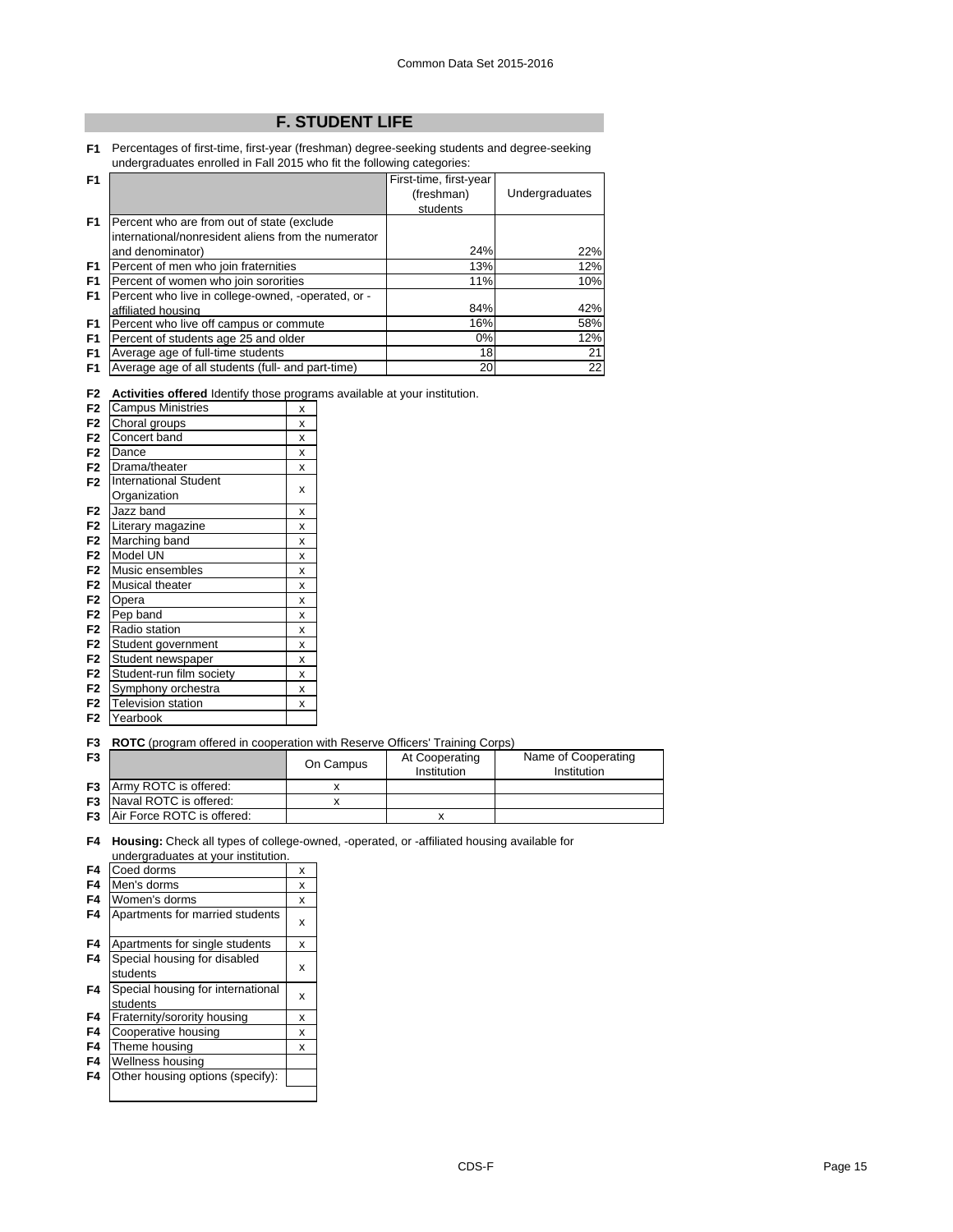# **G. ANNUAL EXPENSES**

**G0** Please provide the URL of your institution's net price calculator:

#### **Provide 2016-2017 academic year costs of attendance for the following categories that are applicable to your institution.**

### Check here if your institution's 2016-2017 academic year costs of attendance are not available at this time and provide an approximate date (i.e., month/day) when your institution's final 2016-2017 academic year costs of attendance will be available:

**G1 Undergraduate full-time tuition, required fees, room and board List the typical tuition, required fees, and room and board for a full-time undergraduate student for the FULL 2016-2017 academic year (30 semester or 45 quarter hours for institutions that derive annual tuition by multiplying credit hour cost by number of credits). A full academic year refers to the period of time generally extending from September to June; usually equated to two semesters, two trimesters, three quarters, or the period covered by a four-one-four plan. Room and board is defined as double occupancy and 19 meals per week or the maximum meal plan. Required fees include only charges that all full-time students must pay that are not included in tuition (e.g., registration, health, or activity fees ) Do not include optional fees (e g parking laboratory use)**

| G <sub>1</sub> |                                                                                                                                            | First-Year | Undergraduates |           |
|----------------|--------------------------------------------------------------------------------------------------------------------------------------------|------------|----------------|-----------|
| G <sub>1</sub> | <b>PRIVATE INSTITUTIONS</b>                                                                                                                |            |                |           |
|                | Tuition:                                                                                                                                   |            |                |           |
| G1             | <b>PUBLIC INSTITUTIONS</b>                                                                                                                 |            |                |           |
|                | Tuition:                                                                                                                                   |            |                |           |
|                | In-district                                                                                                                                | \$5,162    | \$5,162        |           |
| G1             | <b>PUBLIC INSTITUTIONS</b>                                                                                                                 |            |                |           |
|                | In-state (out-of-district):                                                                                                                | \$5,162    | \$5,162        |           |
| G1             | <b>PUBLIC INSTITUTIONS</b>                                                                                                                 |            |                |           |
|                | Out-of-state:                                                                                                                              | \$19,970   | \$19,970       |           |
| G1             | NONRESIDENT ALIENS                                                                                                                         |            |                |           |
|                | Tuition:                                                                                                                                   | \$19,970   | \$19,970       |           |
|                |                                                                                                                                            |            |                |           |
| G1             | <b>REQUIRED FEES:</b>                                                                                                                      | \$2,070    | \$2,070        |           |
|                |                                                                                                                                            |            |                |           |
| G1             | <b>ROOM AND BOARD:</b>                                                                                                                     |            |                |           |
|                | (on-campus)                                                                                                                                | \$8,354    | \$8,354        |           |
| G1             | <b>ROOM ONLY:</b>                                                                                                                          |            |                |           |
|                | (on-campus)                                                                                                                                |            |                |           |
| G1             | <b>BOARD ONLY:</b>                                                                                                                         |            |                |           |
|                | (on-campus meal plan)                                                                                                                      |            |                |           |
| G1             | G1 Comprehensive tuition and room and board fee (if your<br>college cannot provide separate tuition and room and<br>board fees):<br>Other: |            |                |           |
|                |                                                                                                                                            |            |                |           |
|                |                                                                                                                                            |            |                |           |
| G <sub>2</sub> | Number of credits per term a student can take for the                                                                                      |            | Minimum        | Maximum   |
| G <sub>2</sub> | stated full-time tuition                                                                                                                   |            | 10             | 20        |
|                |                                                                                                                                            |            |                |           |
| G <sub>3</sub> |                                                                                                                                            |            | Yes            | No        |
| G3             | Do tuition and fees vary by year of study (e.g., sophomore,                                                                                |            |                |           |
|                | junior, senior)?                                                                                                                           |            |                | x         |
|                |                                                                                                                                            |            |                |           |
| G4             |                                                                                                                                            |            | Yes            | <b>No</b> |
| G4             | Do tuition and fees vary by undergraduate instructional                                                                                    |            |                |           |
|                | program?                                                                                                                                   |            | x              |           |
| G4             |                                                                                                                                            |            |                |           |
|                |                                                                                                                                            |            |                |           |
|                |                                                                                                                                            |            |                |           |
| G4             | If yes, what percentage of full-time undergraduates pay                                                                                    |            |                |           |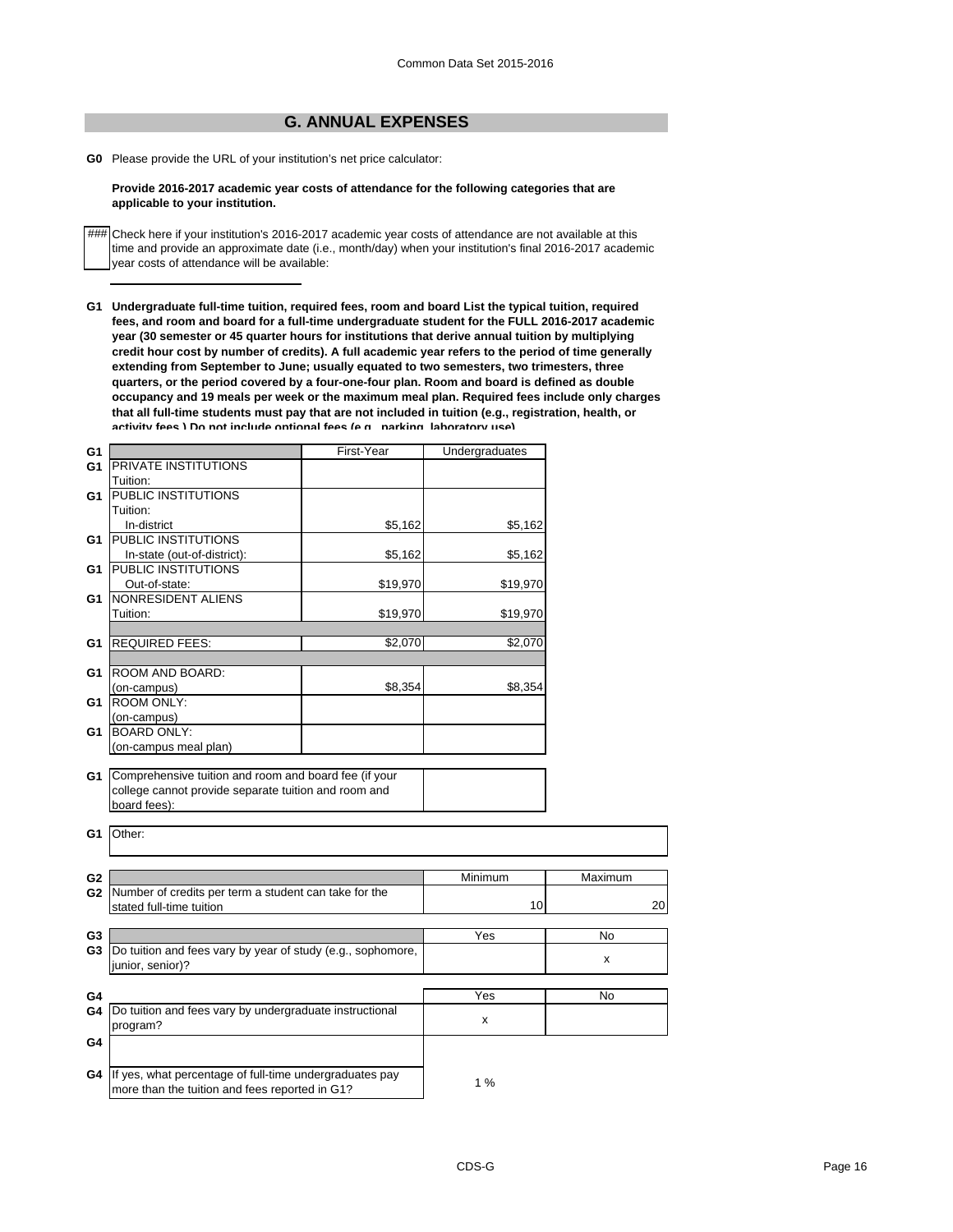**G5** Provide the estimated expenses for a typical full-time undergraduate student:

| G <sub>5</sub> |                                                                                                | Residents | Commuters<br>(living at home) | Commuters<br>(not living at home) |
|----------------|------------------------------------------------------------------------------------------------|-----------|-------------------------------|-----------------------------------|
| G5             | Books and supplies                                                                             | \$1,214   | \$1,214                       | \$1,214                           |
| G5             | Room only                                                                                      |           |                               |                                   |
| G5             | Board only                                                                                     |           | \$3,679                       |                                   |
| G5             | Room and board total (if your<br>college cannot provide separate<br>room and board figures for |           |                               |                                   |
|                | commuters not living at home):                                                                 |           |                               | \$8,328                           |
| G5             | Transportation                                                                                 | \$1.218   | \$875                         | \$1,218                           |
| G5             | Other expenses                                                                                 | \$2,622   | \$2,861                       | \$2,622                           |

**G6** Undergraduate per-credit-hour charges (tuition only)

|                | <b>G6 PRIVATE INSTITUTIONS:</b> |            |
|----------------|---------------------------------|------------|
| G <sub>6</sub> | PUBLIC INSTITUTIONS             |            |
|                | In-district:                    | \$302.00   |
| G6             | <b>PUBLIC INSTITUTIONS</b>      |            |
|                | In-state (out-of-district):     | \$302.00   |
| G6             | <b>PUBLIC INSTITUTIONS</b>      |            |
|                | Out-of-state:                   | \$1,042.00 |
| G6             | NONRESIDENT ALIENS:             |            |
|                |                                 | \$1,042.00 |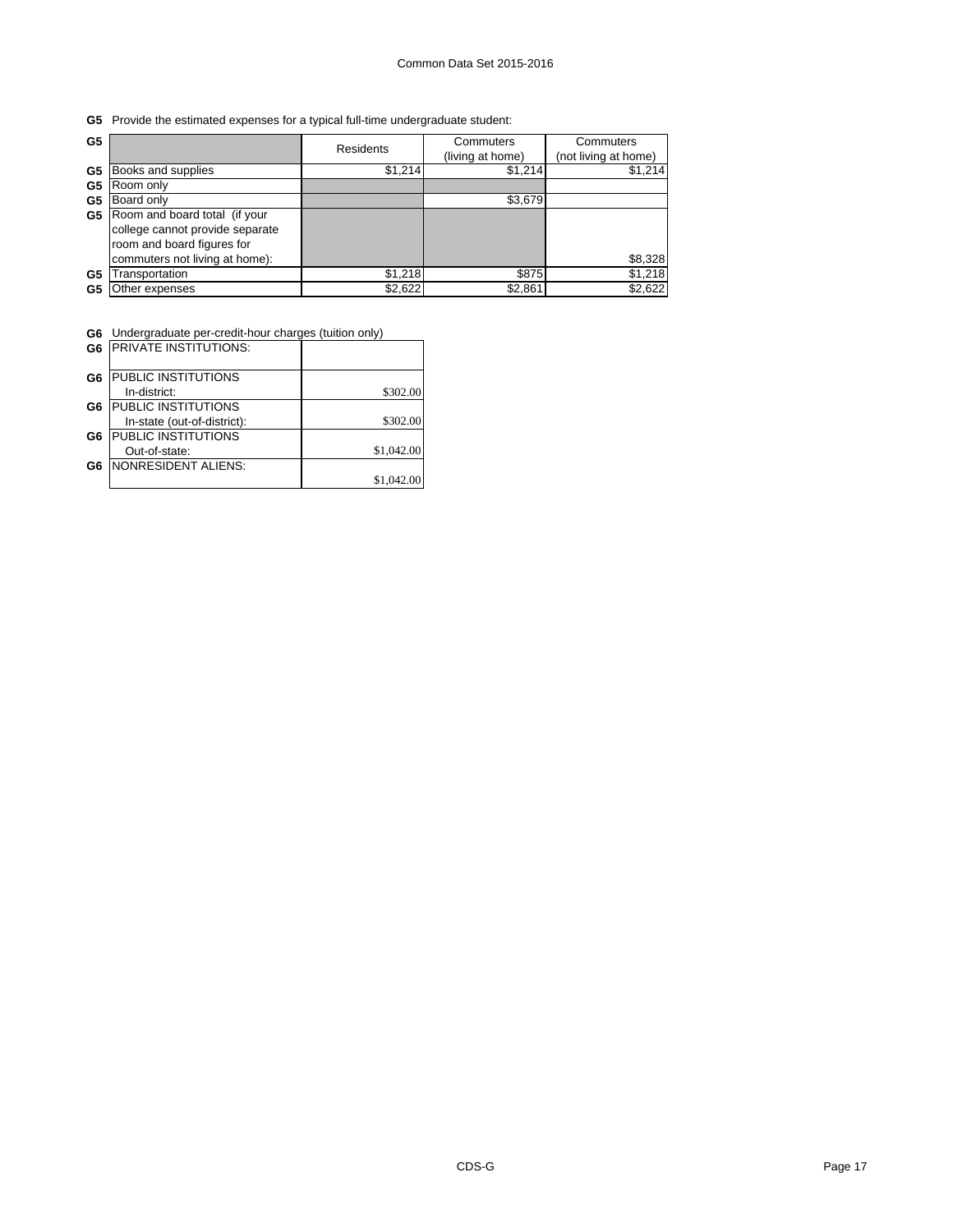# **H. FINANCIAL AID**

# **Aid Awarded to Enrolled Undergraduates**

Enter total dollar amounts awarded to enrolled full-time and less than full-time degree-seeking undergraduates (using the same cohort reported in CDS Question B1, "total degree-seeking" undergraduates) in the following categories. (Note: If the data being reported are final figures for the 2014- 2015 academic year (see the next item below), use the 2014-2015 academic year's CDS Question B1 cohort.) Include aid awarded to international students (i.e., those not qualifying for federal aid). Aid that is non-need-based but that was used to meet need should be reported in the need-based aid columns. (For a suggested order of precedence in assigning categories of aid to cover need, see the entry for "non-needbased scholarship or grant aid" on the last page of the definitions section.)

| H <sub>1</sub> |                                                                                                 | 2015-2016<br>estimated | 2014-2015<br>final |
|----------------|-------------------------------------------------------------------------------------------------|------------------------|--------------------|
| H1             | Indicate the academic year for which data are reported for items H1,<br>IH2, H2A, and H6 below: |                        |                    |

| H3 Which needs-analysis methodology does your institution use in awarding institutional aid? |  |
|----------------------------------------------------------------------------------------------|--|
|----------------------------------------------------------------------------------------------|--|

| H <sub>3</sub> | IFederal methodology (FM) |  |  |  |
|----------------|---------------------------|--|--|--|
|                |                           |  |  |  |

- **H3** Institutional methodology (IM)
- **H3** Both FM and IM

| H <sub>1</sub> |                                                                                            | Need-based \$<br>(Include non-need-<br>based aid used to<br>meet need.) | Non-need-<br>based \$<br>(Exclude non-need-<br>based aid used to<br>meet need.) |
|----------------|--------------------------------------------------------------------------------------------|-------------------------------------------------------------------------|---------------------------------------------------------------------------------|
| H1             | <b>Scholarships/Grants</b>                                                                 |                                                                         |                                                                                 |
| H1             | Federal                                                                                    | \$15,439,232                                                            | \$0                                                                             |
| H <sub>1</sub> | State (i.e., all states, not only the state in which your institution is                   |                                                                         |                                                                                 |
|                | located)                                                                                   | \$2,357,594                                                             | \$82,979                                                                        |
| H1             | Institutional: Endowed scholarships, annual gifts and tuition funded                       |                                                                         |                                                                                 |
|                | grants, awarded by the college, excluding athletic aid and tuition                         |                                                                         |                                                                                 |
|                | waivers (which are reported below).                                                        | \$2,853,912                                                             | \$8,864,256                                                                     |
| H1             | Scholarships/grants from external sources (e.g., Kiwanis, National                         |                                                                         |                                                                                 |
|                | Merit) not awarded by the college                                                          | \$0                                                                     | \$2,383,540                                                                     |
| H1             | <b>Total Scholarships/Grants</b>                                                           | \$20,650,738                                                            | \$11,330,775                                                                    |
| H1             | Self-Help                                                                                  |                                                                         |                                                                                 |
| H1             | Student loans from all sources (excluding parent loans)                                    | \$19,376,952                                                            | \$20,425,681                                                                    |
| H <sub>1</sub> | <b>Federal Work-Study</b>                                                                  | \$577,111                                                               |                                                                                 |
| H1             | State and other (e.g., institutional) work-study/employment (Note:                         |                                                                         |                                                                                 |
|                | Excludes Federal Work-Study captured above.)                                               | \$247,521                                                               |                                                                                 |
| H1             | <b>Total Self-Help</b>                                                                     | \$20,201,584                                                            | \$20,425,681                                                                    |
| H <sub>1</sub> | Other                                                                                      |                                                                         |                                                                                 |
| H <sub>1</sub> | Parent Loans                                                                               |                                                                         | \$8,607,281                                                                     |
| H <sub>1</sub> | <b>Tuition Waivers</b>                                                                     |                                                                         |                                                                                 |
|                | Reporting is optional. Report tuition waivers in this row if you choose to report them. Do |                                                                         |                                                                                 |
|                | not report tuition waivers elsewhere.                                                      | \$1,388,546                                                             | \$9,290,831                                                                     |
| H1             | <b>Athletic Awards</b>                                                                     |                                                                         | \$5,742,433                                                                     |

**H2 Number of Enrolled Students Awarded Aid:** List the number of degree-seeking full-time and less-thanfull-time undergraduates who applied for and were awarded financial aid from any source. **Aid that is nonneed-based but that was used to meet need should be counted as need-based aid.** Numbers should reflect the cohort awarded the dollars reported in H1. Note: In the chart below, students may be counted in more than one row, and full-time freshmen should also be counted as full-time undergraduates.

| H <sub>2</sub> |                                                                                                         | <b>First-time</b><br><b>Full-time</b><br><b>Freshmen</b> | <b>Full-time</b><br>Undergraduate<br>(Incl. Fresh.) | Less Than<br><b>Full-time</b><br>Undergraduate |                        |
|----------------|---------------------------------------------------------------------------------------------------------|----------------------------------------------------------|-----------------------------------------------------|------------------------------------------------|------------------------|
| H <sub>2</sub> | Number of degree-seeking undergraduate students<br>a)<br>(CDS Item B1 if reporting on Fall 2015 cohort) | 1554                                                     | 7824                                                | 1564                                           | from 2014-15<br>CDS-B1 |
| H <sub>2</sub> | b) Number of students in line a who applied for need-based<br>financial aid                             | 1446                                                     | 6495                                                | 358                                            |                        |
| H <sub>2</sub> | Number of students in line <b>b</b> who were determined to<br>lc)<br>have financial need                | 1099                                                     | 5356                                                | 330                                            |                        |
| H <sub>2</sub> | Number of students in line c who were awarded any<br>ld)<br>financial aid                               | 1079                                                     | 5244                                                | 260                                            |                        |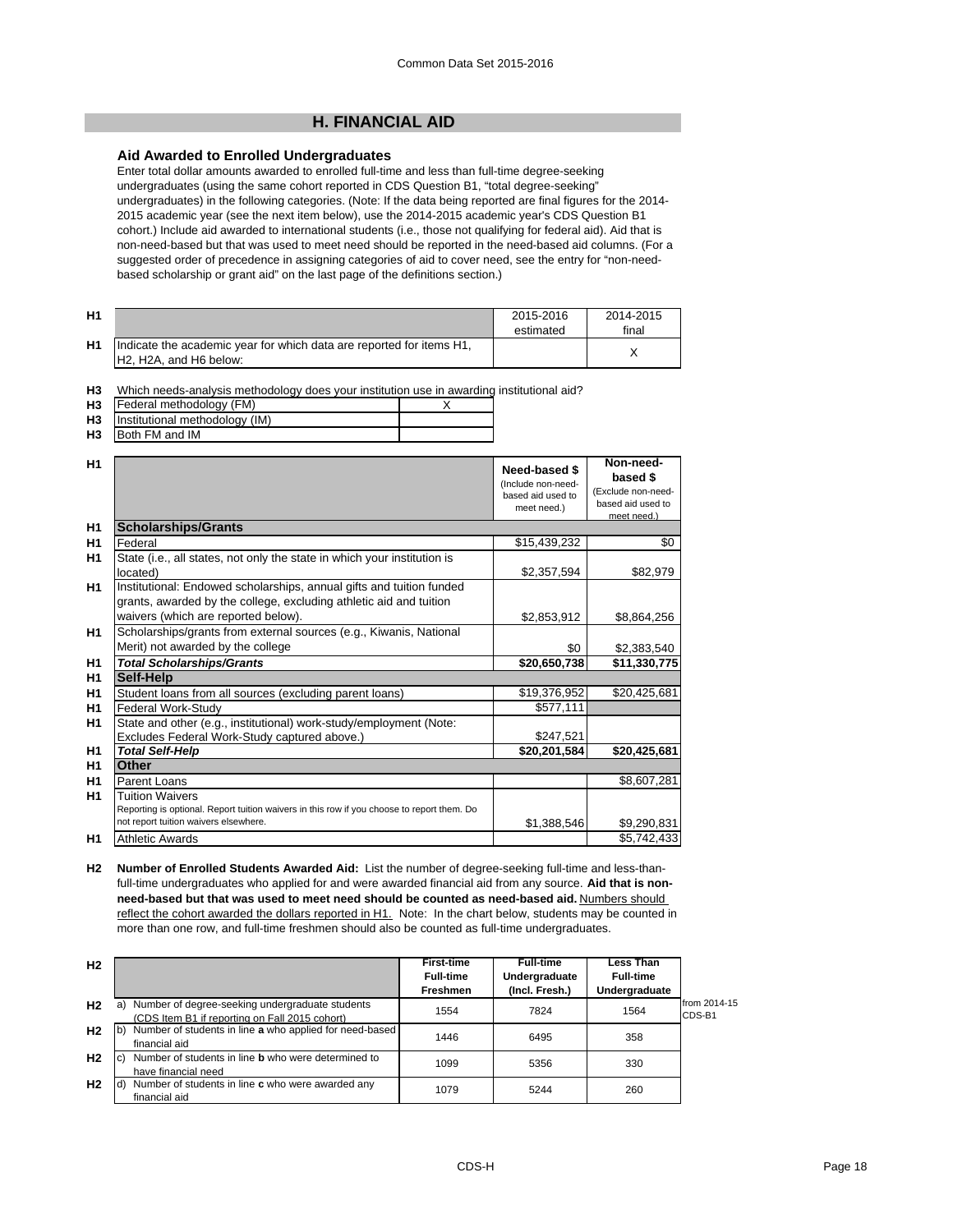| H2             |              | Number of students in line <b>d</b> who were awarded any      | 760          | 4006        | 193         |
|----------------|--------------|---------------------------------------------------------------|--------------|-------------|-------------|
|                |              | need-based scholarship or grant aid                           |              |             |             |
| H2             |              | Number of students in line <b>d</b> who were awarded any      | 806          | 4130        | 194         |
|                |              | need-based self-help aid                                      |              |             |             |
| H2             |              | Number of students in line <b>d</b> who were awarded any non- | 815          | 2906        | 34          |
|                |              | need-based scholarship or grant aid                           |              |             |             |
| H <sub>2</sub> |              | Number of students in line <b>d</b> whose need was fully met  |              |             |             |
|                |              | (exclude PLUS loans, unsubsidized loans, and private          | 396          | 1658        | 17          |
|                |              | alternative loans)                                            |              |             |             |
| H2             |              | On average, the percentage of need that was met of            |              |             |             |
|                |              | students who were awarded any need-based aid.                 |              |             |             |
|                |              | Exclude any aid that was awarded in excess of need as         | 80.0%        | 76.4%       | 43.4%       |
|                |              | well as any resources that were awarded to replace EFC        |              |             |             |
|                |              | (PLUS loans, unsubsidized loans, and private alternative      |              |             |             |
|                |              | h                                                             |              |             |             |
| H2             |              | The average financial aid package of those in line d.         |              |             |             |
|                |              | Exclude any resources that were awarded to replace            | \$<br>13,638 | \$13,538    | \$<br>7,704 |
|                |              | EFC (PLUS loans, unsubsidized loans, and private              |              |             |             |
|                |              | alternative loans)                                            |              |             |             |
| <b>H2</b>      | $\mathsf{k}$ | Average need-based scholarship and grant award of             | \$<br>4,660  | \$4,761     | \$2,558     |
|                |              | those in line e                                               |              |             |             |
| H <sub>2</sub> |              | Average need-based self-help award (excluding PLUS            |              |             |             |
|                |              | loans, unsubsidized loans, and private alternative loans)     | \$5,875      | 7,090<br>\$ | \$<br>6,854 |
|                |              | of those in line f                                            |              |             |             |
| H2             |              | m) Average need-based loan (excluding PLUS loans,             |              |             |             |
|                |              | unsubsidized loans, and private alternative loans) of         | \$<br>5,474  | \$<br>6,951 | \$<br>6,901 |
|                |              | those in line f who were awarded a need-based loan            |              |             |             |

**H2A Number of Enrolled Students Awarded Non-need-based Scholarships and Grants**: List the number of degree-seeking full-time and less-than-full-time undergraduates who had no financial need and who were awarded institutional non-need-based scholarship or grant aid. Numbers should reflect the cohort awarded the dollars reported in H1. Note: In the chart below, students may be counted in more than one row, and full-time freshmen should also be counted as full-time undergraduates.

| H2A               |                                                            | <b>First-time</b><br><b>Full-time</b> | <b>Full-time</b><br>Undergrad | <b>Less Than</b><br><b>Full-time</b> |
|-------------------|------------------------------------------------------------|---------------------------------------|-------------------------------|--------------------------------------|
|                   |                                                            | Freshmen                              | (Incl. Fresh.)                | Undergrad                            |
| $H2A \ln b$       | Number of students in line a who had no financial need     |                                       |                               |                                      |
|                   | and who were awarded institutional non-need-based          | 364                                   | 1381                          | 9                                    |
|                   | scholarship or grant aid (exclude those who were           |                                       |                               |                                      |
|                   | awarded athletic awards and tuition benefits)              |                                       |                               |                                      |
| $H2A$ (o)         | Average dollar amount of institutional non-need-based      | \$5.337                               | \$.<br>4,850                  | \$4.313                              |
|                   | scholarship and grant aid awarded to students in line n    |                                       |                               |                                      |
| $H2A$ $ p\rangle$ | Number of students in line a who were awarded an           |                                       |                               |                                      |
|                   | institutional non-need-based athletic scholarship or grant | 43                                    | 252                           | 9                                    |
|                   |                                                            |                                       |                               |                                      |
| $H2A$ $q$ )       | Average dollar amount of institutional non-need-based      |                                       |                               |                                      |
|                   | athletic scholarships and grants awarded to students in    | 18.967<br>S.                          | 20.590<br>S.                  | 7,979<br>\$.                         |
|                   | line <b>p</b>                                              |                                       |                               |                                      |

**H3** Incorporated into H1 above.

Include: \* 2015 undergraduate class: all students who started at your institution as first- time students and received a bachelor's degree between July 1, 2014 and June 30, 2015. \* only loans made to students who borrowed while enrolled at your institution. \* co-signed loans. Exclude: \* students who transferred in. \* money borrowed at other institutions. **Note:** These are the graduates and loan types to include and exclude in order to fill out CDS H4 and H5.

\* parent loans

**H4**

\* students who did not graduate or who graduated with another degree or certificate (but no bachelor's degree)

| and June 30, 2015. Exclude students who transferred into your institution | <b>H4</b> Provide the number of students in the 2015 undergraduate class who started at your<br>linstitution as first-time students and received a bachelor's degree between July 1, 2014 |      |
|---------------------------------------------------------------------------|-------------------------------------------------------------------------------------------------------------------------------------------------------------------------------------------|------|
|                                                                           |                                                                                                                                                                                           | 1055 |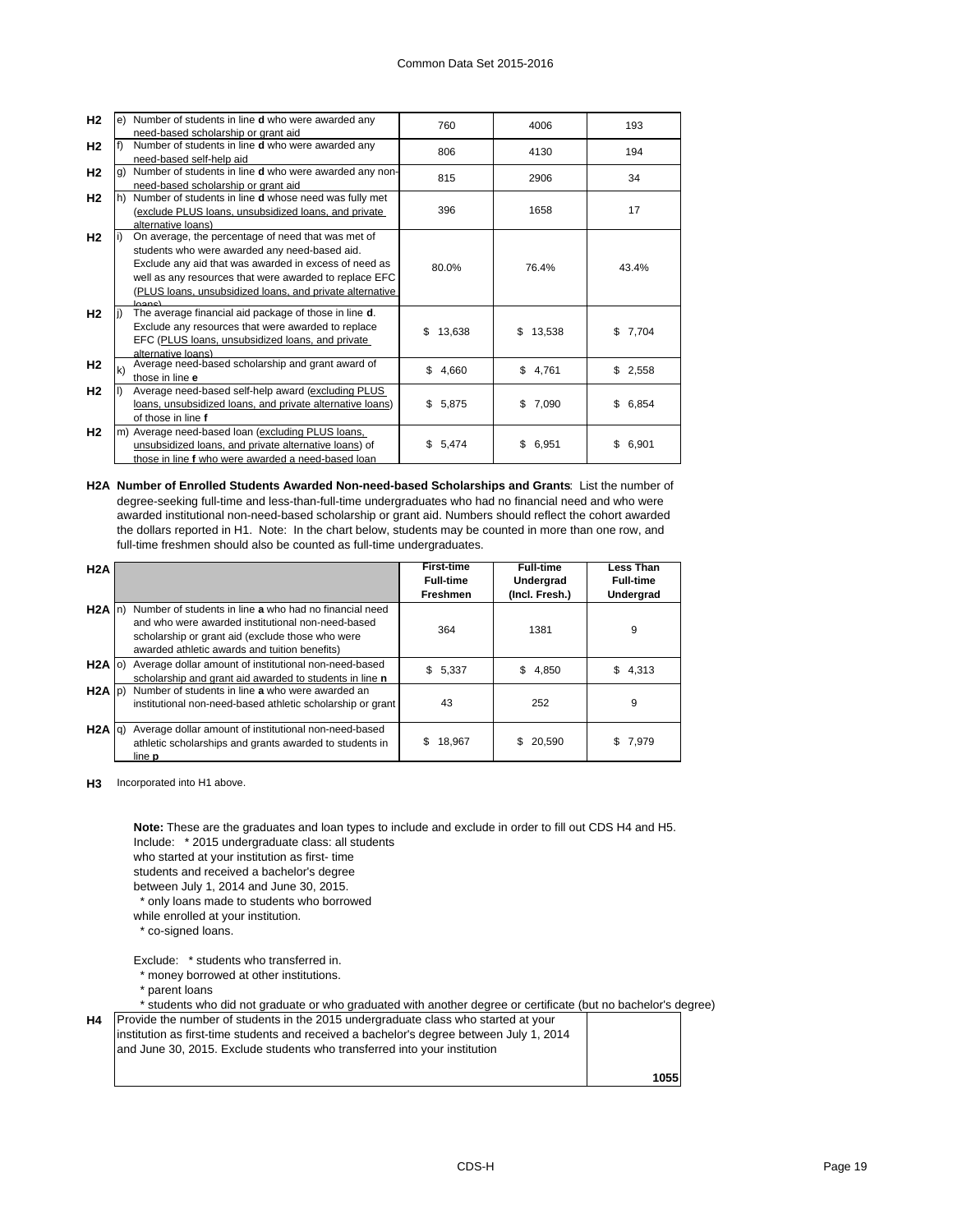**H5**

Number and percent of students in class (defined in H4 above) borrowing from federal, non-federal, and any loan sources, and the average (or mean) amount borrowed

| H <sub>5</sub> |                                                                                                                                                                                                                                                                         | <b>Number in the</b><br>class (defined in<br><b>H4</b> above) who<br><b>borrowed</b> | <b>Percent of the</b><br>class (defined<br>above) who<br><b>borrowed</b><br>(nearest 1%) | <b>Average per-</b><br>undergraduate-<br><b>borrower</b><br>cumulative<br>principal<br>borrowed, of<br>those in the first<br>column (nearest<br>\$1) |
|----------------|-------------------------------------------------------------------------------------------------------------------------------------------------------------------------------------------------------------------------------------------------------------------------|--------------------------------------------------------------------------------------|------------------------------------------------------------------------------------------|------------------------------------------------------------------------------------------------------------------------------------------------------|
|                | a) Any loan program: Federal Perkins, Federal Stafford<br>Subsidized and Unsubsidized, institutional, state, private<br>loans that your institution is aware of, etc. Include both<br><b>Federal Direct Student Loans and Federal Family</b><br><b>Education Loans.</b> | 682                                                                                  | 58.00%                                                                                   | \$26,836                                                                                                                                             |
|                | b) Federal Ioan programs: Federal Perkins, Federal<br>Stafford Subsidized and Unsubsidized, Include both<br><b>Federal Direct Student Loans and Federal Family</b><br><b>Education Loans.</b>                                                                           | 679                                                                                  | 58.00%                                                                                   | \$25,526                                                                                                                                             |
|                | c) Institutional loan programs.                                                                                                                                                                                                                                         | 14                                                                                   | 1.00%                                                                                    | \$3,434                                                                                                                                              |
|                | d) State loan programs.                                                                                                                                                                                                                                                 | $\Omega$                                                                             | $0.00\%$                                                                                 | $\Omega$                                                                                                                                             |
|                | e) Private alternative loans made by a bank or<br>lender.                                                                                                                                                                                                               | 51                                                                                   | 4.00%                                                                                    | \$16,576                                                                                                                                             |

**Aid to Undergraduate Degree-seeking Nonresident Aliens** (Note: Report numbers and dollar amounts for the same academic year checked in item H1.)

**H6** Indicate your institution's policy regarding institutional scholarship and grant aid for undergraduate degreeseeking nonresident aliens:

| H <sub>6</sub> | Institutional need-based scholarship or grant aid is available                                                                                                                                                                  | X |             |
|----------------|---------------------------------------------------------------------------------------------------------------------------------------------------------------------------------------------------------------------------------|---|-------------|
| H <sub>6</sub> | Institutional non-need-based scholarship or grant aid is available                                                                                                                                                              |   |             |
| H <sub>6</sub> | Institutional scholarship or grant aid is not available                                                                                                                                                                         |   |             |
| H <sub>6</sub> | If institutional financial aid is available for undergraduate degree-seeking nonresident<br>aliens, provide the number of undergraduate degree-seeking nonresident aliens who<br>were awarded need-based or non-need-based aid: |   | 144         |
| H <sub>6</sub> | Average dollar amount of institutional financial aid awarded to undergraduate degree-<br>seeking nonresident aliens:                                                                                                            |   | \$12,722    |
| H <sub>6</sub> | Total dollar amount of institutional financial aid awarded to undergraduate degree-<br>seeking nonresident aliens:                                                                                                              |   | \$1,831,969 |

**H7** Check off all financial aid forms nonresident alien first-year financial aid applicants must submit:

| <b>H7</b> | Institution's own financial aid form              |  |
|-----------|---------------------------------------------------|--|
| <b>H7</b> | <b>CSS/Financial Aid PROFILE</b>                  |  |
| <b>H7</b> | International Student's Financial Aid Application |  |
| <b>H7</b> | International Student's Certification of Finances |  |
| H7        | Other (specify):                                  |  |
|           |                                                   |  |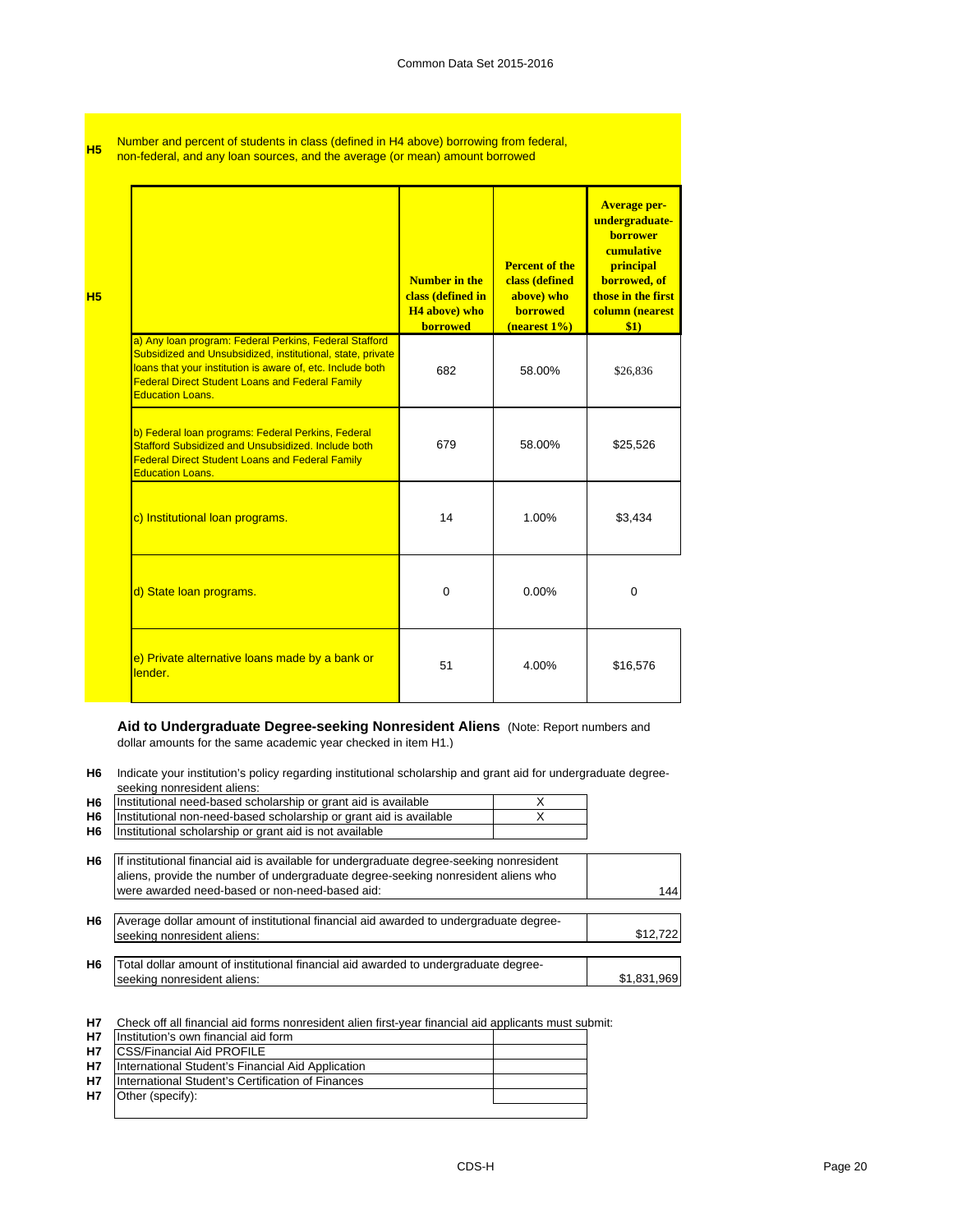# **Process for First-Year/Freshman Students**

**H8** Check off all financial aid forms domestic first-year (freshman) financial aid applicants must submit:

| H <sub>8</sub> | <b>FAFSA</b>                         | X |
|----------------|--------------------------------------|---|
| H <sub>8</sub> | Institution's own financial aid form |   |
| H <sub>8</sub> | <b>ICSS/Financial Aid PROFILE</b>    |   |
| H <sub>8</sub> | State aid form                       |   |
| H <sub>8</sub> | Noncustodial PROFILE                 |   |
| H <sub>8</sub> | <b>Business/Farm Supplement</b>      |   |
| H8             | Other (specify):                     |   |
|                |                                      |   |

#### **H9** Indicate filing dates for first-year (freshman) students:

| H <sub>9</sub> | Priority date for filing required financial aid forms:             | 2/15 |
|----------------|--------------------------------------------------------------------|------|
| H9             | Deadline for filing required financial aid forms:                  |      |
| H9             | No deadline for filing required forms (applications processed on a |      |
|                | rolling basis):                                                    |      |

|  | <b>H10</b> Indicate notification dates for first-year (freshman) students (answer a or b): |  |  |  |  |  |
|--|--------------------------------------------------------------------------------------------|--|--|--|--|--|
|--|--------------------------------------------------------------------------------------------|--|--|--|--|--|

|                 | H <sub>10</sub> a) Students notified on or about (date): |      | 3/20 |
|-----------------|----------------------------------------------------------|------|------|
| H <sub>10</sub> |                                                          | Yes  | No   |
|                 | H <sub>10</sub> b) Students notified on a rolling basis: |      |      |
| H <sub>10</sub> | If yes, starting date:                                   | 3/30 |      |

#### **H11** Indicate reply dates:

|                           | <b>H11</b> Students must reply by (date): |      |
|---------------------------|-------------------------------------------|------|
| H <sub>11</sub> or within | weeks of notification.                    | 4.00 |

# **Types of Aid Available**

Please check off all types of aid available to undergraduates at your institution:

**H12** Loans

**H12**

**H12** FEDERAL DIRECT STUDENT LOAN PROGRAM (DIRECT LOAN)

| <b>H12</b> Direct Subsidized Stafford Loans                  |  |
|--------------------------------------------------------------|--|
| <b>H12</b> Direct Unsubsidized Stafford Loans                |  |
| <b>H12</b> Direct PLUS Loans                                 |  |
|                                                              |  |
| <b>H12</b> Federal Perkins Loans                             |  |
| <b>H12</b> Federal Nursing Loans                             |  |
| <b>H12</b> State Loans                                       |  |
| <b>H12</b> College/university loans from institutional funds |  |

#### **H13** Scholarships and Grants

Other (specify):

| H <sub>13</sub> NEED-BASED:                                                     |  |
|---------------------------------------------------------------------------------|--|
| H <sub>13</sub>   Federal Pell                                                  |  |
| H <sub>13</sub> SEOG                                                            |  |
| <b>H13</b> State scholarships/grants                                            |  |
| <b>H13</b> Private scholarships                                                 |  |
| <b>H13</b> College/university scholarship or grant aid from institutional funds |  |
| <b>H13</b> United Negro College Fund                                            |  |
| H13 Federal Nursing Scholarship                                                 |  |
| H <sub>13</sub> Other (specify):                                                |  |
|                                                                                 |  |

**H14** Check off criteria used in awarding institutional aid. Check all that apply.

| H <sub>14</sub> |                        | Non-Need Based | Need-Based |
|-----------------|------------------------|----------------|------------|
| H <sub>14</sub> | Academics              | х              | ∧          |
| H <sub>14</sub> | Alumni affiliation     | Χ              |            |
| H <sub>14</sub> | <b>IArt</b>            | x              |            |
| H <sub>14</sub> | <b>Athletics</b>       | X              |            |
| H14             | Job skills             |                |            |
|                 | H <sub>14</sub> ROTC   | x              |            |
| H <sub>14</sub> | Leadership             | x              |            |
| H14             | <b>Minority status</b> | X              | X          |
|                 | H14 Music/drama        | X              |            |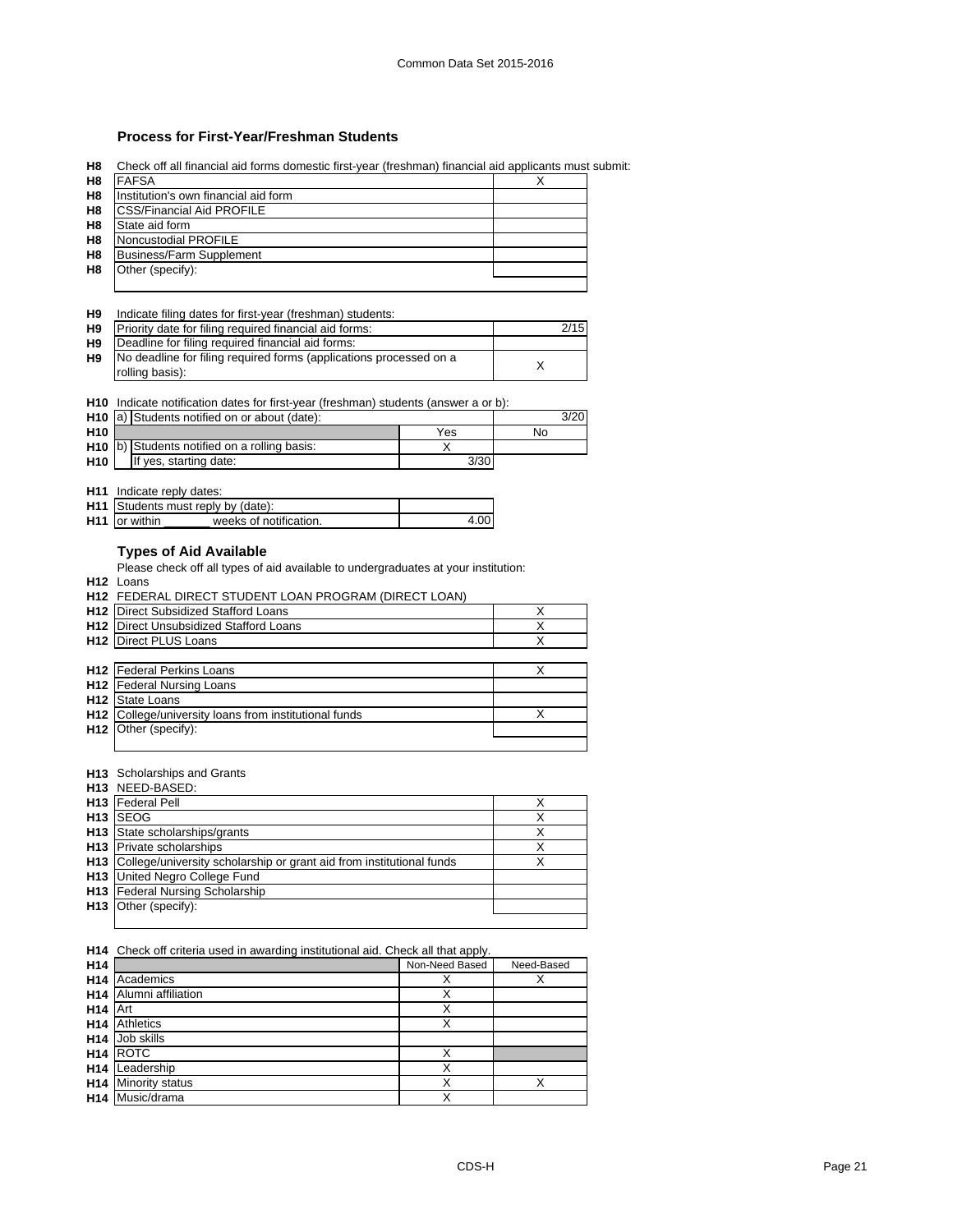| H14             | <b>IReligious affiliation</b> |  |
|-----------------|-------------------------------|--|
| H <sub>14</sub> | State/district<br>: residencv |  |

**H15**

If your institution has recently implemented any major financial aid policy, program, or initiative to make your institution more affordable to incoming students such as replacing loans with grants, or waiving costs for families below a certain income level please provide details below: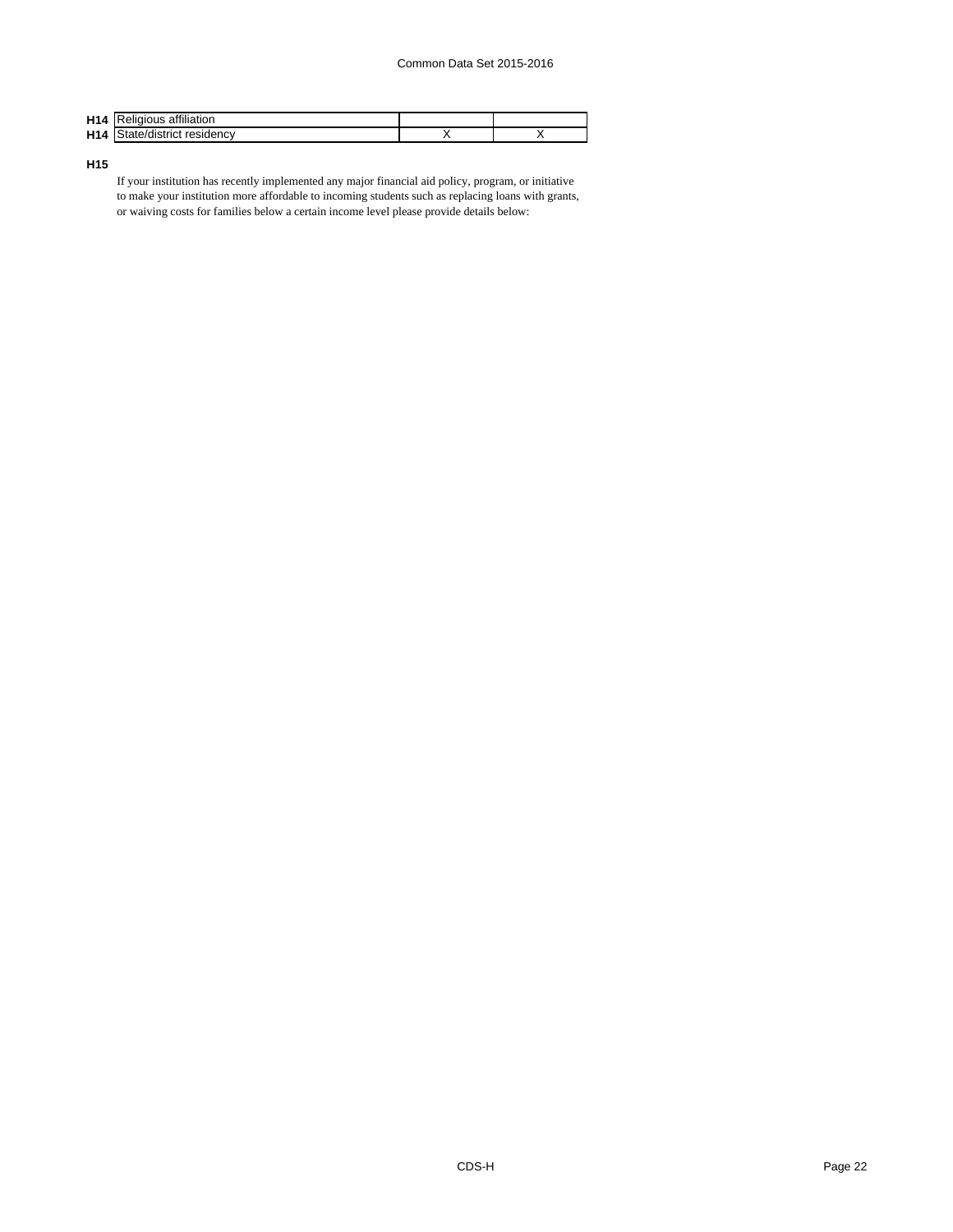# **I. INSTRUCTIONAL FACULTY AND CLASS SIZE**

**Please report the number of instructional faculty members in each category for Fall 2015. Include faculty who are on your institution's payroll on the census date your institution uses for** 

#### **I1 IPEDS/AAUP.**

The following definition of full-time instructional faculty is used by the American Association of University Professors (AAUP) in its annual Faculty Compensation Survey (the part time definitions are not used by AAUP). Instructional Faculty is defined as those members of the instructional-research staff whose major regular assignment is instruction, including those with released time for research. Use the chart below to determine inclusions and exclusions:

|                                                                                                                                                                                                                                          | Full-time | Part-time                                                                              |
|------------------------------------------------------------------------------------------------------------------------------------------------------------------------------------------------------------------------------------------|-----------|----------------------------------------------------------------------------------------|
| (a) instructional faculty in preclinical and clinical medicine, faculty who are not paid (e.g.,<br>those who donate their services or are in the military), or research-only faculty, post-<br>doctoral fellows, or pre-doctoral fellows | Exclude   | Include only if<br>they teach one<br>or more non-<br>clinical credit<br><b>COULSES</b> |
| (b) administrative officers with titles such as dean of students, librarian, registrar, coach,<br>and the like, even though they may devote part of their time to classroom instruction and<br>may have faculty status                   | Exclude   | Include if they<br>teach one or<br>more non-<br>clinical credit<br>courses             |
| (c) other administrators/staff who teach one or more non-clinical credit courses even<br>though they do not have faculty status                                                                                                          | Exclude   | Include                                                                                |
| (d) undergraduate or graduate students who assist in the instruction of courses, but have<br>titles such as teaching assistant, teaching fellow, and the like                                                                            | Exclude   | Exclude                                                                                |
| (e) faculty on sabbatical or leave with pay                                                                                                                                                                                              | Include   | Exclude                                                                                |
| (f) faculty on leave without pay                                                                                                                                                                                                         | Exclude   | Exclude                                                                                |
| (g) replacement faculty for faculty on sabbatical leave or leave with pay                                                                                                                                                                | Exclude   | Include                                                                                |

*Full-time instructional faculty:* faculty employed on a full-time basis for instruction (including those with released time for research)

*Part-time instructional faculty:* Adjuncts and other instructors being paid solely for part-time classroom instruction. Also includes full-time faculty teaching less than two semesters, three quarters, two trimesters, or two four-month sessions. Employees who are not considered full-time instructional faculty but who teach one or more non-clinical credit courses may be counted as part-time faculty.

*Minority faculty: includes faculty who designate themselves as Black, non-Hispanic; American Indian or Alaska Native; Asian, Native Hawaiian or other Pacific Islander, or Hispanic.* 

*Doctorate: includes such degrees as Doctor of Philosophy, Doctor of Education, Doctor of Juridical Science, and Doctor of Public Health in any field such as arts, sciences, education, engineering, business, and public administration. Also*  includes terminal degrees formerly designated as "first professional," including dentistry (DDS or DMD), medicine (MD), *optometry (OD), osteopathic medicine (DO), pharmacy (DPharm or BPharm), podiatric medicine (DPM), veterinary medicine (DVM), chiropractic (DC or DCM), or law (JD).*

*Terminal degree:* the highest degree in a field: example, M. Arch (architecture) and MFA (master of fine arts).

| $\mathsf{I}$ |            |                                                                    | Full-Time | Part-Time | Total |
|--------------|------------|--------------------------------------------------------------------|-----------|-----------|-------|
| $\mathsf{I}$ | a)         | Total number of instructional faculty                              | 558       | 145       | 703   |
|              |            | Total number who are members of minority groups                    | 75        |           | 82    |
| $\mathsf{I}$ |            | Total number who are women                                         | 201       | 68        | 269   |
| $\mathsf{I}$ | ď          | Total number who are men                                           | 357       | 77        | 434   |
| $\mathbf{I}$ | $\epsilon$ | Total number who are nonresident aliens (international)            | 21        | 10        | 31    |
|              |            | Total number with doctorate, or other terminal degree              |           |           |       |
| $\mathbf{I}$ |            |                                                                    | 436       | 25        | 461   |
|              | g)         | Total number whose highest degree is a master's but not a terminal |           |           |       |
| $\mathbf{I}$ |            | master's                                                           | 50        | 14        | 64    |
| $\mathsf{I}$ |            | Total number whose highest degree is a bachelor's                  | 18        | 36        | 54    |
|              |            | Total number whose highest degree is unknown or other (Note:       |           |           |       |
| $\mathsf{I}$ |            | Items f, g, h, and i must sum up to item a.)                       | 54        | 70        | 124   |
|              |            | Total number in stand-alone graduate/ professional programs in     |           |           |       |
| 11           |            | which faculty teach virtually only graduate-level students         | 28        | 18        | 46    |

#### **I2 Student to Faculty Ratio**

**I3**

Report the Fall 2015 ratio of full-time equivalent students (full-time plus 1/3 part time) to full-time equivalent check to instructional faculty (full time plus 1/3 part time). In the ratio calculations, exclude both faculty and students make sure in stand-alone graduate or professional programs such as medicine, law, veterinary, dentistry, social work, business, or public health in which faculty teach virtually only graduate-level students. Do not count undergraduate or graduate student teaching assistants as faculty.

this is

based on  $ft + pt/3$ 

| 12            | Fall 2015 Student to Faculty ratio | 16 to 1 | (based on 9212.67 students |                 |
|---------------|------------------------------------|---------|----------------------------|-----------------|
|               |                                    |         | and                        | 577.3 faculty). |
| $\mathbf{13}$ | Undergraduate Class Size           |         |                            |                 |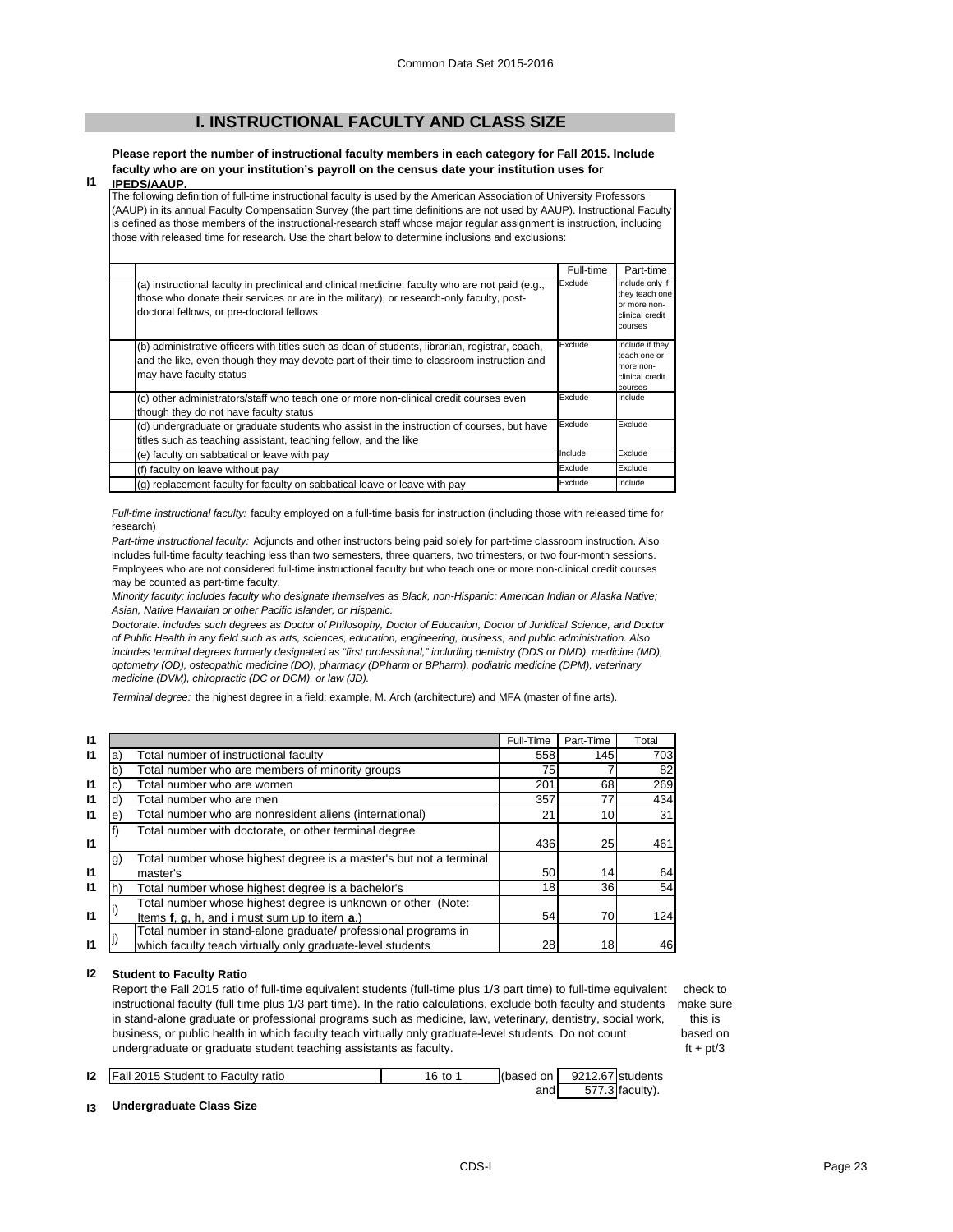In the table below, please use the following definitions to report information about the size of classes and class sections offered in the Fall 2015 term.

*Class Sections:* A class section is an organized course offered for credit, identified by discipline and number, meeting at a stated time or times in a classroom or similar setting, and not a subsection such as a laboratory or discussion session. Undergraduate class sections are defined as any sections in which at least one degree-seeking undergraduate student is enrolled for credit. Exclude distance learning classes and noncredit classes and individual instruction such as dissertation or thesis research, music instruction, or one-to-one readings. Exclude students in independent study, co-operative programs, internships, foreign language taped tutor sessions, practicums, and all students in one-on-one classes. Each class section should be counted only once and should not be duplicated because of course catalog cross-listings.

*Class Subsections:* A class subsection includes any subsection of a course, such as laboratory, recitation, and discussion subsections that are supplementary in nature and are scheduled to meet separately from the lecture portion of the course. Undergraduate subsections are defined as any subsections of courses in which degree-seeking undergraduate students enrolled for credit. As above, exclude noncredit classes and individual instruction such as dissertation or thesis research, music instruction, or one-to-one readings. Each class subsection should be counted only once and should not be duplicated because of cross-listings.

Using the above definitions, please report for each of the following class-size intervals the number of class sections and class subsections offered in Fall 2015. For example, a lecture class with 800 students who met at another time in 40 separate labs with 20 students should be counted once in the "100+" column in the class section column and 40 times under the "20-29" column of the class subsections table.

| 13 | Number of Class Sections with Undergraduates Enrolled |         |       |           |       |       |       |        |              |               |
|----|-------------------------------------------------------|---------|-------|-----------|-------|-------|-------|--------|--------------|---------------|
|    |                                                       |         |       |           |       |       |       |        |              | avg           |
| 13 | Undergraduate Class Size (provide numbers)            |         |       |           |       |       |       |        | lecture      |               |
| 13 | <b>CLASS</b>                                          | $2 - 9$ | 10-19 | $20 - 29$ | 30-39 | 40-49 | 50-99 | $100+$ | <b>Total</b> | $class$ $sz=$ |
| 13 | <b>SECTIONS</b>                                       | 397     | 362   | 350       | 136   | 62    | 90    | 40     | 1437         | 24            |
|    |                                                       |         |       |           |       |       |       |        |              | avg lab       |
| 13 | <b>CLASS SUB-</b>                                     | $2 - 9$ | 10-19 | $20 - 29$ | 30-39 | 40-49 | 50-99 | $100+$ | <b>Total</b> | class sz=     |
| 13 | <b>SECTIONS</b>                                       | 84      | 187   | 102       | 14    | 6     |       | 4      | 399          | 17            |

#### **Number of Class Sections with Undergraduates Enrolled**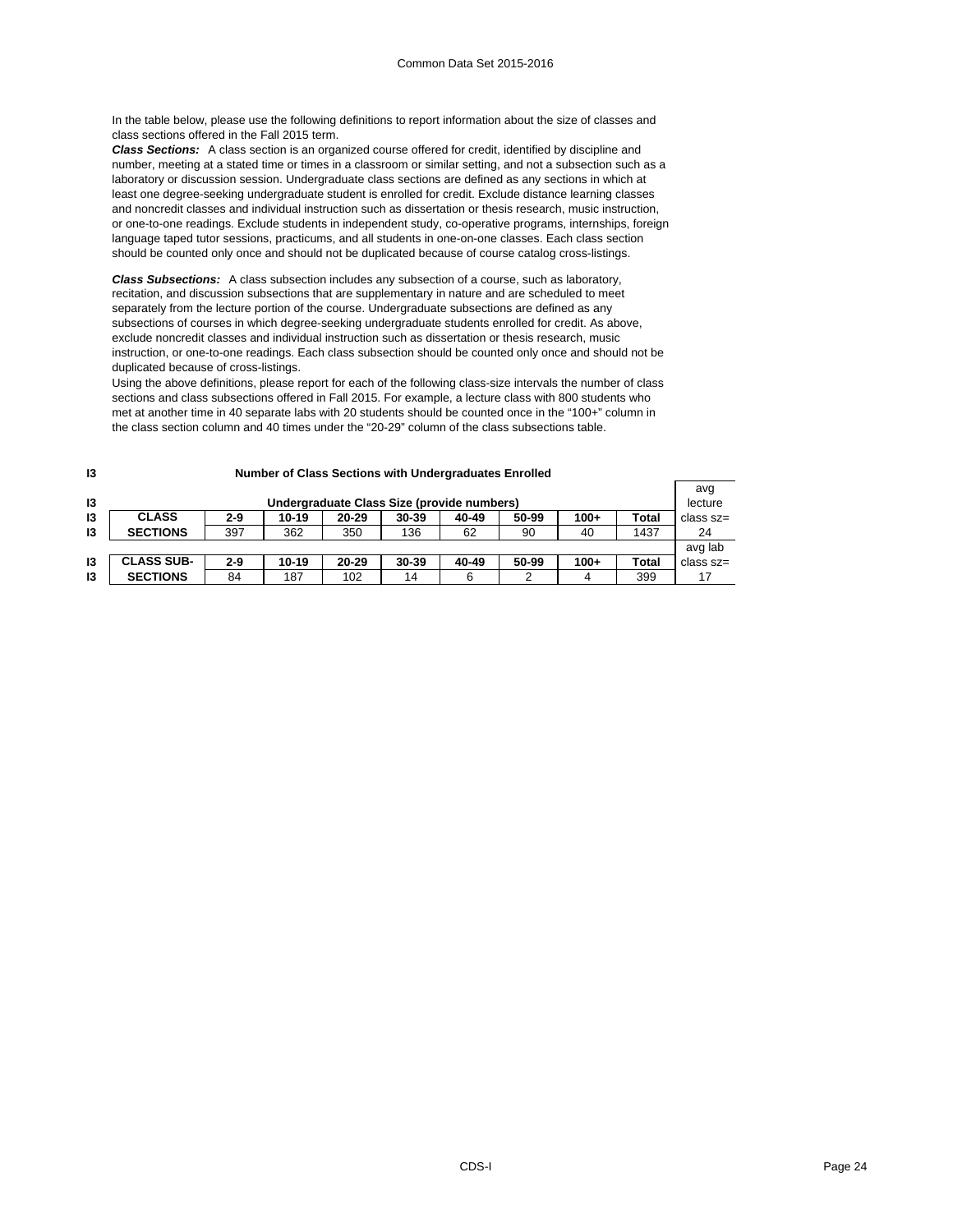# **J. DEGREES CONFERRED**

# **J1 Degrees conferred between July 1, 2014 and June 30, 2015**

**J1** For each of the following discipline areas, provide the percentage of diplomas/certificates, associate, and bachelor's degrees awarded. To determine the percentage, use majors, not headcount (e.g., students with one degree but a double major will be represented twice). Calculate the percentage from your institution's IPEDS Completions by using the sum of 1st and 2nd majors for each CIP code as the numerator and the sum of the Grand Total by 1st Majors and the Grand Total by 2nd major as the denominator. If you prefer, you can compute the percentages using 1st majors only.

| J1 | Category                                              | <b>Diploma/Certificates</b> | Associate | <b>Bachelor's</b> | CIP 2010 Categories<br>to Include |
|----|-------------------------------------------------------|-----------------------------|-----------|-------------------|-----------------------------------|
| J1 | Agriculture                                           |                             |           | 0.063             |                                   |
| J1 | Natural resources and conservation                    | 0.1129                      |           | 0.0496            | 3                                 |
| J1 | Architecture                                          | 0.0806                      |           | 0.0213            | $\overline{4}$                    |
| J1 | Area, ethnic, and gender studies                      |                             |           | 0.0025            | 5                                 |
| J1 | Communication/journalism                              |                             |           | 0.06              | 9                                 |
| J1 | Communication technologies                            |                             |           |                   | 10                                |
| J1 | Computer and information sciences                     |                             |           | 0.0223            | 11                                |
| J1 | Personal and culinary services                        |                             |           |                   | 12                                |
| J1 | Education                                             | 0.2097                      |           | 0.0581            | 13                                |
| J1 | Engineering                                           | 0.2258                      |           | 0.0795            | 14                                |
| J1 | Engineering technologies                              |                             |           | 0.0069            | 15                                |
| J1 | Foreign languages, literatures, and linguistics       |                             |           | 0.0218            | 16                                |
| J1 | Family and consumer sciences                          |                             |           | 0.0531            | 19                                |
| J1 | Law/legal studies                                     |                             |           |                   | $\overline{22}$                   |
| J1 | English                                               |                             |           | 0.0174            | 23                                |
| J1 | Liberal arts/general studies                          |                             |           | 0.0362            | 24                                |
| J1 | Library science                                       |                             |           |                   | $\overline{25}$                   |
| J1 | Biological/life sciences                              | 0.129                       |           | 0.0447            | 26                                |
| J1 | Mathematics and statistics                            | 0.0968                      |           | 0.0208            | $\overline{27}$                   |
| J1 | Military science and military technologies            |                             |           |                   | 28 & 29                           |
| J1 | Interdisciplinary studies                             |                             |           | 0.003             | 30                                |
| J1 | Parks and recreation                                  |                             |           | 0.0263            | 31                                |
| J1 | Philosophy and religious studies                      |                             |           | 0.006             | 38                                |
| J1 | Theology and religious vocations                      |                             |           |                   | 39                                |
| J1 | Physical sciences                                     |                             |           | 0.0298            | 40                                |
| J1 | Science technologies                                  |                             |           |                   | 41                                |
| J1 | Psychology                                            |                             |           | 0.0784            | 42                                |
| J1 | Homeland Security, law enforcement, firefighting, and | 0.0323                      |           |                   | 43                                |
|    | protective services                                   |                             |           |                   |                                   |
| J1 | Public administration and social services             |                             |           |                   | 44                                |
| J1 | Social sciences                                       |                             |           | 0.0715            | 45                                |
| J1 | Construction trades                                   |                             |           |                   | 46                                |
| J1 | Mechanic and repair technologies                      |                             |           |                   | 47                                |
| J1 | Precision production                                  |                             |           |                   | 48                                |
| J1 | Transportation and materials moving                   |                             |           |                   | 49                                |
| J1 | Visual and performing arts                            |                             |           | 0.0377            | 50                                |
| J1 | Health professions and related programs               |                             |           | 0.0104            | 51                                |
| J1 | Business/marketing                                    | 0.1129                      |           | 0.1653            | 52                                |
| J1 | History                                               |                             |           | 0.0144            | 54                                |
| J1 | Other                                                 |                             |           |                   |                                   |
| J1 | TOTAL (should = 100%)                                 | 100.00%                     | 0.00%     | 100.00%           |                                   |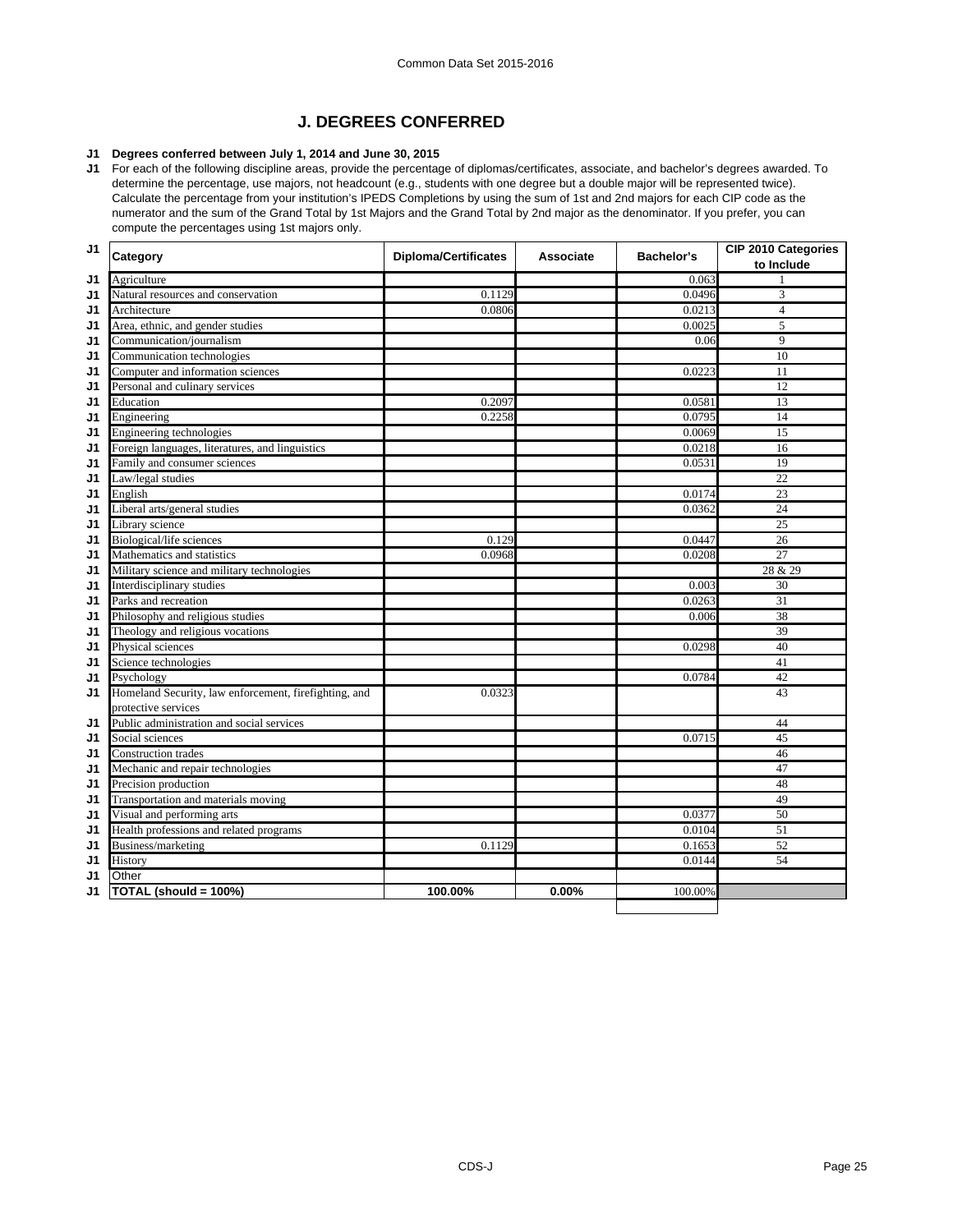| <b>Common Data Set Definitions</b>                                                                                                                                                                                                                                                                                                                                                                                                                                                                                                                                                                                                                                                  |
|-------------------------------------------------------------------------------------------------------------------------------------------------------------------------------------------------------------------------------------------------------------------------------------------------------------------------------------------------------------------------------------------------------------------------------------------------------------------------------------------------------------------------------------------------------------------------------------------------------------------------------------------------------------------------------------|
| All definitions related to the financial aid section appear at the end of the Definitions document.                                                                                                                                                                                                                                                                                                                                                                                                                                                                                                                                                                                 |
|                                                                                                                                                                                                                                                                                                                                                                                                                                                                                                                                                                                                                                                                                     |
| Items preceded by an asterisk (*) represent definitions agreed to among publishers which do not appear on<br>the CDS document but may be present on individual publishers' surveys.                                                                                                                                                                                                                                                                                                                                                                                                                                                                                                 |
| * Academic advisement: Plan under which each student is assigned to a faculty member or a trained                                                                                                                                                                                                                                                                                                                                                                                                                                                                                                                                                                                   |
| adviser, who, through regular meetings, helps the student plan and implement immediate and long-term                                                                                                                                                                                                                                                                                                                                                                                                                                                                                                                                                                                |
| academic and vocational goals.                                                                                                                                                                                                                                                                                                                                                                                                                                                                                                                                                                                                                                                      |
| Accelerated program: Completion of a college program of study in fewer than the usual number of years,                                                                                                                                                                                                                                                                                                                                                                                                                                                                                                                                                                              |
| most often by attending summer sessions and carrying extra courses during the regular academic term.                                                                                                                                                                                                                                                                                                                                                                                                                                                                                                                                                                                |
| Admitted student: Applicant who is offered admission to a degree-granting program at your institution.                                                                                                                                                                                                                                                                                                                                                                                                                                                                                                                                                                              |
| * Adult student services: Admission assistance, support, orientation, and other services expressly for adults                                                                                                                                                                                                                                                                                                                                                                                                                                                                                                                                                                       |
| who have started college for the first time, or who are re-entering after a lapse of a few years.                                                                                                                                                                                                                                                                                                                                                                                                                                                                                                                                                                                   |
| American Indian or Alaska Native: A person having origins in any of the original peoples of North and South<br>America (including Central America) and maintaining tribal affiliation or community attachment.                                                                                                                                                                                                                                                                                                                                                                                                                                                                      |
| Applicant (first-time, first year): An individual who has fulfilled the institution's requirements to be                                                                                                                                                                                                                                                                                                                                                                                                                                                                                                                                                                            |
| considered for admission (including payment or waiving of the application fee, if any) and who has been                                                                                                                                                                                                                                                                                                                                                                                                                                                                                                                                                                             |
| notified of one of the following actions: admission, nonadmission, placement on waiting list, or application                                                                                                                                                                                                                                                                                                                                                                                                                                                                                                                                                                        |
| withdrawn (by applicant or institution).                                                                                                                                                                                                                                                                                                                                                                                                                                                                                                                                                                                                                                            |
| Application fee: That amount of money that an institution charges for processing a student's application for                                                                                                                                                                                                                                                                                                                                                                                                                                                                                                                                                                        |
| acceptance. This amount is not creditable toward tuition and required fees, nor is it refundable if the student                                                                                                                                                                                                                                                                                                                                                                                                                                                                                                                                                                     |
| is not admitted to the institution.                                                                                                                                                                                                                                                                                                                                                                                                                                                                                                                                                                                                                                                 |
| Asian: A person having origins in any of the original peoples of the Far East, Southeast Asia, or the Indian                                                                                                                                                                                                                                                                                                                                                                                                                                                                                                                                                                        |
| subcontinent, including, for example, Cambodia, China, India, Japan, Korea, Malaysia, Pakistan, the                                                                                                                                                                                                                                                                                                                                                                                                                                                                                                                                                                                 |
| Philippine Islands, Thailand, and Vietnam.                                                                                                                                                                                                                                                                                                                                                                                                                                                                                                                                                                                                                                          |
| Associate degree: An award that normally requires at least two but less than four years of full-time                                                                                                                                                                                                                                                                                                                                                                                                                                                                                                                                                                                |
| equivalent college work.                                                                                                                                                                                                                                                                                                                                                                                                                                                                                                                                                                                                                                                            |
| Bachelor's degree: An award (baccalaureate or equivalent degree, as determined by the Secretary of the<br>U.S. Department of Education) that normally requires at least four years but not more than five years of full-<br>time equivalent college-level work. This includes ALL bachelor's degrees conferred in a five-year cooperative<br>(work-study plan) program. (A cooperative plan provides for alternate class attendance and employment in<br>business, industry, or government; thus, it allows students to combine actual work experience with their<br>college studies.) Also, it includes bachelor's degrees in which the normal four years of work are completed in |
| three years.<br>Black or African American: A person having origins in any of the black racial groups of Africa.                                                                                                                                                                                                                                                                                                                                                                                                                                                                                                                                                                     |
| Board (charges): Assume average cost for 19 meals per week or the maximum meal plan.                                                                                                                                                                                                                                                                                                                                                                                                                                                                                                                                                                                                |
| Books and supplies (costs): Average cost of books and supplies. Do not include unusual costs for special<br>groups of students (e.g., engineering or art majors), unless they constitute the majority of students at your<br>institution.                                                                                                                                                                                                                                                                                                                                                                                                                                           |
| Calendar system: The method by which an institution structures most of its courses for the academic year.                                                                                                                                                                                                                                                                                                                                                                                                                                                                                                                                                                           |
| Campus Ministry: Religious student organizations (denominational or nondenominational) devoted to<br>fostering religious life on college campuses. May also refer to Campus Crusade for Christ, an<br>interdenominational Christian organization.                                                                                                                                                                                                                                                                                                                                                                                                                                   |
| * Career and placement services: A range of services, including (often) the following: coordination of visits                                                                                                                                                                                                                                                                                                                                                                                                                                                                                                                                                                       |
| of employers to campus; aptitude and vocational testing; interest inventories, personal counseling; help in<br>resume writing, interviewing, launching the job search; listings for those students desiring employment and<br>those seeking permanent positions; establishment of a permanent reference folder; career resource<br>materials.                                                                                                                                                                                                                                                                                                                                       |
| <b>Carnegie units:</b> One year of study or the equivalent in a secondary school subject.                                                                                                                                                                                                                                                                                                                                                                                                                                                                                                                                                                                           |
| Certificate: See Postsecondary award, certificate, or diploma.                                                                                                                                                                                                                                                                                                                                                                                                                                                                                                                                                                                                                      |
| Class rank: The relative numerical position of a student in his or her graduating class, calculated by the high<br>school on the basis of grade-point average, whether weighted or unweighted.                                                                                                                                                                                                                                                                                                                                                                                                                                                                                      |
| College-preparatory program: Courses in academic subjects (English, history and social studies, foreign<br>languages, mathematics, science, and the arts) that stress preparation for college or university study.                                                                                                                                                                                                                                                                                                                                                                                                                                                                  |
| <b>Common Application:</b> The standard application form distributed by the National Association of Secondary<br>School Principals for a large number of private colleges who are members of the Common Application Group.                                                                                                                                                                                                                                                                                                                                                                                                                                                          |
| * Community service program: Referral center for students wishing to perform volunteer work in the<br>community or participate in volunteer activities coordinated by academic departments.                                                                                                                                                                                                                                                                                                                                                                                                                                                                                         |
| <b>Commuter:</b> A student who lives off campus in housing that is not owned by, operated by, or affiliated with the                                                                                                                                                                                                                                                                                                                                                                                                                                                                                                                                                                |

college. This category includes students who commute from home and students who have moved to the area to attend college.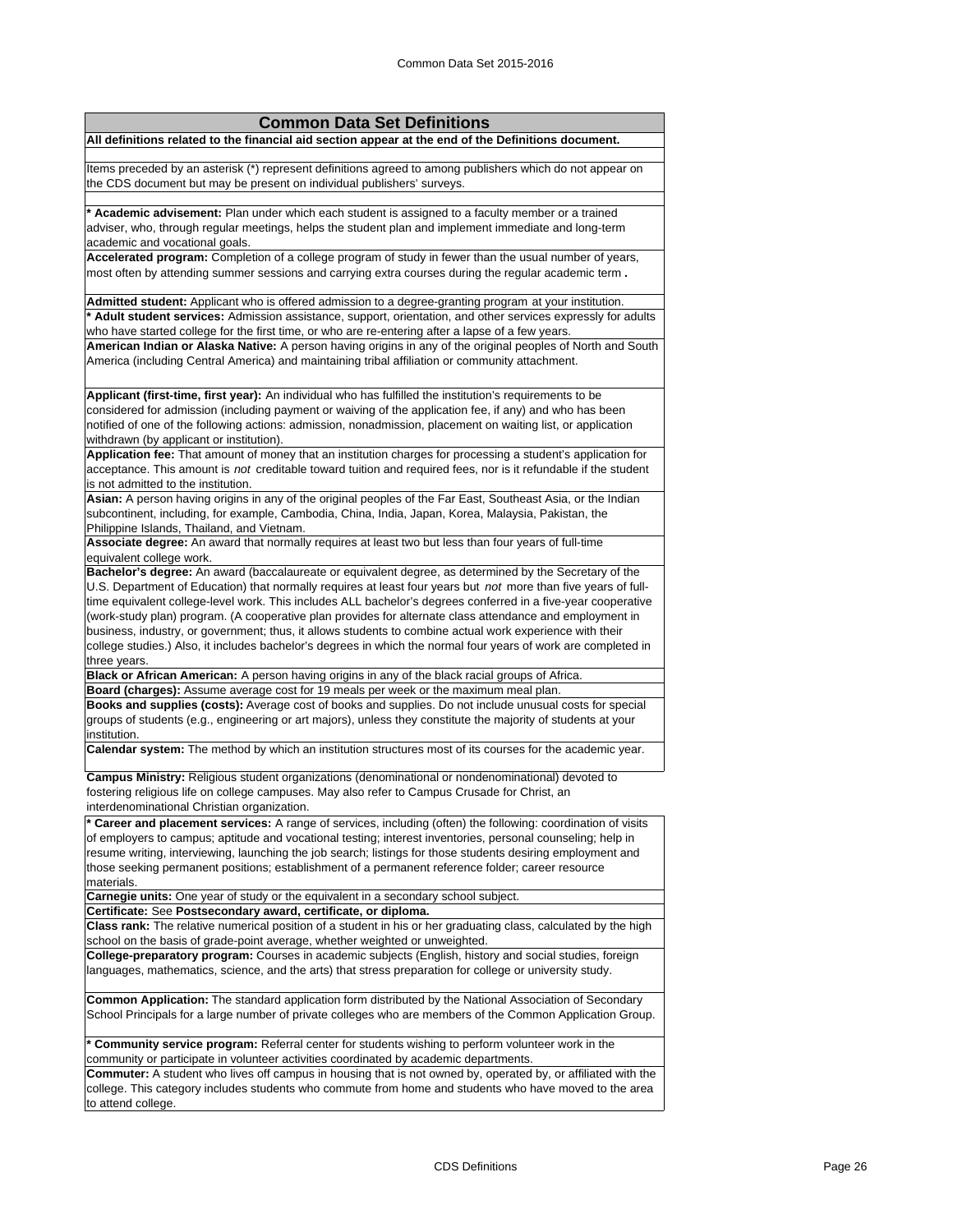**Contact hour:** A unit of measure that represents an hour of scheduled instruction given to students. Also referred to as clock hour. **Continuous basis (for program enrollment):** A calendar system classification that is used by institutions that enroll students at any time during the academic year. For example, a cosmetology school or a word

processing school might allow students to enroll and begin studies at various times, with no requirement that classes begin on a certain date.

**Cooperative education program:** A program that provides for alternate class attendance and employment in business, industry, or government.

**Cooperative housing:** College-owned, -operated, or -affiliated housing in which students share room and board expenses and participate in household chores to reduce living expenses.

**\* Counseling service:** Activities designed to assist students in making plans and decisions related to their education, career, or personal development.

**Credit:** Recognition of attendance or performance in an instructional activity (course or program) that can be applied by a recipient toward the requirements for a degree, diploma, certificate, or other formal award.

**Credit course:** A course that, if successfully completed, can be applied toward the number of courses required for achieving a degree, diploma, certificate, or other formal award.

**Credit hour:** A unit of measure representing an hour (50 minutes) of instruction over a 15-week period in a semester or trimester system or a 10-week period in a quarter system. It is applied toward the total number of hours needed for completing the requirements of a degree, diploma, certificate, or other formal award.

**Cross-registration:** A system whereby students enrolled at one institution may take courses at another institution without having to apply to the second institution.

**Deferred admission:** The practice of permitting admitted students to postpone enrollment, usually for a period of one academic term or one year.

**Degree:** An award conferred by a college, university, or other postsecondary education institution as official recognition for the successful completion of a program of studies.

**Degree-seeking students:** Students enrolled in courses for credit who are recognized by the institution as seeking a degree or formal award. At the undergraduate level, this is intended to include students enrolled in vocational or occupational programs.

**Differs by program (calendar system):** A calendar system classification that is used by institutions that have occupational/vocational programs of varying length. These schools may enroll students at specific times depending on the program desired. For example, a school might offer a two-month program in January, March, May, September, and November; and a three-month program in January, April, and October.

**Diploma:** See **Postsecondary award, certificate, or diploma.**

**Distance learning:** An option for earning course credit at off-campus locations via cable television, internet, satellite classes, videotapes, correspondence courses, or other means.

**Doctor's degree-research/scholarship:** A Ph.D. or other doctor's degree that requires advanced work beyond the master's level, including the preparation and defense of a dissertation based on original research, or the planning and execution of an original project demonstrating substantial artistic or scholarly achievement. Some examples of this type of degree may include Ed.D., D.M.A., D.B.A., D.Sc., D.A., or D.M, and others, as designated by the awarding institution.

**Doctor's degree-professional practice:** A doctor's degree that is conferred upon completion of a program providing the knowledge and skills for the recognition, credential, or license required for professional practice. The degree is awarded after a period of study such that the total time to the degree, including both preprofessional and professional preparation, equals at least six full-time equivalent academic years. Some of these degrees were formerly classified as "first-professional" and may include: Chiropractic (D.C. or D.C.M.); Dentistry (D.D.S. or D.M.D.); Law (L.L.B. or J.D.); Medicine (M.D.); Optometry (O.D.); Osteopathic Medicine (D.O); Pharmacy (Pharm.D.); Podiatry (D.P.M., Pod.D., D.P.); or, Veterinary Medicine (D.V.M.), and others, as designated by the awarding institution.

**Doctor's degree-other:** A doctor's degree that does not meet the definition of a doctor's degree research/scholarship or a doctor's degree - professional practice.

**Double major:** Program in which students may complete two undergraduate programs of study simultaneously.

**Dual enrollment:** A program through which high school students may enroll in college courses while still enrolled in high school. Students are not required to apply for admission to the college in order to participate.

**Early action plan:** An admission plan that allows students to apply and be notified of an admission decision well in advance of the regular notification dates. If admitted, the candidate is not committed to enroll; the student may reply to the offer under the college's regular reply policy.

**Early admission:** A policy under which students who have not completed high school are admitted and enroll full time in college, usually after completion of their junior year.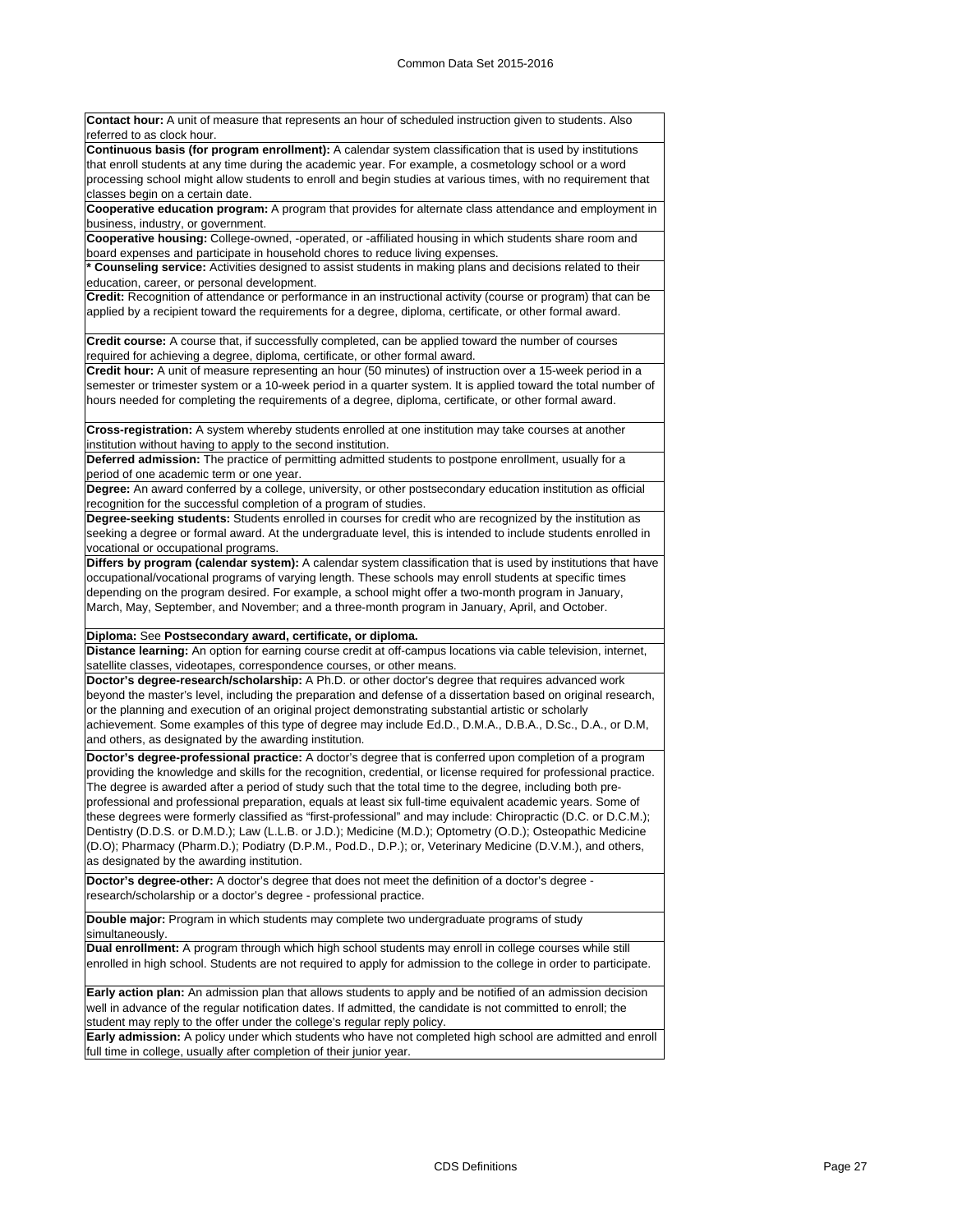**Early decision plan:** A plan that permits students to apply and be notified of an admission decision (and financial aid offer if applicable) well in advance of the regular notification date. Applicants agree to accept an offer of admission and, if admitted, to withdraw their applications from other colleges. There are three possible decisions for early decision applicants: admitted, denied, or not admitted but forwarded for consideration with the regular applicant pool, without prejudice.

**English as a Second Language (ESL):** A course of study designed specifically for students whose native language is not English.

**Exchange student program-domestic:** Any arrangement between a student and a college that permits study for a semester or more at another college **in the United States** without extending the amount of time required for a degree. **See also Study abroad**.

**External degree program:** A program of study in which students earn credits toward a degree through independent study, college courses, proficiency examinations, and personal experience. External degree programs require minimal or no classroom attendance.

**Extracurricular activities (as admission factor):** Special consideration in the admissions process given for participation in both school and nonschool-related activities of interest to the college, such as clubs, hobbies, student government, athletics, performing arts, etc.

**First-time student:** A student attending any institution for the first time at the level enrolled. Includes students enrolled in the fall term who attended a postsecondary institution for the first time at the same level in the prior summer term. Also includes students who entered with advanced standing (college credit earned before graduation from high school).

**First-time, first-year (freshman) student:** A student attending any institution for the first time at the undergraduate level. Includes students enrolled in the fall term who attended college for the first time in the prior summer term. Also includes students who entered with advanced standing (college credits earned before graduation from high school).

**First-year student:** A student who has completed less than the equivalent of 1 full year of undergraduate work; that is, less than 30 semester hours (in a 120-hour degree program) or less than 900 contact hours. **Freshman:** A first-year undergraduate student.

**\*Freshman/new student orientation:** Orientation addressing the academic, social, emotional, and intellectual issues involved in beginning college. May be a few hours or a few days in length; at some colleges, there is a fee.

**Full-time student (undergraduate):** A student enrolled for 12 or more semester credits, 12 or more quarter credits, or 24 or more contact hours a week each term.

**Geographical residence (as admission factor):** Special consideration in the admission process given to students from a particular region, state, or country of residence

**Grade-point average (academic high school GPA):** The sum of grade points a student has earned in secondary school divided by the number of courses taken. The most common system of assigning numbers to grades counts four points for an A, three points for a B, two points for a C, one point for a D, and no points for an E or F. Unweighted GPA's assign the same weight to each course. Weighting gives students additional points for their grades in advanced or honors courses.

**Graduate student:** A student who holds a bachelor's or equivalent, and is taking courses at the postbaccalaureate level.

**\* Health services:** Free or low cost on-campus primary and preventive health care available to students. **High school diploma or recognized equivalent:** A document certifying the successful completion of a prescribed secondary school program of studies, or the attainment of satisfactory scores on the Tests of General Educational Development (GED), or another state-specified examination.

**Hispanic or Latino:** A person of Mexican, Puerto Rican, Cuban, South or Central American, or other Spanish culture or origin, regardless of race.

**Honors program:** Any special program for very able students offering the opportunity for educational enrichment, independent study, acceleration, or some combination of these.

**Independent study:** Academic work chosen or designed by the student with the approval of the department concerned, under an instructor's supervision, and usually undertaken outside of the regular classroom structure.

**In-state tuition:** The tuition charged by institutions to those students who meet the state's or institution's residency requirements.

**International student:** See **Nonresident alien.**

**International student group:** Student groups that facilitate cultural dialogue, support a diverse campus, assist international students in acclimation and creating a social network.

**Internship:** Any short-term, supervised work experience usually related to a student's major field, for which the student earns academic credit. The work can be full- or part-time, on- or off-campus, paid or unpaid.

**\* Learning center:** Center offering assistance through tutors, workshops, computer programs, or audiovisual equipment in reading, writing, math, and skills such as taking notes, managing time, taking tests.

**\* Legal services:** Free or low cost legal advice for a range of issues (personal and other). **Liberal arts/career combination:** Program in which a student earns undergraduate degrees in two separate fields, one in a liberal arts major and the other in a professional or specialized major, whether on campus or through cross-registration.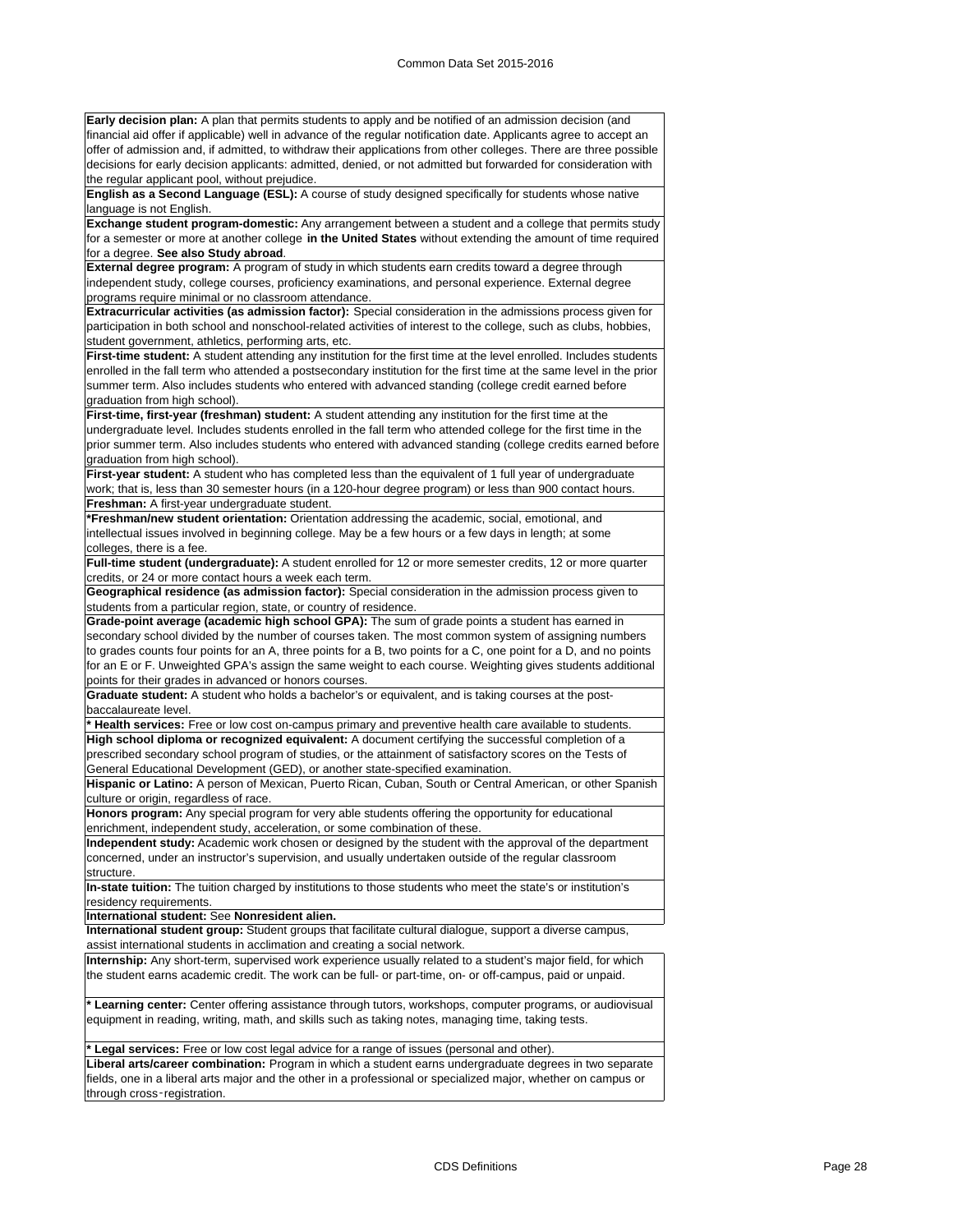**Master's degree:** An award that requires the successful completion of a program of study of generally one or two full-time equivalent academic years of work beyond the bachelor's degree. Some of these degrees, such as those in Theology (M.Div., M.H.L./Rav) that were formerly classified as "first-professional", may require more than two full-time equivalent academic years of work.

**Minority affiliation (as admission factor):** Special consideration in the admission process for members of designated racial/ethnic minority groups.

**\* Minority student center:** Center with programs, activities, and/or services intended to enhance the college experience of students of color.

**Model United Nations:** A simulation activity focusing on conflict resolution, globalization, and diplomacy. Assuming roles as foreign ambassadors and "delegates," students conduct research, engage in debate, draft

resolutions, and may participate in a national Model UN conference.

**Native Hawaiian or Other Pacific Islander:** A person having origins in any of the original peoples of Hawaii, Guam, Samoa, or other Pacific Islands.

**Nonresident alien:** A person who is not a citizen or national of the United States and who is in this country on a visa or temporary basis and does not have the right to remain indefinitely.

**\* On-campus day care:** Licensed day care for students' children (usually age 3 and up); usually for a fee.

**Open admission:** Admission policy under which virtually all secondary school graduates or students with GED equivalency diplomas are admitted without regard to academic record, test scores, or other qualifications.

**Other expenses (costs):** Include average costs for clothing, laundry, entertainment, medical (if not a required fee), and furnishings.

**Out-of-state tuition:** The tuition charged by institutions to those students who do not meet the institution's or state's residency requirements.

**Part-time student (undergraduate):** A student enrolled for fewer than 12 credits per semester or quarter, or fewer than 24 contact hours a week each term.

**\* Personal counseling**: One-on-one or group counseling with trained professionals for students who want to explore personal, educational, or vocational issues.

**Post-baccalaureate certificate:** An award that requires completion of an organized program of study requiring 18 credit hours beyond the bachelor's; designed for persons who have completed a baccalaureate degree but do not meet the requirements of academic degrees carrying the title of master.

**Post-master's certificate:** An award that requires completion of an organized program of study of 24 credit hours beyond the master's degree but does not meet the requirements of academic degrees at the doctoral level.

**Postsecondary award, certificate, or diploma:** Includes the following three IPEDS definitions for postsecondary awards, certificates, and diplomas of varying durations and credit/contact hour requirements—

*Less Than 1 Academic Year:* Requires completion of an organized program of study at the postsecondary level (below the baccalaureate degree) in less than 1 academic year (2 semesters or 3 quarters) or in less than 900 contact hours by a student enrolled full-time.

*At Least 1 But Less Than 2 Academic Years:* Requires completion of an organized program of study at the postsecondary level (below the baccalaureate degree) in at least 1 but less than 2 full-time equivalent academic years, or designed for completion in at least 30 but less than 60 credit hours, or in at least 900 but less than 1,800 contact hours.

*At Least 2 But Less Than 4 Academic Years:* Requires completion of an organized program of study at the postsecondary level (below the baccalaureate degree) in at least 2 but less than 4 full-time equivalent academic years, or designed for completion in at least 60 but less than 120 credit hours, or in at least 1,800 but less than 3,600 contact hours.

**Private institution:** An educational institution controlled by a private individual(s) or by a nongovernmental agency, usually supported primarily by other than public funds, and operated by other than publicly elected or appointed officials.

**Private for-profit institution:** A private institution in which the individual(s) or agency in control receives compensation, other than wages, rent, or other expenses for the assumption of risk.

**Private nonprofit institution:** A private institution in which the individual(s) or agency in control receives no compensation, other than wages, rent, or other expenses for the assumption of risk. These include both independent nonprofit schools and those affiliated with a religious organization.

**Proprietary institution:** See **Private for-profit institution.**

**Public institution:** An educational institution whose programs and activities are operated by publicly elected or appointed school officials, and which is supported primarily by public funds.

**Quarter calendar system:** A calendar system in which the academic year consists of three sessions called quarters of about 12 weeks each. The range may be from 10 to 15 weeks. There may be an additional quarter in the summer.

**Race/ethnicity:** Category used to describe groups to which individuals belong, identify with, or belong in the eyes of the community. The categories do not denote scientific definitions of anthropological origins. A person may be counted in only one group.

**Race/ethnicity unknown:** Category used to classify students or employees whose race/ethnicity is not known and whom institutions are unable to place in one of the specified racial/ethnic categories.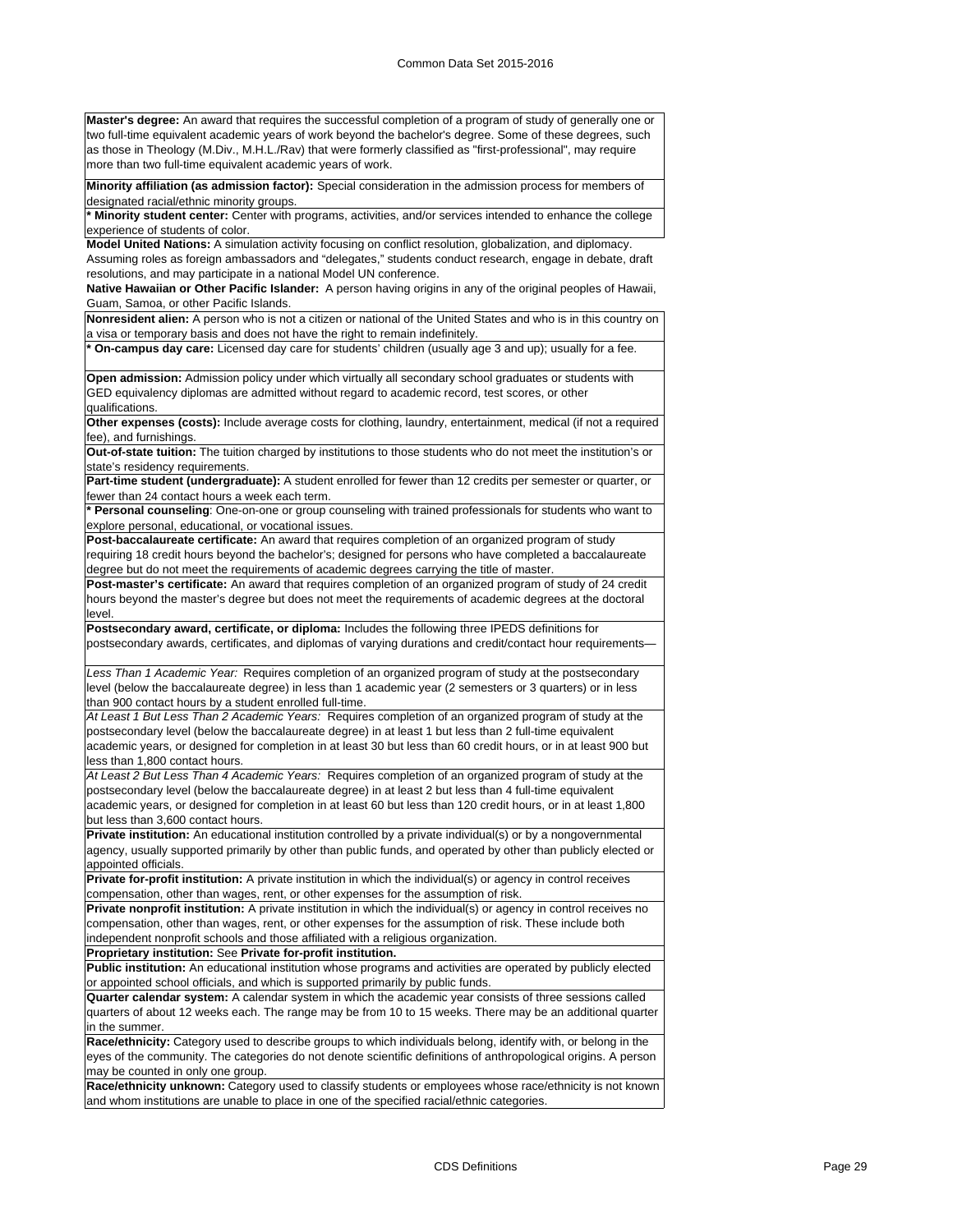| Religious affiliation/commitment (as admission factor): Special consideration given in the admission                                                                                                                                                                                                                                                                                                                                  |
|---------------------------------------------------------------------------------------------------------------------------------------------------------------------------------------------------------------------------------------------------------------------------------------------------------------------------------------------------------------------------------------------------------------------------------------|
| process for affiliation with a certain church or faith/religion, commitment to a religious vocation, or observance                                                                                                                                                                                                                                                                                                                    |
| of certain religious tenets/lifestyle.                                                                                                                                                                                                                                                                                                                                                                                                |
| * Religious counseling: One-on-one or group counseling with trained professionals for students who want to                                                                                                                                                                                                                                                                                                                            |
| explore religious problems or issues.<br>* Remedial services: Instructional courses designed for students deficient in the general competencies                                                                                                                                                                                                                                                                                       |
| necessary for a regular postsecondary curriculum and educational setting.                                                                                                                                                                                                                                                                                                                                                             |
| Required fees: Fixed sum charged to students for items not covered by tuition and required of such a large                                                                                                                                                                                                                                                                                                                            |
| proportion of all students that the student who does NOT pay is the exception. Do not include application fees                                                                                                                                                                                                                                                                                                                        |
| or optional fees such as lab fees or parking fees.                                                                                                                                                                                                                                                                                                                                                                                    |
| Resident alien or other eligible non-citizen: A person who is not a citizen or national of the United States                                                                                                                                                                                                                                                                                                                          |
| and who has been admitted as a legal immigrant for the purpose of obtaining permanent resident alien status<br>(and who holds either an alien registration card [Form I-551 or I-151], a Temporary Resident Card [Form I-<br>688], or an Arrival-Departure Record [Form I-94] with a notation that conveys legal immigrant status, such as<br>Section 207 Refugee, Section 208 Asylee, Conditional Entrant Parolee or Cuban-Haitian). |
| Room and board (charges)—on campus: Assume double occupancy in institutional housing and 19 meals<br>per week (or maximum meal plan).                                                                                                                                                                                                                                                                                                 |
| Secondary school record (as admission factor): Information maintained by the secondary school that may                                                                                                                                                                                                                                                                                                                                |
| include such things as the student's high school transcript, class rank, GPA, and teacher and counselor                                                                                                                                                                                                                                                                                                                               |
| recommendations.                                                                                                                                                                                                                                                                                                                                                                                                                      |
| Semester calendar system: A calendar system that consists of two semesters during the academic year with                                                                                                                                                                                                                                                                                                                              |
| about 16 weeks for each semester of instruction. There may be an additional summer session.                                                                                                                                                                                                                                                                                                                                           |
| <b>Student-designed major:</b> A program of study based on individual interests, designed with the assistance of<br>an adviser.                                                                                                                                                                                                                                                                                                       |
| Study abroad: Any arrangement by which a student completes part of the college program studying in                                                                                                                                                                                                                                                                                                                                    |
| another country. Can be at a campus abroad or through a cooperative agreement with some other U.S.                                                                                                                                                                                                                                                                                                                                    |
| college or an institution of another country.                                                                                                                                                                                                                                                                                                                                                                                         |
| * Summer session: A summer session is shorter than a regular semester and not considered part of the                                                                                                                                                                                                                                                                                                                                  |
| academic year. It is not the third term of an institution operating on a trimester system or the fourth term of an                                                                                                                                                                                                                                                                                                                    |
| institution operating on a quarter calendar system. The institution may have 2 or more sessions occurring in                                                                                                                                                                                                                                                                                                                          |
| the summer months. Some schools, such as vocational and beauty schools, have year-round classes with no                                                                                                                                                                                                                                                                                                                               |
| separate summer session.                                                                                                                                                                                                                                                                                                                                                                                                              |
| Talent/ability (as admission factor): Special consideration given to students with demonstrated                                                                                                                                                                                                                                                                                                                                       |
| talent/abilities in areas of interest to the institution (e.g., sports, the arts, languages, etc.).                                                                                                                                                                                                                                                                                                                                   |
| <b>Teacher certification program:</b> Program designed to prepare students to meet the requirements for<br>certification as teachers in elementary, middle/junior high, and secondary schools.                                                                                                                                                                                                                                        |
| Transfer applicant: An individual who has fulfilled the institution's requirements to be considered for                                                                                                                                                                                                                                                                                                                               |
| admission (including payment or waiving of the application fee, if any) and who has previously attended                                                                                                                                                                                                                                                                                                                               |
| another college or university and earned college-level credit.                                                                                                                                                                                                                                                                                                                                                                        |
| Transfer student: A student entering the institution for the first time but known to have previously attended a                                                                                                                                                                                                                                                                                                                       |
| postsecondary institution at the same level (e.g., undergraduate). The student may transfer with or without                                                                                                                                                                                                                                                                                                                           |
| credit.                                                                                                                                                                                                                                                                                                                                                                                                                               |
| Transportation (costs): Assume two round trips to student's hometown per year for students in institutional                                                                                                                                                                                                                                                                                                                           |
| housing or daily travel to and from your institution for commuter students.                                                                                                                                                                                                                                                                                                                                                           |
| Trimester calendar system: An academic year consisting of 3 terms of about 15 weeks each.                                                                                                                                                                                                                                                                                                                                             |
| Tuition: Amount of money charged to students for instructional services. Tuition may be charged per term,                                                                                                                                                                                                                                                                                                                             |
| per course, or per credit.                                                                                                                                                                                                                                                                                                                                                                                                            |
| * Tutoring: May range from one-on-one tutoring in specific subjects to tutoring in an area such as math,                                                                                                                                                                                                                                                                                                                              |
| reading, or writing. Most tutors are college students; at some colleges, they are specially trained and certified.                                                                                                                                                                                                                                                                                                                    |
| Unit: a standard of measurement representing hours of academic instruction (e.g., semester credit, quarter                                                                                                                                                                                                                                                                                                                            |
| credit, contact hour).                                                                                                                                                                                                                                                                                                                                                                                                                |
| Undergraduate: A student enrolled in a four- or five-year bachelor's degree program, an associate degree                                                                                                                                                                                                                                                                                                                              |
| program, or a vocational or technical program below the baccalaureate.                                                                                                                                                                                                                                                                                                                                                                |
| * Veteran's counseling: Helps veterans and their dependents obtain benefits for their selected program and                                                                                                                                                                                                                                                                                                                            |
| provides certifications to the Veteran's Administration. May also provide personal counseling on the transition                                                                                                                                                                                                                                                                                                                       |
| from the military to a civilian life.                                                                                                                                                                                                                                                                                                                                                                                                 |
| * Visually impaired: Any person whose sight loss is not correctable and is sufficiently severe as to adversely                                                                                                                                                                                                                                                                                                                        |
| affect educational performance.                                                                                                                                                                                                                                                                                                                                                                                                       |
| Volunteer work (as admission factor): Special consideration given to students for activity done on a                                                                                                                                                                                                                                                                                                                                  |
| volunteer basis (e.g., tutoring, hospital care, working with the elderly or disabled) as a service to the                                                                                                                                                                                                                                                                                                                             |
| community or the public in general.                                                                                                                                                                                                                                                                                                                                                                                                   |
| Wait list: List of students who meet the admission requirements but will only be offered a place in the class if                                                                                                                                                                                                                                                                                                                      |
| space becomes available.<br>Weekend college: A program that allows students to take a complete course of study and attend classes                                                                                                                                                                                                                                                                                                     |
| only on weekends.                                                                                                                                                                                                                                                                                                                                                                                                                     |
|                                                                                                                                                                                                                                                                                                                                                                                                                                       |

**White:** A person having origins in any of the original peoples of Europe, the Middle East, or North Africa.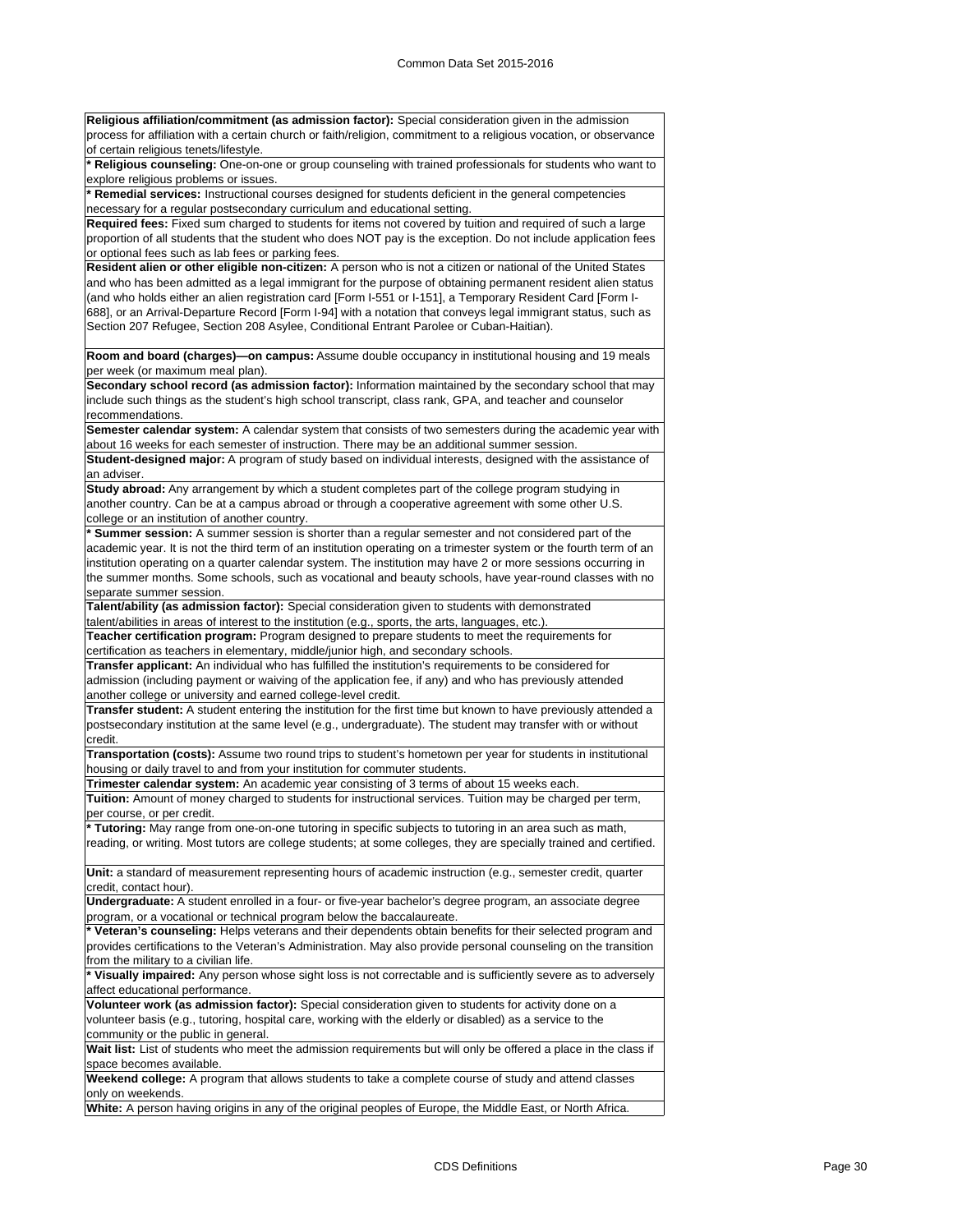Women's center: Center with programs, academic activities, and/or services intended to promote an understanding of the evolving roles of women.

**Work experience (as admission factor):** Special consideration given to students who have been employed prior to application, whether for relevance to major, demonstration of employment-related skills, or as explanation of student's academic and extracurricular record.

#### **Financial Aid Definitions**

**Awarded aid**: The dollar amounts offered to financial aid applicants.

**External scholarships and grants:** Scholarships and grants received from outside (private) sources that students bring with them (e.g., Kiwanis, National Merit scholarships). The institution may process paperwork to receive the dollars, but it has no role in determining the recipient or the dollar amount awarded.

**Financial aid applicant**: Any applicant who submits **any one of** the institutionally required financial aid applications/forms, such as the FAFSA.

**Indebtedness**: Aggregate dollar amount borrowed through any loan program (federal, state, subsidized, unsubsidized, private, etc.; excluding parent loans) while the student was enrolled at an institution. Student loans co-signed by a parent are assumed to be the responsibility of the student and **should** be included. **Institutional scholarships and grants**: Endowed scholarships, annual gifts and tuition funded grants for which the institution determines the recipient.

**Financial need**: As determined by your institution using the federal methodology and/or your institution's own standards.

**Need-based aid**: College-funded or college-administered award from institutional, state, federal, or other sources for which a student must have financial need to qualify. This includes both institutional and noninstitutional student aid (grants, jobs, and loans).

**Need-based scholarship or grant aid**: Scholarships and grants from institutional, state, federal, or other sources for which a student must have financial need to qualify.

**Need-based self-help aid**: Loans and jobs from institutional, state, federal, or other sources for which a student must demonstrate financial need to qualify.

**Non-need-based scholarship or grant aid**: Scholarships and grants, gifts, or merit-based aid from institutional, state, federal, or other sources (including unrestricted funds or gifts and endowment income) awarded solely on the basis of academic achievement, merit, or any other non-need-based reason. When reporting questions H1 and H2, non-need-based aid that is used to meet need should be counted as needbased aid.

| Note: Suggested order of precedence for counting non-need money as need-based:                               |
|--------------------------------------------------------------------------------------------------------------|
| Non-need institutional grants                                                                                |
| Non-need tuition waivers                                                                                     |
| Non-need athletic awards                                                                                     |
| Non-need federal grants                                                                                      |
| Non-need state grants                                                                                        |
| Non-need outside grants                                                                                      |
| Non-need student loans                                                                                       |
| Non-need parent loans                                                                                        |
| Non-need work                                                                                                |
| Non-need-based self-help aid: Loans and jobs from institutional, state, or other sources for which a student |
| need not demonstrate financial need to qualify.                                                              |
| Work study and employment: Federal and state work study aid, and any employment packaged by your             |

institution in financial aid awards.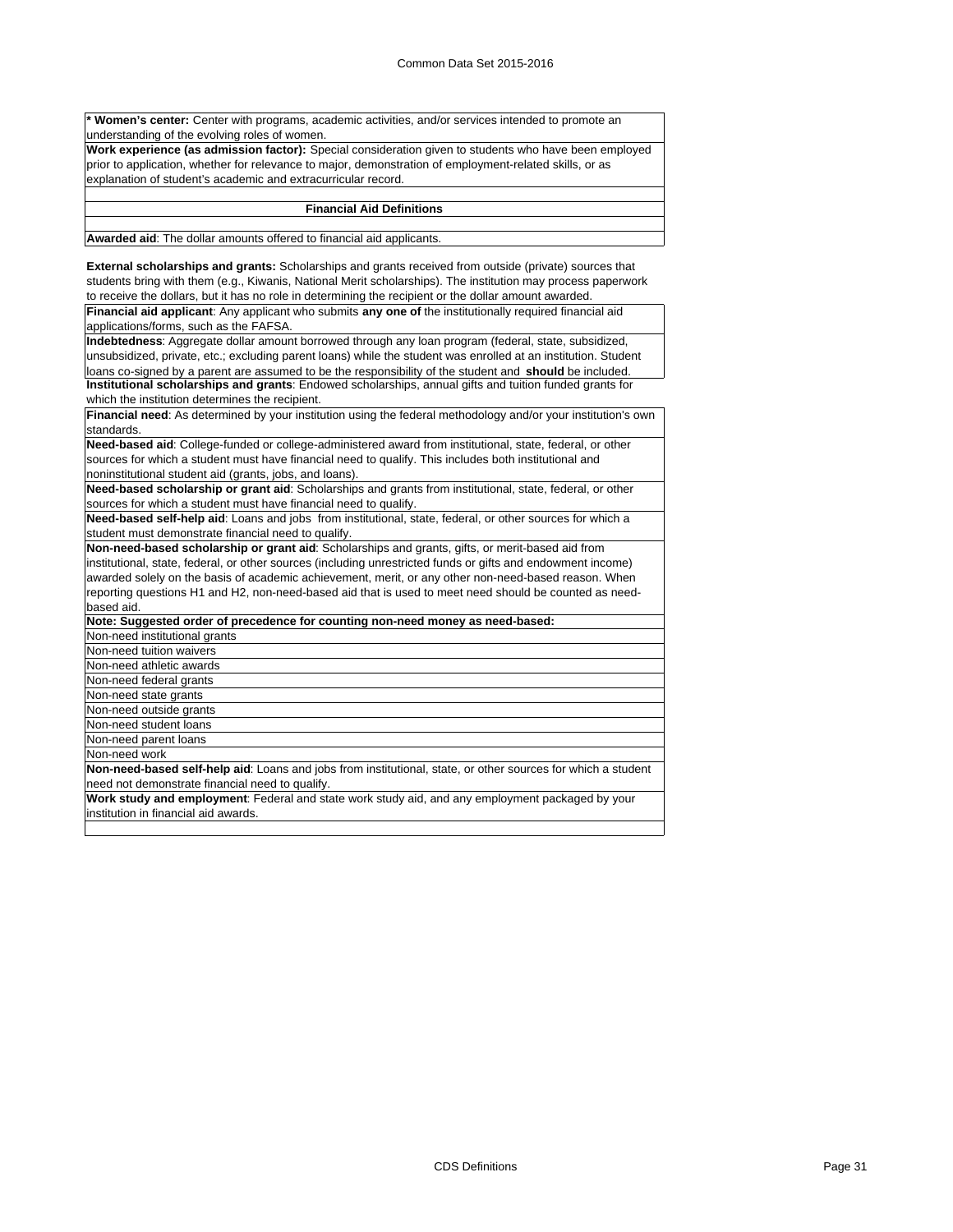# **SUMMARY OF SIGNIFICANT CHANGES TO THE CDS FOR 2015-2016**

Changes to the 2015-2016 CDS document are highlighted in yellow in Sections C &

**C8B Entrance Exams - Minor wording changes to the 3 ACT categories + addition of 3 Essay questions for the SAT**

B. If your institution will make use of the ACT in admission decisions for first-time, first-year, degree-seeking applicants for Fall 2017 please indicate which ONE of the of the following applies (regardless of whether the writing score will be used in the admissions process):

- **\_\_\_** ACT with writing required
- **\_\_\_\_ ACT** with writing recommended.
- **EXCOUTE:** ACT with or without writing accepted

If your institution will make use of the SAT in admission decisions for first-time, first-year, degree-seeking applicants for Fall 2017 please indicate which ONE of the following applies (regardless of whether the Essay score will be used in the admissions process):

- **SAT** with Essay component required
- **SAT with ESSAY component recommended**
- **SAT** with or without ESSAY component accepted

# **H4, H4a, H5, and H5A have been revised to include a more comprehensive chart for reporting on loan sources and amount borrowed. H4, H4a, H5, and H5a are now reported under just H4 and H5**

Note: These are the graduates and loan types to include and exclude in order to fill out CDS H4 and H5. Include:

\* 2015 undergraduate class: all students who started at your institution as first-time students and received a bachelor's degree between July 1, 2014 and June 30, 2015.

- \* only loans made to students who borrowed while enrolled at your institution.
- \* co-signed loans.
- Exclude:
- \* students who transferred in.
- \* money borrowed at other institutions.
- \* parent loans

\* students who did not graduate or who graduated with another degree or certificate (but no bachelor's degree.)

H4. Provide the number of students in the 2015 undergraduate class who started at your institution as first-time students and received a bachelor's degree between July 1, 2014 and June 30, 2015. Exclude students who transferred into your institution.

loan sources, and the average (or mean) amount borrowed H5. Number and percent of students in class (defined in H4 above) borrowing from federal, non-federal, and a

| <b>Number in the class Percent of the class</b><br>(defined in H4 | (defined above) | <b>Average per-</b><br>undergraduate-<br><b>borrower</b><br>cumulative<br>principal borrowed, |
|-------------------------------------------------------------------|-----------------|-----------------------------------------------------------------------------------------------|
| above) who                                                        | who borrowed    | of those in the first                                                                         |
| <b>borrowed</b>                                                   | (nearest 1%)    | column (nearest \$1)                                                                          |